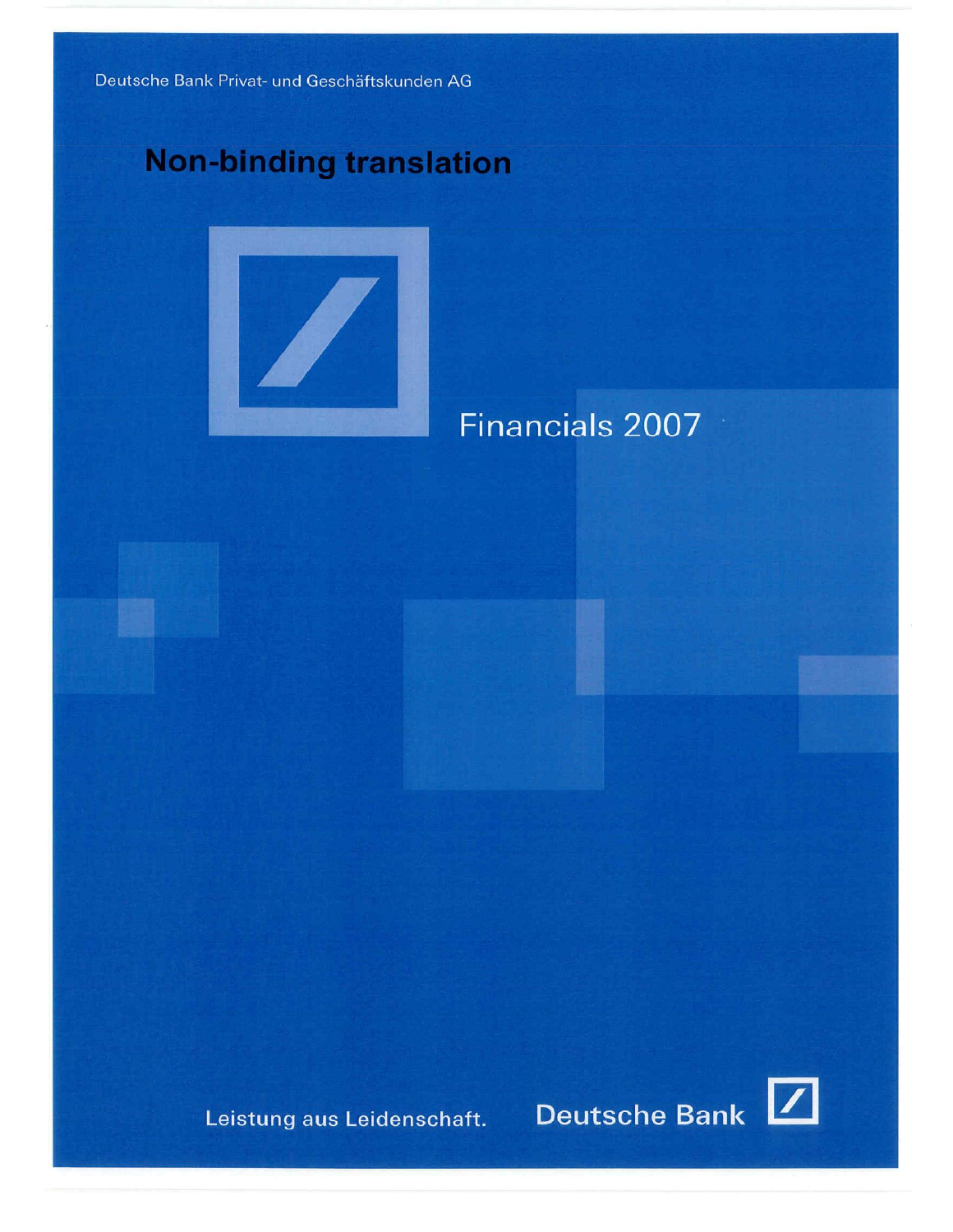# **Management report for the 2007 fiscal year**

# **A. Growth trend in 2007**

**1. Trend towards success continues consistently**

The globally characterizing topic in 2007 was the subprime crisis in the US. The subprime mortgage market in the United States may not be large in relation to the international financial system, but the difficulties there still had pervasive consequences in other industries as well, and had a negative influence on both investor confidence and the liquidity situation in the global financial markets.

The effects of the subprime crisis on the banking sector and the overall economy can still be felt today. The Deutsche Bank Privat- und Geschäftskunden AG (hereinafter Deutsche Bank PGK), as a 100% subsidiary within the Deutsche Bank Group, is the primary platform for the market segment Private & Business Clients and is part of the Private & Business Clients Division (hereinafter PBC), which has had stable, steadily increasing profit contributions for years. Thanks to our business model, the subprime crisis had no direct influence on the results of Deutsche Bank PGK, since we made no financial investments at all in the US mortgage market. The difficult market situation still resulted in extremely volatile shortterm market movements on the assets of our clients and therefore on our service business as well, particularly on securities and investments consulting.

The uncertainty of many investors was and is significant. A flexible yet balanced investment strategy is of fundamental importance in this situation. Moreover, transparency is essential, so that trust in and reliance on the financial markets can recover.

Based on a slightly increased demand for credit, significantly higher deposit volumes, and a significant increase in securities transactions, we were able to increase our revenue even further over the already high level of the prior year. Our goal of balanced growth over the three dimensions of client, employee, and shareholder was systematically pursued as in to previous years, and was outstandingly successful.

Dare to try new things – exciting people and markets with innovation, is the challenge we seek. The alpha and omega of our business philosophy is to strive for superior product performance as well as consistently provide the best consulting and service quality. Our motto is: We want to excite the enthusiasm of our customers for us and our services – in short, make them fans. With our customer charter, we establish a uniform understanding of customer orientation, and want to make our service promises a reality. Our success can be seen in the customer polls we continually carry out. With our PBC 2011 growth program, we define our expectations for the future in the PBC business division in our home market of Germany, whose supporting pillar is Deutsche Bank PGK.

In addition to customer focus, we concentrated on our growth offensive in 2007, in order to build our market position regardless of the harsh competition. In Berlin, we significantly strengthened our presence by the acquisition of the Berliner Bank, effective as of the start of 2007. The Berliner Bank, with its 60 branches, is now a 100% subsidiary of Deutsche Bank PGK in the Berlin location. The acquisition of the branches, brands, and customer portfolio of norisbank in the fourth quarter of 2006 by the Deutsche Bank Group permitted the PBC division an entry into a Germany-wide dual-brand strategy, giving us the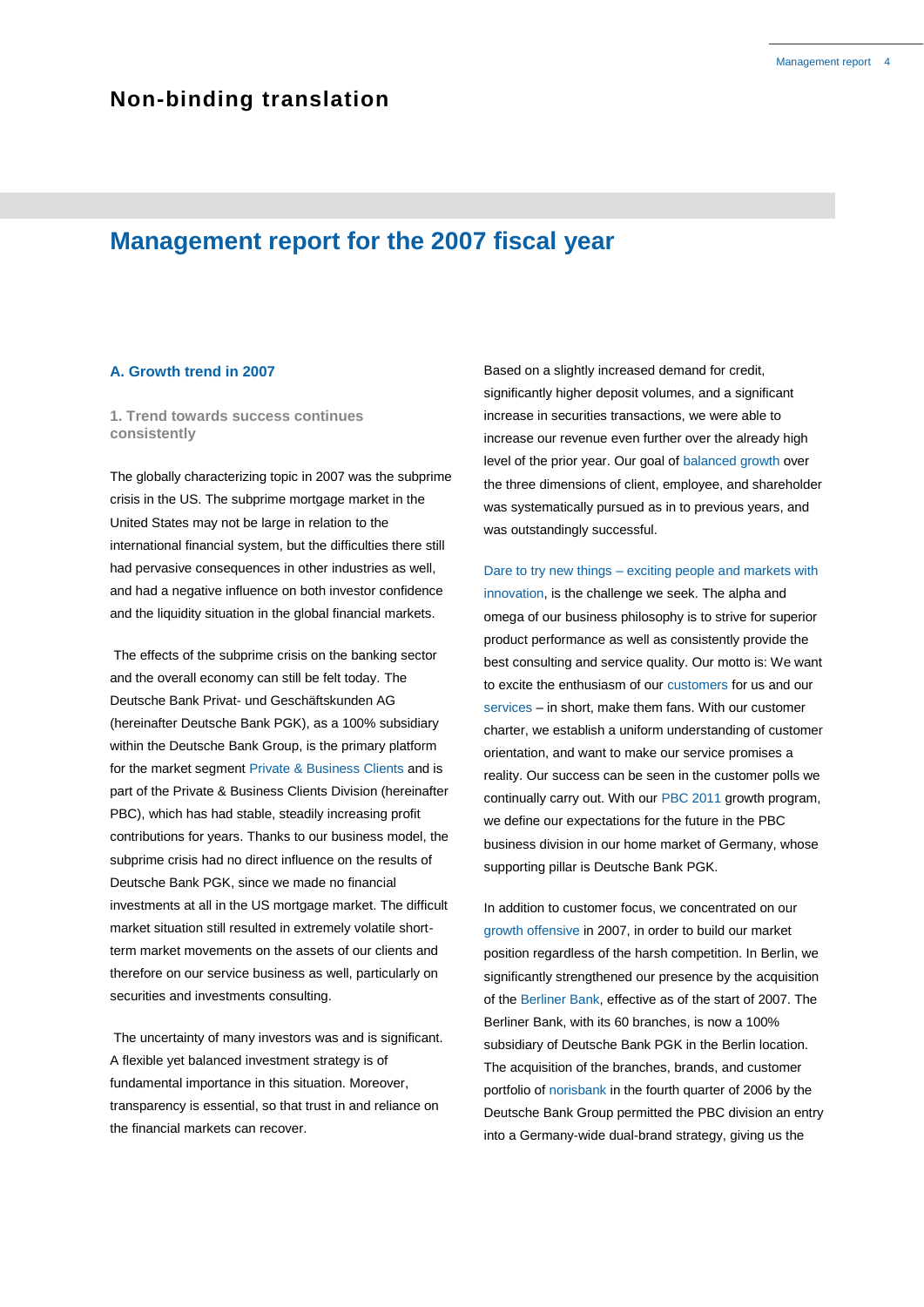opportunity to position our offerings more clearly and more sharply, and thus to approach our clients in a more differentiated manner. Differentiation is a core element of our PBC 2011 growth program, since only a bank with the right offering for different client needs can win clients on a long-term basis. In the PBC division, Deutsche Bank PGK continues to appear as the premium brand, where highly qualified consulting, client experience, and special expertise have top priority. The norisbank brand, on the other hand, is qualified as a powerful quality discounter with an independent brand that strives for a lower price with a few simple products, and can thus focus on the corresponding target groups. This permits both brands to stand clearly and unmistakably for a certain intent, and complement one another in competition.

We have also continued to invest successfully in organic growth. In the 2007 fiscal year, we continued to improve our public relations and increase our market presence by specific investments in our Investment & Finance Center (IFC) and financial consulting offices. We obtained new client groups with excellent product offensives and in unconventional ways using successful cooperation and/or strategic measures. New productive strategies are continually implemented to better utilize existing acquisition potential. In addition to the establishment of target-group-specific management approaches, for example, the middle class offensive or the 4 to 4.5% savings action, the success of our business model can be traced back to many other conceptual components. The premise of offering innovative products at a fair price is one of the turning and hook points.

After we managed to build our share in the stock of our subsidiary Deutsche Bank PBC Spólka Akcyjna, Warsaw, Poland, to over 99% in 2006, we invested another €81 million in an additional increase in capital. Poland is among the most important growth markets in Eastern Europe. Through specific measures such as opening the "db kredyt" shops through our subsidiary, we also want to expand in that market, positioning ourselves well in the hard-fought market segment of consumer financing.

Since 2002, the PBC division has acted under uniform management and under the Deutsche Bank umbrella brand. By bundling banking services for private and business clients into the PBC division, we set the standards for our growth trends of today, and the success of Deutsche Bank PGK and of the PBC division. With a pre-tax profit of €723 million, Deutsche Bank PGK has had the best results in its corporate history. As a significant pillar of the PBC division, Deutsche Bank PGK contributed significantly to the profitability of the entire PBC division again in 2007. That makes PBC a significant profit producer for the Deutsche Bank Group, and a function which is impressively highlighted by a growth in results to €1.146 billion before taxes (pre-tax profit according to international accounting standards IFRS).

## **2. Marketing networks permanently developed**

Deutsche Bank PGK works with its private and business clients in 774 Investment & Finance Centers, the Q110 branch of the future, and 395 self-service (SB) banking units as of the end of December 2007. A total of 1,170 sales units offer our clients a broad self-service banking offering, the best service, extensive customer service, and outstanding advice with an extensive first-class product offering. This marketing network, which is also positioned well in comparison with our competition, is a solid starting basis for continued increases in customer satisfaction.

The concept of the branch "Q110 – the Deutsche Bank of the Future" is an outstanding example of creativity and innovation. New concepts are tried out here under realworld conditions. Successfully tested elements were also successively moved in 2007 into our stationary marketing network, which has been systematically and consistently modernized since 2003. In the context of our modernization program, 280 locations have now been remodeled from the ground up with extensive investment. Customers and employees alike confirm that this has created a significantly more pleasant service and consulting atmosphere. Improved working conditions in a modern work environment have a positive effect on client satisfaction. We will continually invest more in our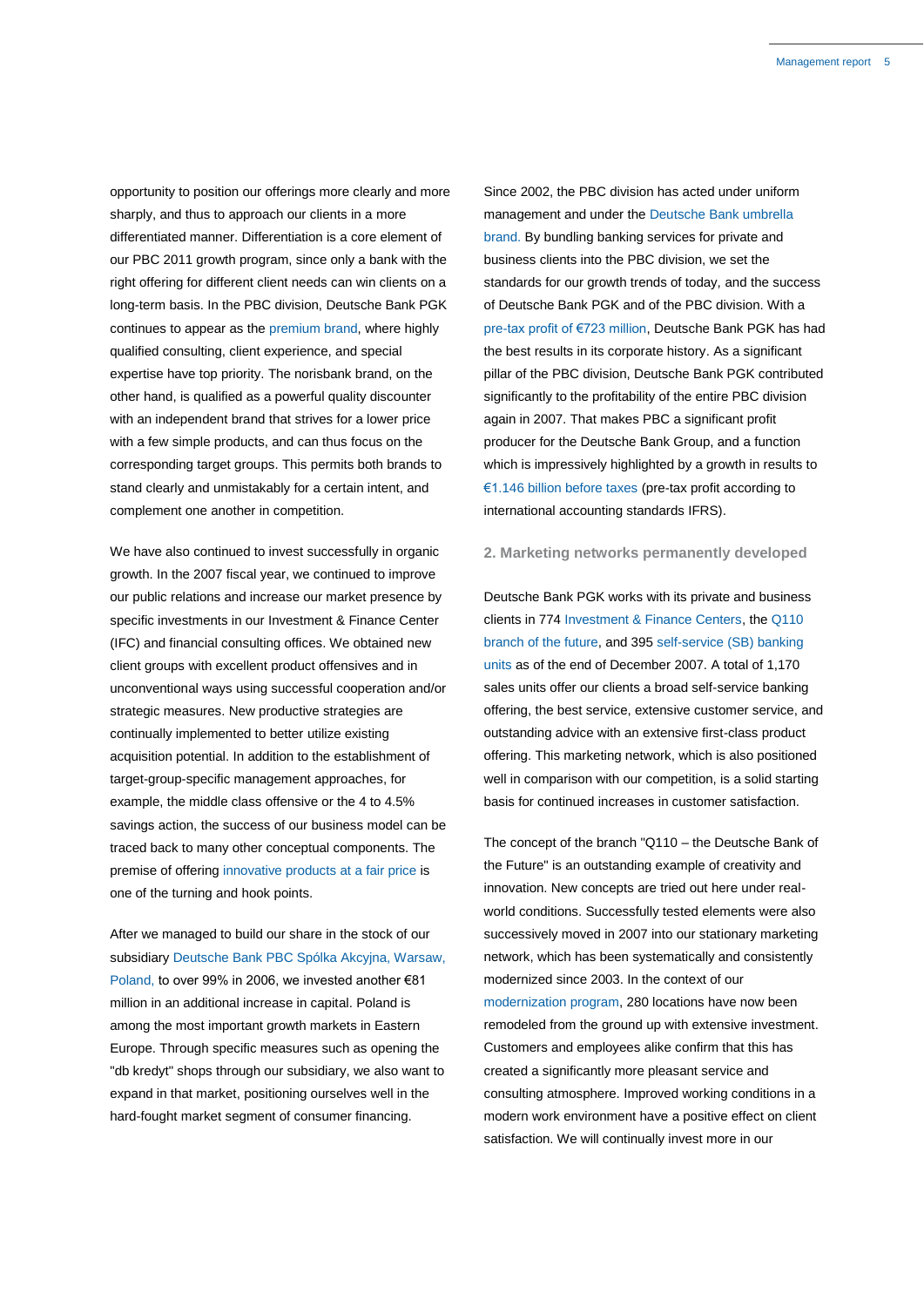stationary sales network in the future, modernizing IFCs as needed and placing tested elements from Q110 into the areas.

The considerable extension of our mobile sales carried out in the past few years, with 200 financial advice offices today, is an ideal complement to our network of IFCs and SB banking units in 2007, contributing still more to client proximity. The number of our independent financial advisors could be kept stable, at about 1,500. Due to the acquisition of new clients, mobile sales has made an important contribution to the extension of our client base, whether in the financial advisor offices, supported in the IFCs, or even through advice given to clients at home. Our financial advisors are available as qualified contacts to our new and existing clients independent of banking hours throughout Germany. Mobile Sales, as an integrated sales channel, is a significant component of our value creation chain. In this function, it optimizes cross-sales potential and acquires new capital assets and/or credits. To improve service in daily banking business for our customers on-site in the financial advisor offices, 50 selected financial advisor offices were equipped with banking terminals in 2007. Cash supply to clients free of charge was already provided using nearby ATMs in the Cash Group.

For continued improvement in service quality and scope, we continued investment in our SB banking units in 2007. By the end of 2007 throughout Germany, our clients had access to about 3,100 banking terminals, of which about 1,600 had document readers, and 2,000 ATMs, of which 630 had deposit functions. At around 260 million client contacts, this was the most-used access to our account services by clients. As a member of the Cash Group, we offer our clients the option of withdrawing cash free of charge at over 7,000 ATMs in Germany and about 35,000 ATMs in 32 countries around the world. We also rearranged the working hours of our IFCs at selected locations in our home market of Germany to be more client-friendly, in part by opening on Saturdays or late afternoons.

**3. Online Brokerage: Trade online like the professionals with maxblue**

In 2007, our online brokerage offering maxblue continued the positive trend of previous years. In an intensively competitive market environment, maxblue was able to increase transaction volume in 2007 by 6% to €10.3 billion. A significant driver of this success was the positive volume trend in private investment business. The online brokerage business benefited from the introduction of the new price model last year, especially from the consistent further development of the comprehensive service offering. By optimizing the brochures and simplifying the form inventory, by and making additional improvements to the website to and many customer-relevant processes, the attractiveness of the maxblue offering to clients could be further increased. With the implementation of the Markets in Financial Instruments Directive (MiFID) introduced throughout Europe, the already high quality standards of maxblue could be increased further through even more transparency and additional client information.

# **4. Growth-intensive cooperation and third-party sales**

In 2007, Deutsche Bank PGK could also significantly positively influence the private client business through its cooperation partners, thus permanently strengthening its position as a leading private client bank. Good experiences in previous years validated our plan to enter into additional strategic partnerships. Selected cooperations are described below.

Since 2001 Deutsche Vermögensberatung AG (DVAG) has extended the mobile sales force of Deutsche Bank PGK. With over 33,000 investment advisors, DVAG is number 1 in the world in independent financial sales organizations. Our strategic sales partnership opens the attractive product line of Deutsche Bank PGK to the over 4 million clients of DVAG, along with the extensive investment fund offering of DWS Investments GmbH (hereinafter DWS) and, if needed, access to the entire consulting expertise of the Deutsche Bank Group. Our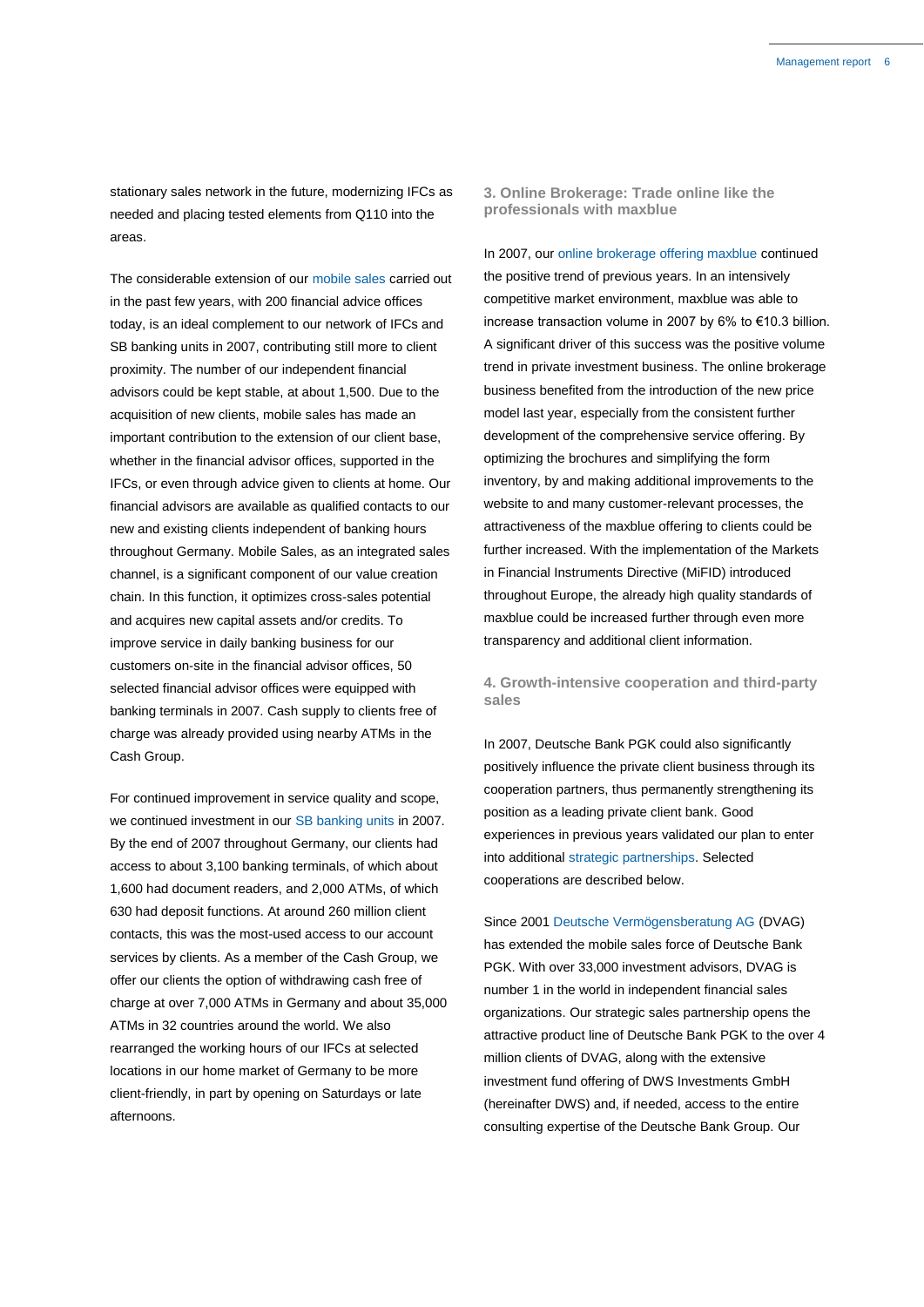investment and bank products today are an essential component of the overall financial advice of DVAG. Innovative, targeted product solutions – such as ZinsKonto Plus as an attractive, interest-bearing salary account for deposit clients – extend the range of offers in a way specifically tailored to the needs of the client.

The sales cooperation with DVAG is a meaningful, profitable sales channel that we will continue to extend dynamically in the future with new, innovative, exclusive offers. In all since the start of the cooperation, 530,000 active client relationships have been gained.

Since October 2005, Deutsche Bank PGK has cooperated with the ADAC automobile club, the largest in Europe, in the sale of exclusive savings products. Among ADAC members, the product offering continues to be viewed very positively, since the competence of Deutsche Bank PGK is an ideal complement to ADAC's brand values. Demand in particular focuses on ADAC FlexSparen, a flexible savings account with a savings card that, in addition to very attractive interest rates, also includes the option of being able to access cash free of charge at about 35,000 ATMs worldwide. The ADAC also offers its roughly 16 million members ADAC-ZielSparen to support increased savings, with medium- to long-term savings contracts, as well as the ADAC driver's license savings. In all, with nearly 100,000 new customers over the entire period of the cooperation, we have been able to sell about 136,000 products.

In Partnership Banking, we offer the employees of companies attractive banking offers (e.g. account, card, deposit, private credit), stock option plans, team stock share programs, or innovative solutions for company retirement plans). In this business field, we are moving with the times to provide increased support and employee participation and the establishment of invested pay programs. Here, we were able to gain the mandate of numerous publicly traded firms. In all, we are cooperating with over 100 partner companies in this area, and since starting in August 2006, we have gained about 300,000 new customers in this manner.

After bringing point-of-sale financing to the market in April 2005, we have succeeded in rising from zero to third place in this hard-fought segment, overtaking strong competitors who have been active in this market for years. In the meantime, cooperation contracts have been concluded with numerous retailers, primarily from the areas of entertainment electronics, furniture, building supply stores, and lenses.

With the motto "Strong brokers have strong partners," the 2007 fiscal year saw the inauguration of exclusive cooperation with the largest real estate broker organization in Germany, the Immobilienverband Deutschland (IVD). With over 6,000 IVD real estate brokers and companies, Deutsche Bank PGK thus has access to over 50% of the buyers and sellers of real estate marketed in Germany. The goal of the cooperation is the intensification of existing, and the establishment of new, feeder contacts – particularly in the area of construction financing.

After setting up the strategic partnership db Investment StarPartner in 2003, new benchmarks and accents were set in terms of the active marketing of third-party funds. We have concluded StarPartner cooperations with nine selected globally active mutual fund societies. In addition to the powerful premium fund products of DWS, our clients also receive qualified, comprehensive advice in top products from selected big names among mutual fund societies. This highlights our "best in class" approach as we also offer high-quality products from selected thirdparty providers. The funds of our StarPartners are an integral component of our advising and service program "db Finanz & VermögensPlanung." The acquisition of the Berliner Bank provided the opportunity to integrate LBB-Invest into our product line as another partner. In particular the Lingohr Systematic-LBB-Invest investment fund was received by our clients with interest and great success.

# **5. Differentiated use of growth potential**

Since the start of 2007, Berlin has been the largest location for the private and business client business in the German home market of the Deutsche Bank Group. With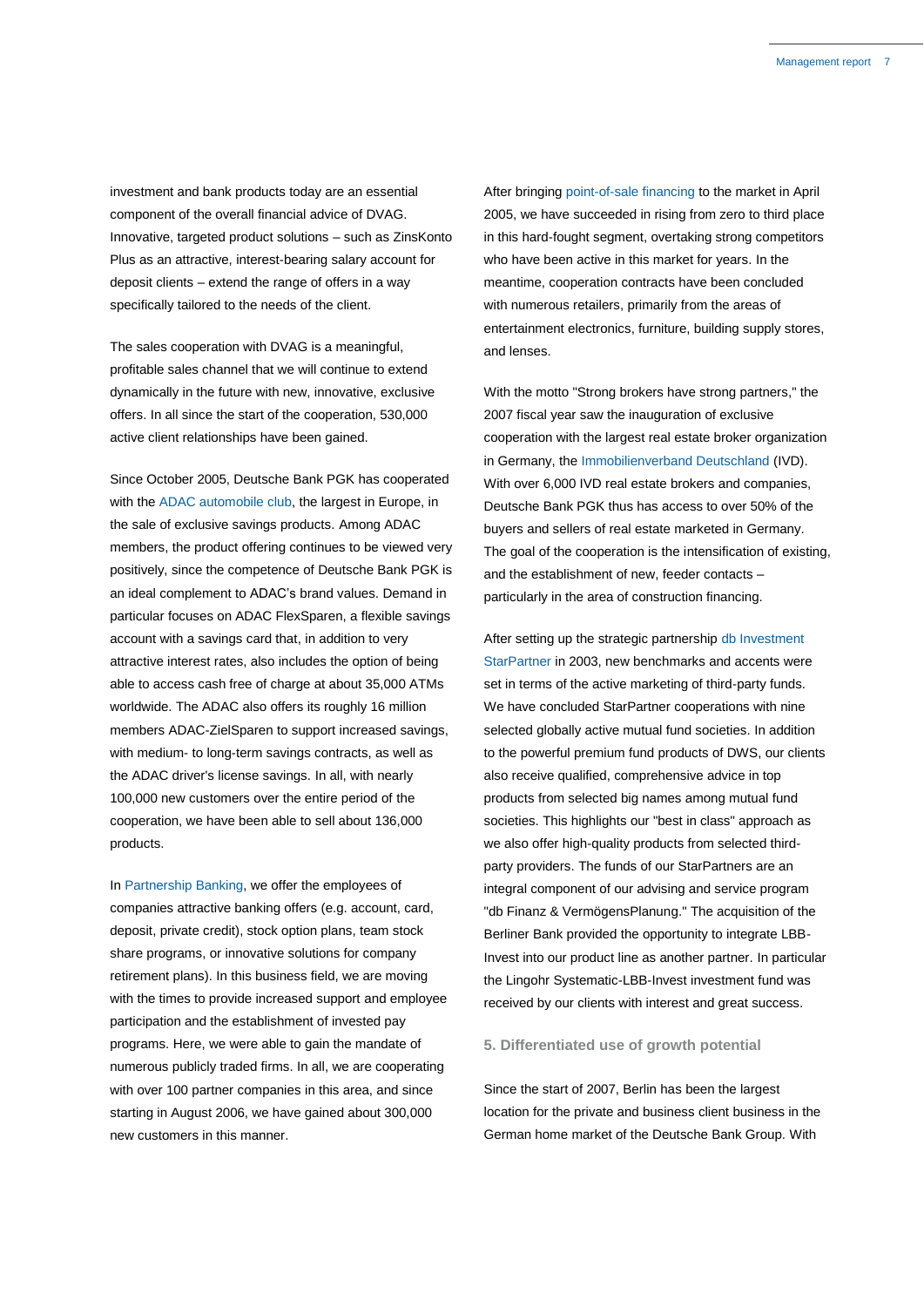the acquisition of the Berliner Bank, we are permanently strengthening the PBC division. In addition to 60 additional branches in Berlin, about 320,000 customers, and around 1,100 employees, the Berliner Bank brought a wellpenetrated market with it. The Berliner Bank will continue to operate as a strong local brand, but has extended its product range with products from Deutsche Bank PGK and its partners. For example, DWS has created several investment funds exclusively for clients of the Berliner Bank. Another extensive product offering was developed in time for market introduction. Mature products – such as the BB MAGIC account for private clients that offers numerous add-on services as well as a travel booking service – were retained and further supported. More services, such as participation in the Cash Group, add to client satisfaction. The 2007 fiscal year, with the market introduction as a part of the PBC growth strategy, was a complete success for the Berliner Bank. In addition to a satisfactory positive result, the Berliner Bank has completed an outstanding acquisition performance. In the context of the growth strategy, we added a capital increase at the Berliner Bank in 2007 in the amount of €30 million by adding to the capital reserves.

Our participation in the share capital of Deutsche Bank PBC Spólka Akcyjna, Warsaw, Poland, allows us to utilize

growth opportunities in Poland, a country with a young, less regulated market – in short, one of the most interesting markets in Eastern Europe. By doubling the number of IFCs in the previous year, we created the conditions for future organic growth. In the 2007 fiscal year, our subsidiary entered the consumer credit business in Poland on the offensive with the opening of 66 db kredyt shops. After a fulminate market start with db kredyt shops, we are confident that Deutsche Bank PBC Spólka Akcyjna will prevail in that market segment, despite tough competition, and will have become one of the biggest providers on the Polish market within a few years. Uncomplicated credit and comprehensive credit solutions are among the offers, as well as credit refinancing. The new product line will also be offered through brokers, agents, and direct sales. We will also consistently continue to implement our growth strategy.

In the meantime, we own 99.73% of the capital of Deutsche Bank PBC Spólka Akcyjna. To increase that to 100%, the squeeze-out process (forced cash purchases from minority shareholders) was started by shareholder resolution on December 4, 2007. This process should be complete in 2008.

#### **B. Business development in 2007**

### **1. Consistent focus on profitable growth**

Overall, 2007 was an extraordinarily successful business year for Deutsche Bank PGK. Profit before taxes, at €723 million, easily exceeded that of the previous year (€671 million).

In our business with private and business clients, in 2007 we have consistently continued to follow the path taken in previous years, using targeted product, performance, and cost management to lay the groundwork for permanent growth in the dimensions of client, employee, and shareholder, and, in particular due to outstanding customer acquisition performance, we have experienced permanent organic growth.

With sales activities oriented towards client needs in combination with outstanding products and conditions and the excellent performance of our employees, in the 2007 fiscal year we were able to achieve a significant increase in the already high level of the prior year's results. The deciding factors here were the notable increases in both interest rates and commission income with only moderate increases to personnel and materials costs and a significant reduction on net risk expenditures from client business. On the other hand, risk costs were burdened by the write-off of investment fund shares held on pension obligations for insolvency insurance.

In association with the growth strategy of the PBC division, the new strategic orientation of mobile sales started at the end of 2003 and the more targeted integration in the sales measures of PBC resulted in additional positive results contributions.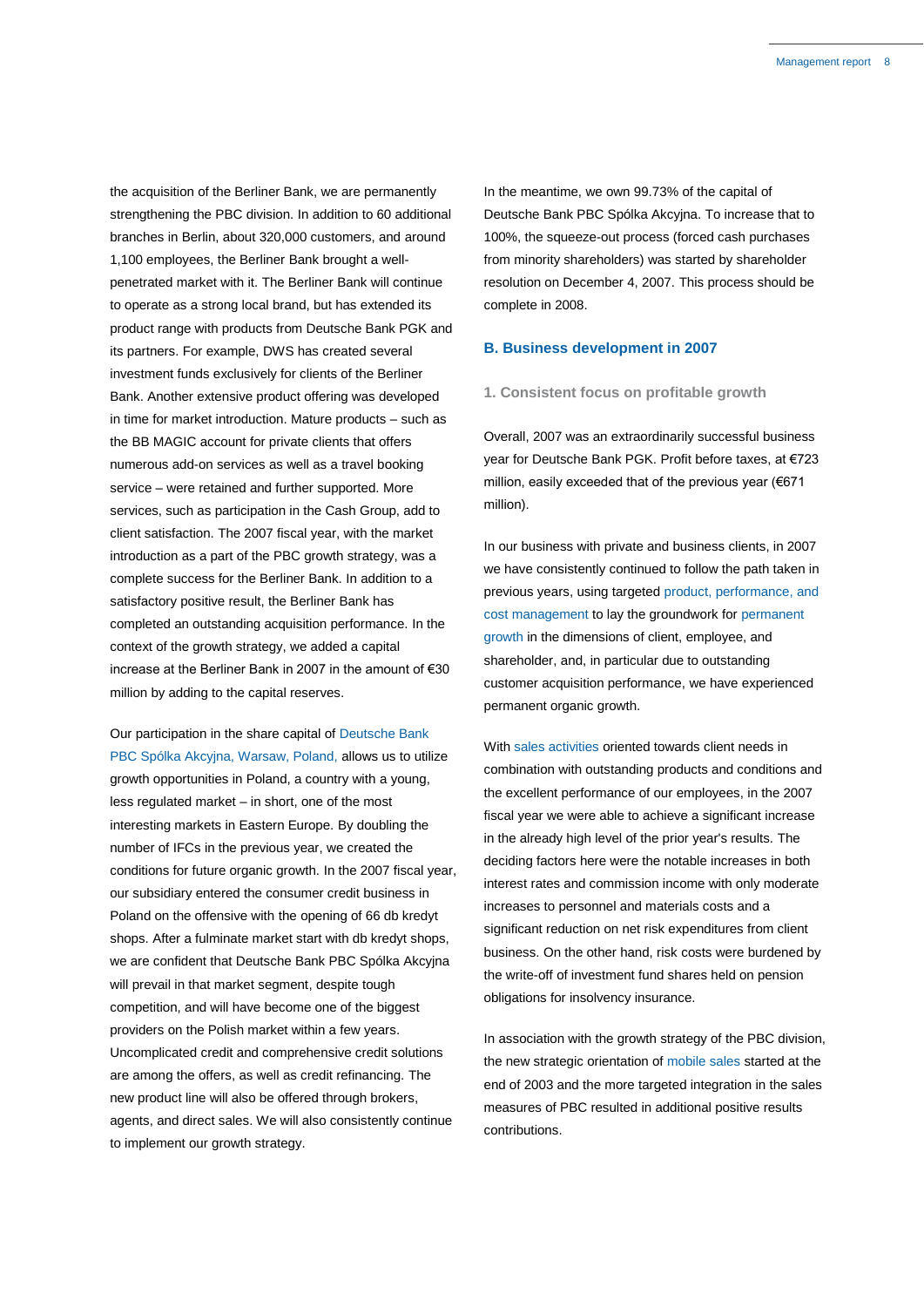The internal business processes further optimized as part of an ongoing process also contribute regularly to the positive business trend. In our service centers, numerous highly standardized account-related work processes and selected special tasks are performed to relieve the stationary sales units of administrative burdens and thus to increase our capacity for individual advising of our customers in the IFCs. As an interface to sales, our service centers make a valuable contribution to results and represent a central element in the value creation chain of the bank. To utilize synergistic effects and strengthen service thinking, several service center areas were combined in 2007 under the uniform umbrella of "DB Service". One important reason for this rearrangement was our growth program, which requires us to be able to react more flexibly and efficiently to increase volatility in incoming orders. The permanent development of quality management led to an increase in process quality at the service center locations. One expression of this increased efficiency is the continually growing number of processes and activities handled by the service center. This success was also documented in the year reported by the "Best Quality Management" award in the Euro Banking Test (05/2007).

# **1.1 Concentration on the significant: Performance for our clients**

Our goal is to provide outstanding performance and to question the conventional in order to offer our clients superior solutions. The focus of our offering is a consistently high-quality service and advising that we provide to our eight target client groups through the Personal Banking and Private & Business Banking sales channels. Excellent financial solutions at a fair price for private and business needs characterized the business model of Deutsche Bank PGK and PBC. Good knowledge of our markets and access to the global network of products and services of the Deutsche Bank Group make it possible for us to offer our clients tailormade financial solutions. In our home market of Germany, a total of more than 8.4 million clients have decided on Deutsche Bank PGK as of the end of 2007.

This represents a 5% net increase.

An elementary component of our overall consulting approach is db Finanz & VermögensPlanung, based on the individual life situation of the client. This provides the client a complete overview of his or her financial situation, including the resulting opportunities and options. Based on this analysis, our experts can provide our clients with personal solutions adapted to the client's stage in life, taking into consideration both business and private needs, since financial success is the sum of correct decisions.

Within our eight target groups, we also always select differentiated approaches. Bankamiz ( "the bank for us" in Turkish) was started in select locations in 2006 as an initiative to win and keep customers of Turkish descent with the slogan "The bank that speaks your language." Our well-educated senior client consultants of Turkish descent are the core of Bankamiz. They understand the culture and mentality of our Turkish clients and can therefore better target their specific financial needs. This offer is supported by bilingual communication and advertising. Based on the very positive experiences of the previous year, the Bankamiz approach was expanded to 30 subsidiaries throughout Germany in 2007.

In Business Banking, we started with target-group-oriented health care consulting in the beginning of 2008. In 2007, selected senior client consultants were prepared for this task by means of corresponding qualification measures. Equipped with well-founded industry know-how and health care-specific consulting documentation and tailor-made product offers, our health care consultants will address themselves more intensively to this target client group in the future.

To expand stationary sales, two new IFCs were opened in Geretsried, Bavaria, and Munich-Waldtrudering in the 2007 fiscal year. This also allows us to focus on winning new clients, and we are increasingly looking at our proximity to clients in communities and city precincts where we have previously had no representation.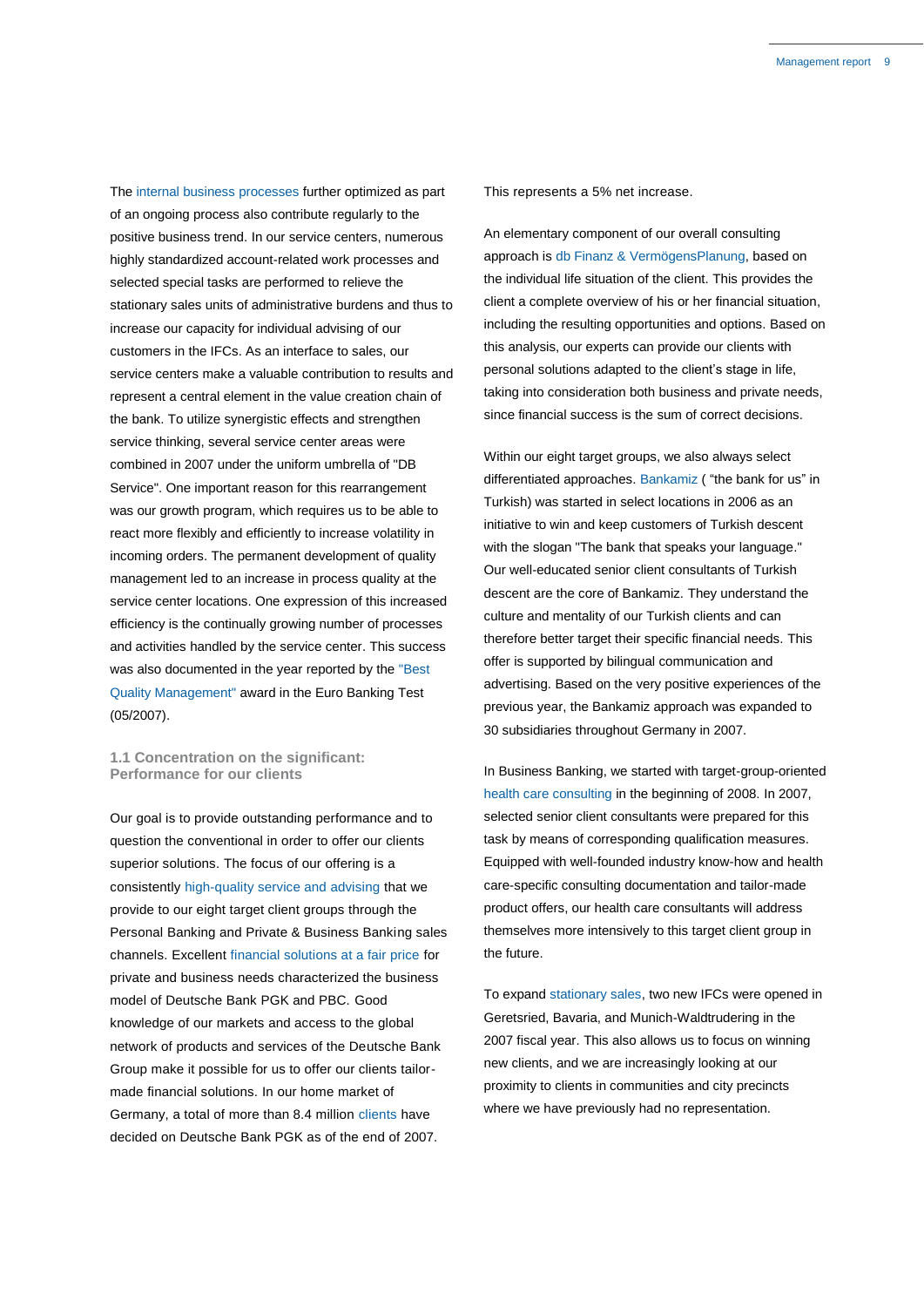In the direct channels (online, telephone, and self-service banking), the total number of individual client contacts increased significantly in 2007. To increase the already high attractiveness of the direct channels for our clients, a number of improvements were implemented using innovative solutions. The focus of all these measures was continued increases in client satisfaction.

The number of clients in online banking grew in comparison with the previous year by 170,000, to nearly 2.9 million users. This makes us the leading bank in online banking in Germany. The number of logins grew in 2007 to 190 million. Service functions such as the online viewing of account and deposit overviews or the charging function for prepaid mobile phones in the transaction area are very popular with our clients and used with enthusiasm. Due to increasing usage of mobile phones and other mobile devices, in 2007 a transaction manager for mobile terminals was provided as a new access channel. This was separately optimized for the parameters of the devices and after successful introduction was also especially adapted to all smart phones.

For the safety of our clients, the extended iTAN procedure was introduced in February 2006. A number of preventive measures were also implemented to permit us to protect our clients from online fraud, with the result that 2007 saw not a single case of iTAN fraud.

The quality of our entire online presence is rated very highly by our clients. In the home page polls carried out during the year, as well as in continuous feedback from clients and interested people through the feedback manager, we received thoroughly positive comments.

In addition to the satisfying growth in the number of online banking clients, we have also been able to achieve continuous growth in our telephone banking clients, so that the number of users has grown from 1.8 million to over 1.9 million clients.

The high availability of telephone client service to which our clients are accustomed could be ensured throughout the year. In order to further simplify communication with our sales units for our clients, all consultants in the Personal Banking sales channel throughout Germany were equipped with a forwarding service in 2007, by means of which clients could be forwarded to the Communications Center if their consultant was not available. In 2008, this service was extended to additional sales channels. The strategic initiative started in the previous year for increasing client satisfaction in telephone client service by means of high quality during the first client contact, providing our clients with more in terms of simple, competent, and uncomplicated service, was concluded successfully in 2007. During peak times, up to 71,000 calls are answered daily by the employees in telephone client service. Moreover, the number of meeting appointments made at IFCs in 2007 was significantly expanded over the previous year by outbound campaigns (client conversations initiated by the bank), by about 40% to 456,000.

More and more clients value and use our customerfriendly, convenient self-service banking offering. In the 1,200 self-service locations, with 2,000 cash and 3,100 non-cash units, we have the most powerful, most modern self-service banking infrastructure in Germany. To be able to provide our clients with nearly all self-service banking devices seven days a week and 24 hours a day, we work with competent, long-term reliable service and product partners. In addition, our clients are offered products at the banking terminals for which they can request information or make consulting appointments. Selected products can also be concluded directly at the self-service banking units.

It is our goal to continue to improve the already high service quality of the direct channels, in order to continue to build client relationships. The basis for the aboveaverage use and acceptance of our online and self-service banking offering in 2007 were their unrivaled stability and constant availability.

Deposit volumes could be increased in the reporting year by €2.2 billion. The number of consulting deposits remained nearly constant. Despite the volatility in the stock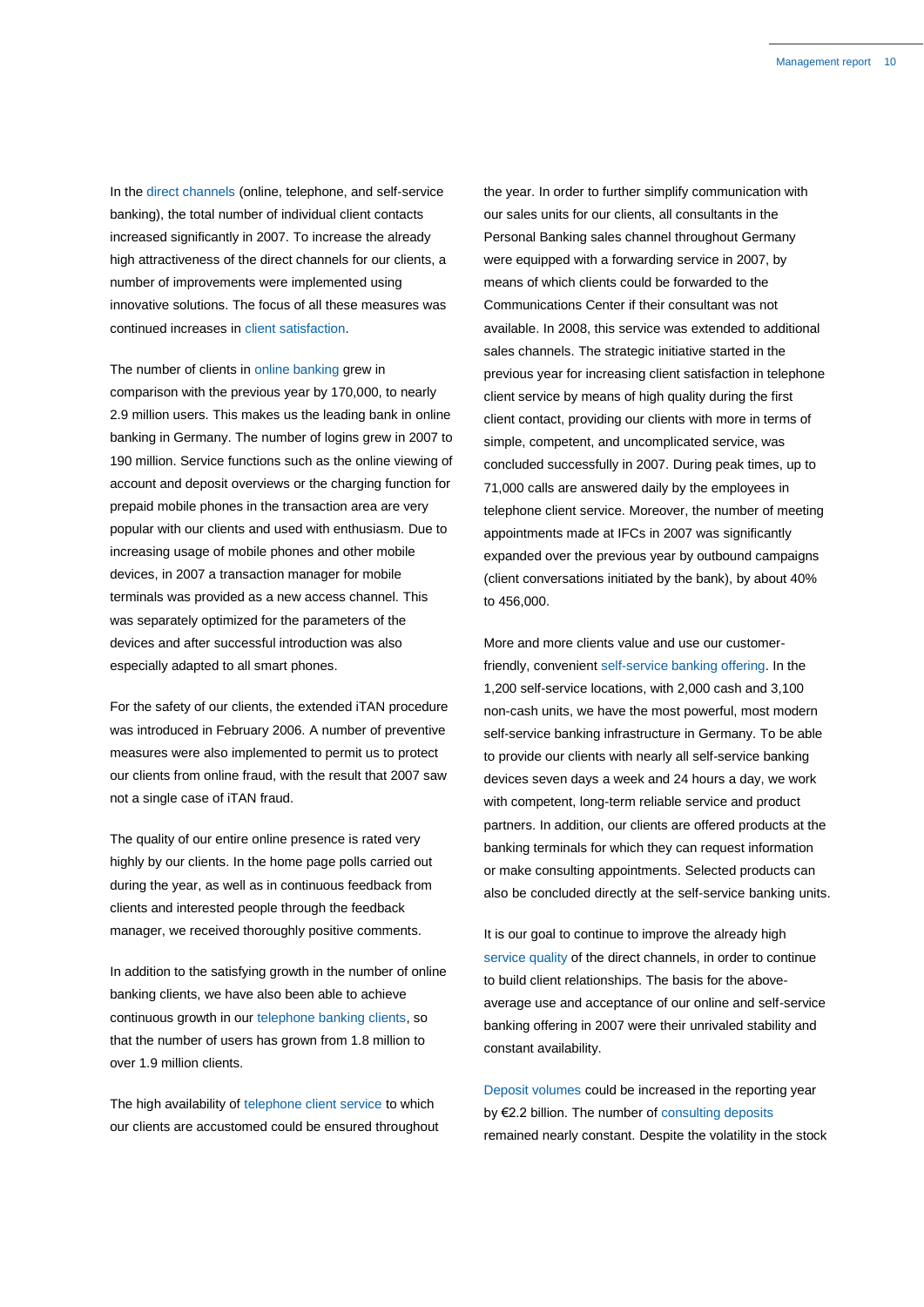and bond markets triggered by the subprime crisis, 2007 was still a good year for assets in the European stock markets (EuroStoxx 50 + 7%). However, returns on Euro bonds fell sharply on average during the year.

We were again able to increase the retention of our clients continually in 2007. This reflects the success of our growth strategy. The many awards in the press such as "Best Service" (Deutsches Institut für Service-Qualität [German Institute for Service Quality], 09/2007) and "Best Investment Consulting" (Manager Magazin, 03/2007, and Börse online, 11/2007), etc. naturally please us very much, but our undivided attention is still on increasing client satisfaction and client retention.

# **1.2 Employees and mobile financial consultants as success factors**

With their outstanding engagement and high motivation, our employees again contributed significantly to our success in the 2007 fiscal year. Business and personal competence, experience, and particularly motivation are the keys to optimum consulting and advising of demanding clients. For this reason, we continually invest in the qualifications and personal development of our employees. First-class training and continuing education opportunities, modern instruments for personal guidance and a variety of career opportunities, and last but not least performancebased pay are all prerequisites for being and remaining attractive as an employer, particularly for employees who strive for responsibility and performance in their careers.

In 2007 as in previous years, with about 50,000 training days we again made a significant investment in the ongoing education of our employees. Based on our PBC qualification offering, each individual employee's development needs are addressed. The successful completion of extensive qualification measures in selected business areas is documented with an external certificate. This certificate of expertise is not only advantageous for the employees, but also establishes transparency concerning the qualifications of our employees for our clients.

The number of trainees in the Deutsche Bank PGK in the 2007 fiscal year totaled 1,369. In addition to career training, we also offer employees studying in parallel with their careers and college graduate trainees the opportunity to enter their career life. Both the development of our business and the demographic trends in Germany make these measures absolutely essential. Moreover, these incoming generations enjoy talent programs very early. An example of this is the "Perspektive XXL" training program, oriented towards banking sales staff with above-average sales and performance. The goal of the program is to support young talent and to make their rapid business and personal education possible, so that they can quickly enter demanding consulting positions.

Our talent management, however, not only addresses young employees, but rather identifies all employees from hourly workers to management who have above-average performance and the corresponding potential. Retaining this talent in our company is essential to our long-term success. In particular, we continue to develop the PBC career model both for talents in client careers and also in back-office careers. This has allowed us to broaden our career range and to offer high-performing employees for whom a management career is not an option an equally interesting outlook.

We offer our management participation in "Management Sparring" to support their development in management qualifications. This is a professional form of management coaching tailored to the individual needs of management personnel and has been offered successfully for several years. Management feedback, in which the selfassessment of the manager is compared by a moderator with external assessments by all direct employees and then discussed in a moderated team discussion, has also proved useful as a feedback tool for managers.

The quarterly employee poll carried out in the past few years has become firmly established as an instrument for guidance and control. Intensive work with the polling results has led to a significant increase in employee retention.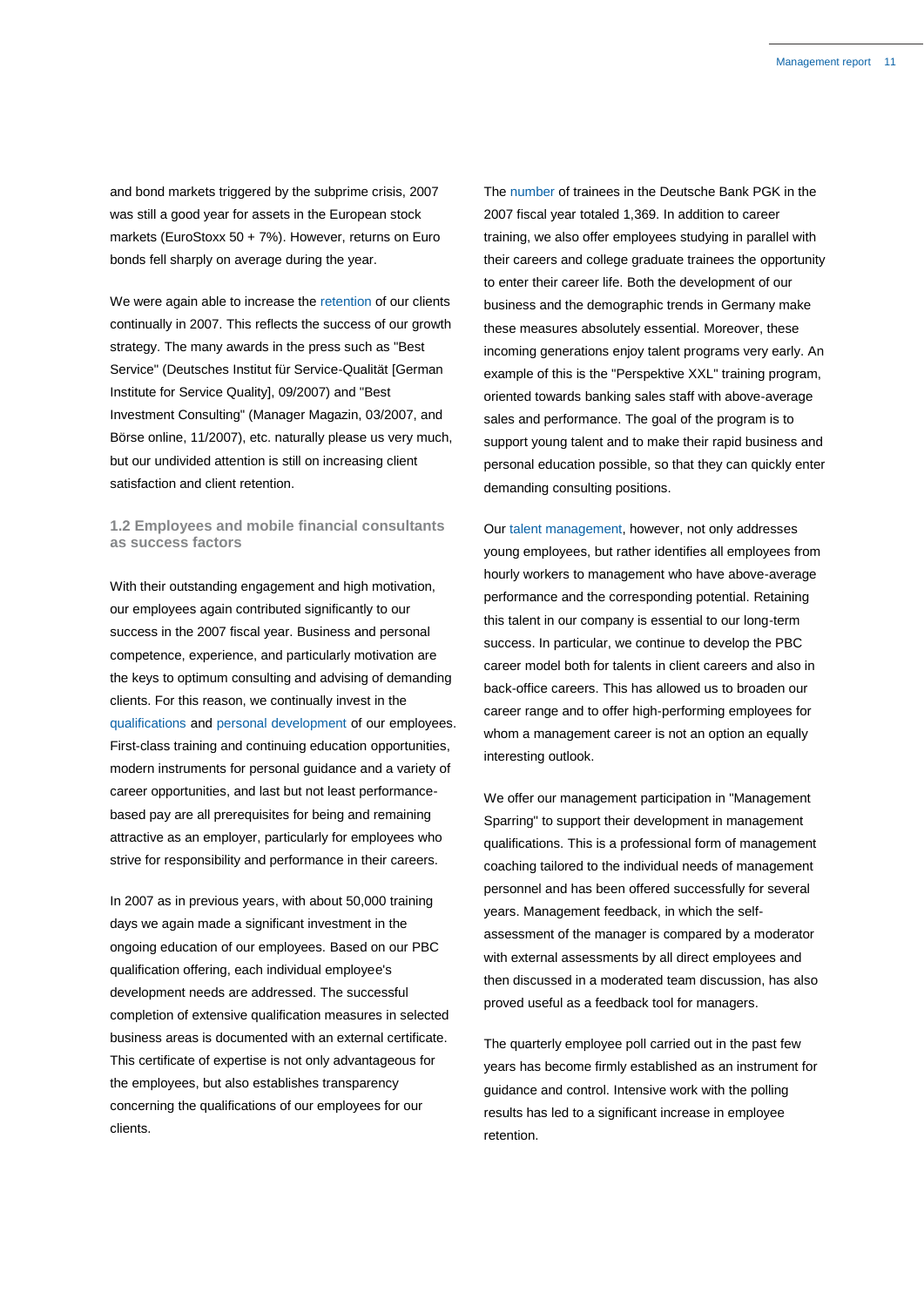In the future, we will continue to address the development of our employees intensively. The personnel strategy will support enterprise strategy with targeted initiatives. Systematization in ensuring replacement and training of the workforce, as well as the adaptation of our recruiting strategies to the changed background of demographics and education policy, are both in focus in order to allow us to retain access to excellent employees and remain attractive as an employer in the future. We will also address the optimization of the selection mechanisms for our talent programs and the further development of our remuneration systems.

The training and continuing education measures of our independent mobile financial consultants are carried out by our subsidiary, the Vertriebsgesellschaft mbH der Deutschen Bank Privat- und Geschäftskunden, which initiates, designs, and controls the hiring training for all financial consultants as well as continuing business and management seminars. In addition to a comprehensive product and sales competence, we also strive for the qualification of personal competence. Through structured training of mobile financial consultants with clearly defined development goals, we create the basis for a growing organization with significant sales force.

About 220 PBC employees, of which about 140 are from Deutsche Bank PGK, made use in 2007 of the opportunity to support the norisbank integration by being employed in the PBC division in the framework of employer transition to norisbank. Due to the recruiting offensive of norisbank, the number of transitioned employees was reduced to about 100 by the end of the year. In 2008, the employee transition ended, with the option for employees of switching permanently to norisbank or returning to their original positions at Deutsche Bank PGK.

Based on our strong competitive position and our longterm successful business model, we can offer our employees attractive positions and a good development outlook, achieving permanent values and long-term growth together with our employees. Our staffing level at the end of 2007, with 13,652, is slightly higher than the previous

#### year's level of 13,632.

**1.3 Attractive returns for shareholders of Deutsche Bank**

In 2007, Deutsche Bank PGK earned a payable profit of €719 million and thus lies €28 million above the already high level of the previous year (€691 million). In comparison with the previous year, profit before taxes even rose by €52 million to €723 million.

The Return on Equity rose from 25.2% in the previous year to 27.1% in 2007. The cost/income ratio correspondingly improved in comparison with 2006 (70.1%) to 67.4%, and has thus returned to the level of 2005.

In the 2007 fiscal year, we again succeeded in reaching the goals we set. The jump in profitability of our core market in Germany was impressively demonstrated over the past few years.

# **2. Results of our business activities**

In the 2007 fiscal year, our business fields, well-positioned in the market, performed admirably. The significant growth in results was due to outstanding interest and commission income in 2007. The costs of risk from our client business again fell significantly. The increase in risk costs still recorded was due exclusively to the value trends of our investment fund shares. Over the course of this fiscal year, we demonstrated that even in the difficult market environment and under continuing competitive pressure, we could further cement our leading position in 2007. We will consistently drive the establishment of this position in the years to come.

No events of particular importance occurred after the conclusion of the fiscal year.

**2.1 Increase in interest income from client business**

Interest income improved over the fiscal year in both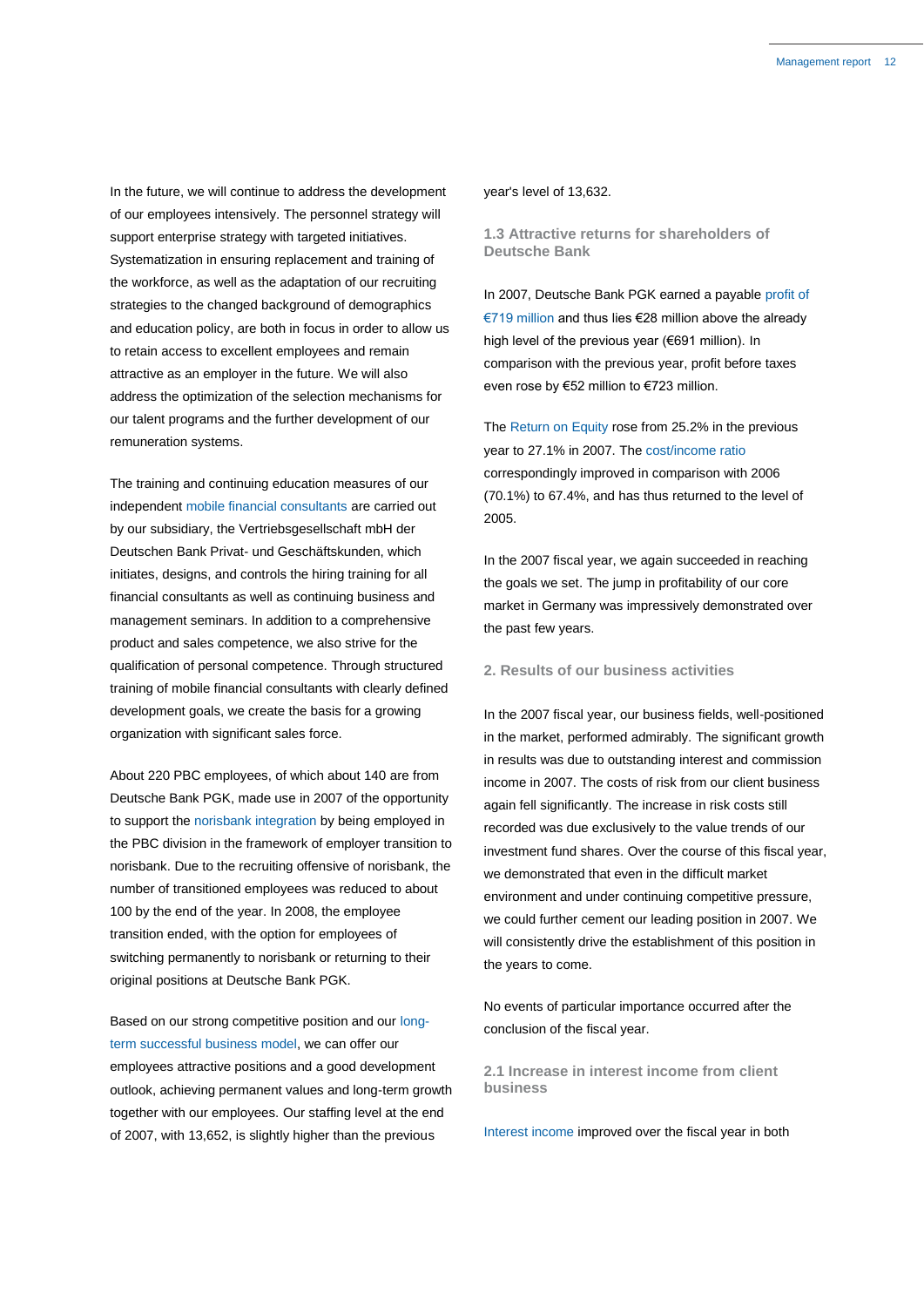volume and income by €45 million, to €1,831 million. Client assets in 2007 grew significantly in 2007, particularly due to our attractive fixed-interest savings offering, by more than €12 billion – corresponding to more than 30%. Client credit volume grew slightly to its present value of €50 billion. The margin-induced increase in income is due to the significantly lower interest costs from interest security transactions – due to market interest trends. The interest income includes €4 million from fixed-interest securities and government ledger bonds.

Current income from shares and other variable-interest securities, participation, and shares in associated companies rose in 2007 by €74 million to €77 million. The determining factor for this increase was the payment of yields from our investment fund shares from Outside Funding of pension obligations. Due to the change in balancing methods for the income from yields from these investment fund shares carried out in 2006, no yields could be counted as income in the previous year.

The basis for holding these investment fund shares is a decision made in 2002 by the group board of Deutsche Bank AG to found a company pension trust on the international system. The fund assets were held in trust by an independent asset trust and used exclusively for pension obligations of the bank. Independent of this, Deutsche Bank PGK continues to be liable in full for pension obligations.

Yields from profit-transfer agreements in 2007 fell by €3 million to €7 million.

If interest income is examined for the 2007 fiscal year according to the product segments Credits and Deposits, business in personal credit and special-purpose instruments accounted for an increase in volume on the credit side. In the credit business, the db FestzinsSparen and db GeldmarktSparen savings accounts are largely responsible for the increased volume. These increases also led to a volume-based increase in interest income from client transactions. The growth in interest rates also led to greater playing room in margins in the demand

deposit business, so further improvement in income from the deposit business was possible.

#### **2.2 Expanding commission income**

In the 2007 fiscal year, commission income grew even further than the previous year's high level. Net commission income grew by €53 million (+5%) to €1.208 billion. The good commission income, in addition to the significantly larger income from securities, was particularly characterized by the growth in commission amounts from insurance and retirement products.

Securities, with a contribution to income of €752 million (including income from asset administration), still represented the main pillar of commission-dependent business in the 2007 fiscal year. The turbulent stock markets and the placement of investment funds and innovative certificates tailored to the needs and risk behavior of our clients taking the stock market situation into consideration, had a positive influence on our securities income in the 2007 fiscal year. Due to the market volatility caused by the subprime crisis, client's needs grew for investment products with safe strategies and broad risk diversification.





Business with funds, stocks, and pensions, certifications and closed-end funds grew significantly again in 2007, so that this product group, with €664 million, contributed an income contribution higher by €33 million.

In all, despite the turbulence of the international stock markets, 2007 was a good year for stocks, especially for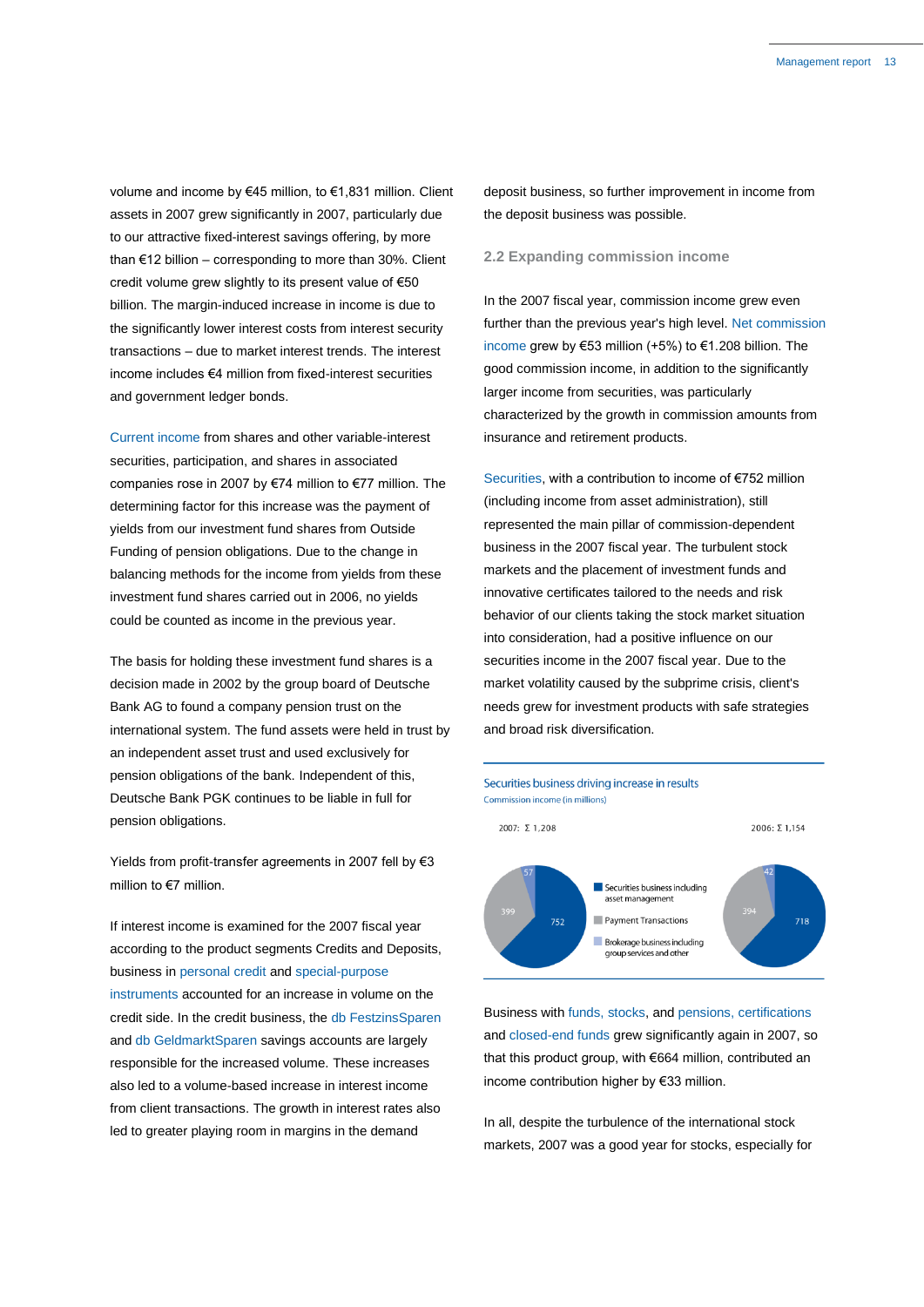assets in the German stock market (Dax 30 + 22%). The yields for Euro bonds with a remaining contract length between one and ten years, on the other hand, fell to only 3.1% over the course of the year, thus significantly lower than the level for three-month fixed deposits.

Over the already high level of the previous year, we were able to increase the yield from certificates and structured products by €6 million to €97 million. The trend already noted in previous years towards substitution of direct investments by certificates and structured asset products continued in the past fiscal year. The trend was augmented by our client's increased needs for investment products with safe strategies and broad risk diversification.

Investment funds business (including ongoing brokerage fees), with a contribution of €446 million, represented the largest source of income in the securities business and could be kept nearly at its level from the previous year (€472 million). In 2007, this class of assets was expanded with various interesting investment topics. Products with long-term focus such as climate change, raw materials, agribusiness, and value-oriented investments were in particular demand among our clients. Due to the subprime crisis, in the second half of the year our clients invested more in defensive products like investment funds on bonus or discount certificates, money markets, and hedge products.

In the product segment of closed funds, after the income drop in 2006, 2007 saw a return to the success of 2005, with income growing from €27 million to €46 million. The business could be expanded both in terms of volume and in terms of the number of new placements. The broadening of the offering was introduced by the acceptance of additional initiators, whereby a permanent line of associated placement products was established. The product line, which is representative of the overall market in closed funds in Germany in its balance, gained market and innovation leadership in this segment with different trend products.

# Expansion of product segments of closed funds and certificates Securities commission income (in millions) 2007: Σ752 2006: Σ 718 Investment funds Stocks/rents and certificates Securities account

management Other security commissions

The stock market environment and the targeted sales activities with innovative products led to a client securities volume in the 2007 fiscal year that was higher by €2.2 billion. Due to uncertainty in the financial markets, however, in the second half of the year our clients tended to move securities volume into deposit volume with attractive interest rates. At €35.3 million, therefore, the income from the securities business was slightly under the figure from the previous year.

Of our five membership products, particularly the fundbased membership product PrivatMandat Comfort, and PrivateMandat Aktiv were in demand among our clients. Membership security volumes could be increased in the reporting year by 22%.

The contribution to income of domestic and foreign payment traffic slightly exceeded the high level of the previous year, and at €339 million in 2007 continued to represent the second largest income source in commission-based business. With our account models, we offer our private and business clients the option of selecting account management and payment services tailored to their needs in terms of price and services. Although the market for private accounts was very greatly influenced in 2007 in the public eye by the massive advertising campaigns of the providers of free accounts, the demand for quality in banking services continued to grow, so we were able to obtain massive growth in the higher-priced models db PlusKonto and db BestKonto in new client business. Moreover, on the private client side, the account model db AktivKonto was still in great demand.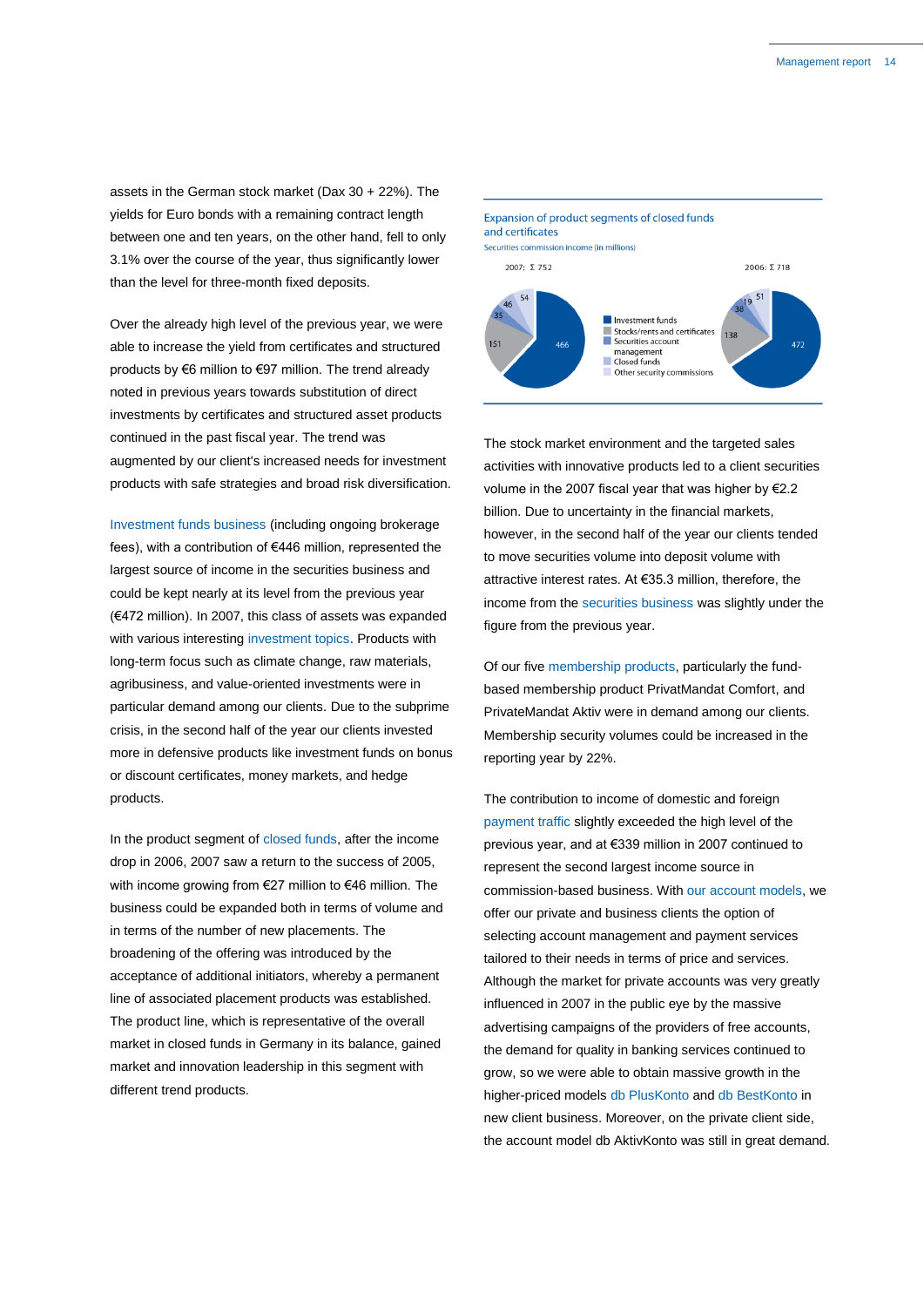In the card business, debit and credit cards are a fixed part of the personal account. In comparison with the previous year, we achieved significant growth in the inventory of cards. Sales initiatives were successful, for example, with the World Flex Card, a card with optimum repayment flexibility, and the Motivekarte, in which the client can personalize the card with a photo or design of his or her choice. With pension products tailored to client needs, combined with targeted use of intelligent consulting tools and flexible sales channels, we were able in 2007 to utilize the market environment intensively in the insurance and pension segment.

In 2007, well over 60% of all insurance contracts were concluded with lifetime pension payments. The other insurance served largely for the financial security of dependents – preferably for the security of regular payment obligations for credit.

In 2007, we brokered about 238,000 life insurance and pension contracts with a total contribution of €5.2 billion. The total inventory of brokered insurance contracts as of the end of December 2007, was 1.46 million contracts, with a total insured sum of €49.0 billion.

With almost 100,000 brokered db FörderRenten pension plans, sales of Riester pensions sponsored by the state with bonuses and tax advantages grew by about 50%. The success story here was the db FörderRente Premium newly introduced in 2007. Forty-one thousand db FondsRenten brokered, flexibly managed during their lifetime, for example in terms of payments and insurance protection, show our clients' needs for additional private pensions to close growing gaps as they age. The db BasisRente (Rürup pension), in which the self-employed can particularly benefit from tax advantages during the savings phase, were in greater demand among our clients in 2007.

The db FondsRente, as an innovative pension product, unites both life insurance and pension components in a modern fund concept. Our long-term pension clients can thus adapt their pensions later to changing needs, for

example increasing or reducing their payments, making bonus payments, and adjusting insurance protection during the life of the product.

The sales of products associated with commercial pensions was weaker in 2007 than in the previous year. In 2007, we still brokered about 14,000 contracts for commercial pensions, with a total contribution of €620 million.

The significantly positive trend in the insurance and pension segment is not apparent in the income from brokering and other services, since this item also includes the costs for brokerage activities of our mobile financial consultants, DVAG brokers, and ADAC sales cooperations. These expenses also include expenses for brokering activity of banking and securities products. The corresponding incomes from brokered transactions are assigned to income items by the type of transaction.

# **2.3 Administrative costs slightly higher**

Our cost management is characterized by clear responsibility structures for organizational units and fixed definitions for cost categories. Specific reporting and detailed analysis of cost center areas and cost types results in complete cost transparency for management and/or the various responsible parties.



In the 2007 fiscal year, administrative costs rose by €37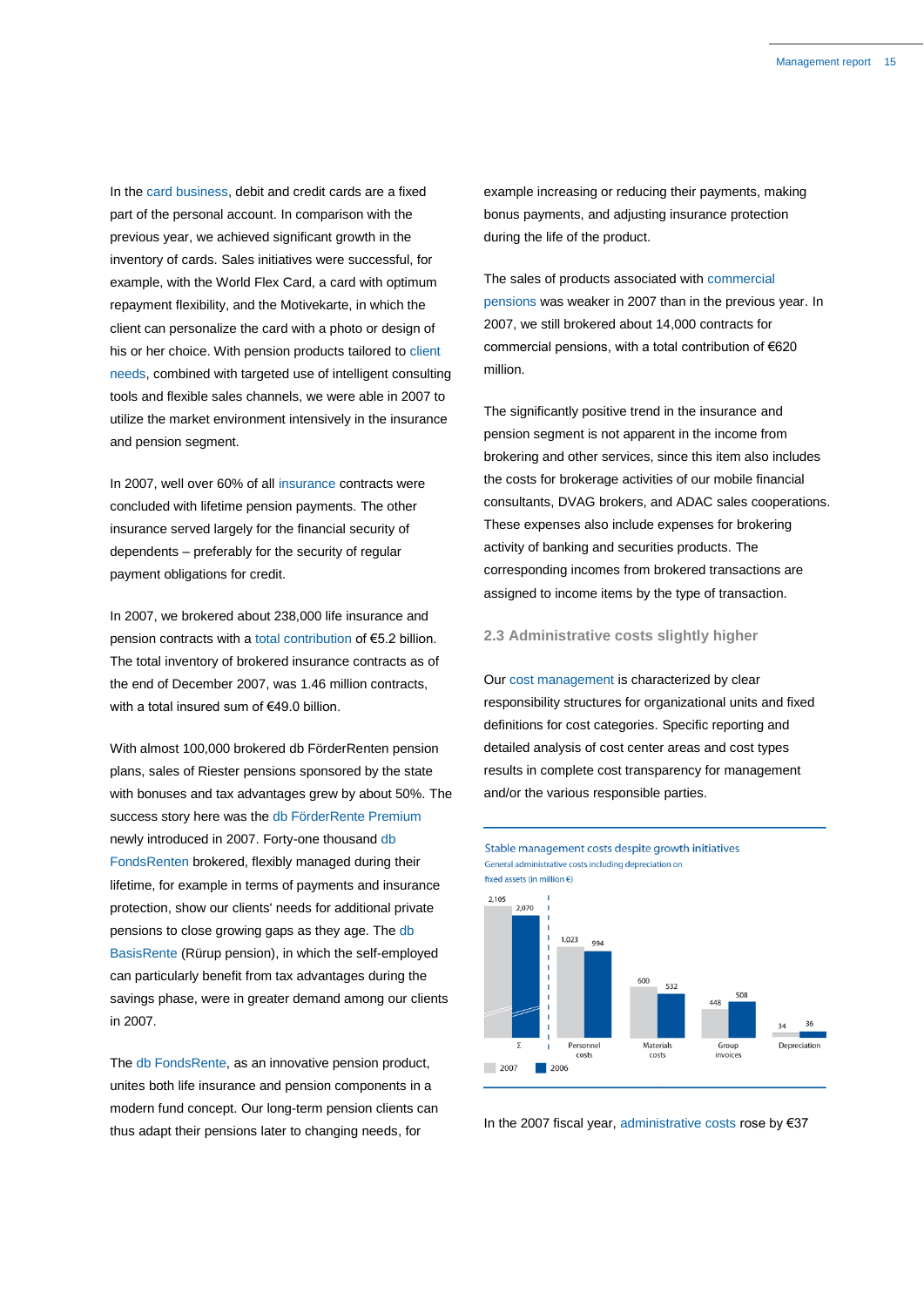million (+2%) in comparison with the previous year, to €2.071 billion. Personnel costs rose in 2007 by €29 million in comparison with the previous year, to €1.023 billion. The increase in wages and salaries by  $€52$  million to  $€775$ million is due primarily to the effect of employee hires in 2006, since their wages were only paid to their full extent in 2007. Scale and non-scale wage increases, performance-dependent bonus payments, and increased expenses for early retirement and partial retirement contracts also contributed to the increase. Social security contributions and expenses for retirement plans and support fell by €23 million in comparison with the previous year, to €247 million. This was characterized not only by significantly lower pension expenses due to the adjustment of the pension provision in the context of raising the regulatory age limit for entering legal retirement, the reduction in the contribution amount for legal unemployment insurance, and a one-time burden in the 2006 fiscal year. This previous year effect was based on a change to the law associated with conversion of the financing process of the Pensions-Sicherungsvereins aG to full capital coverage.

Other administrative costs in the reported year, at €1.048 billion, were €8 million above the previous year. Materials costs rose by €68 million in comparison with the previous year, to €600 million. This includes €60 million IT and other operating expenses that were assigned to groupinternal invoicing in the previous year and that will be posted to materials costs starting in 2007 due to changed invoicing modalities. The growth in expenses for rents and maintenance of business offices, communications expenses, printed material and office supplies, and for other operational expenses, is partly compensated by lower IT and consulting costs. The cause for the higher expenses for business offices was the modernization and expansion of our stationary sales network. Communications costs in 2007 were burdened by increased postage in connection with the new securities services directive of the EU (MiFID) and with the provision of our clients with Deutsche BankCards and SparCards. The IT investments of the previous year had a positive effect in 2007.

Group-internal invoices, posted to materials costs in 2007, fell by €60 million in comparison with the previous year, to €448 million. Negative effects such as increasing expenses in connection with continually growing requirements to prevent money laundering could be entirely compensated for by positive effects, for example from group-internal IT project invoicing.

#### Write-offs from operational and business equipment,

reduced by €1 million from the previous year to €34 million, resulted primarily from lower write-offs from software and hardware.

#### **2.4 Risk provisioning**

Write-offs and value adjustments to receivables and certain securities, as well as input into provisions in the credit business increased, according to the settlement of amounts permitted pursuant to § 340 f. Section 3 of the HGB [German Commercial Code], by €21 million to €303 million. The increase in risk costs resulted from the writeoff of investment fund shares used to cover pension obligations in the context of outside funding. Despite slightly higher credit volumes, a significant shrinking effect could be seen in the credit business in the reported year. Risk costs from the credit business could be reduced by 13% from the previous year. This was characterized not only by the economic recovery, but by strategic measures for the successful liquidation of written-off receivables as well as strict portfolio risk control management.

#### **2.5 Other success and cost components**

Other operational earnings fell in 2007 by €69 million in comparison with the previous year, to €38 billion. Other operational costs fell by €7 million to €30 million. These drops were characterized by the disappearance of the previous year's effects associated with fair compensation for investors in the open real estate fund grundbesitzinvest. A trade tax allocation payment affecting earlier years and the profit taken from the sale of an office building in Lübeck (the "Kohlmarkt") that was owned by Deutsche Bank PGK due to the merger with Deutsche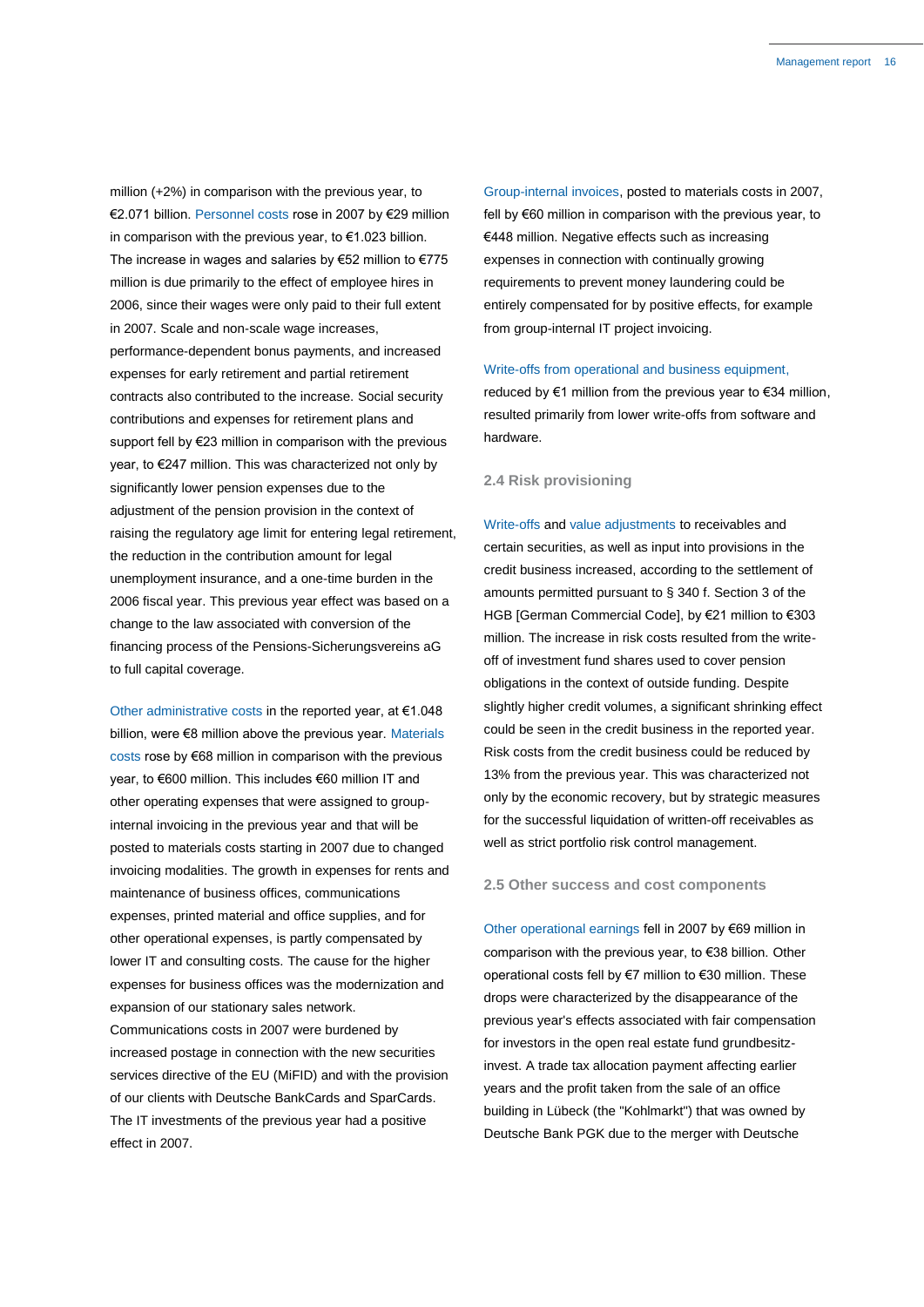Bank Lübeck AG, previously Handelsbank, the drop in other operational earnings could partly be compensated for.

The other operational earnings and costs also include the costs for incorrect processing and damage claim payments and/or earnings from incorrect processing and credits from the resolution of provisions, costs for All-Risk Insurance and corrections from interest and provision costs from previous years.

Due to a change in German tax law associated with the treatment of corporate tax credits, €20 million was earned in 2006 in taxes on income and earnings. In 2007, this item was corrected by €4 million due to corresponding changes in tax statements.

# **3. The balance sheet trend**

As of December 31, 2007, the balance sheet of Deutsche Bank PGK grew significantly in comparison with the previous year's closing date, by €16.6 billion (+29%) to €74.8 billion. This trend was characterized by outstanding acquisition performance in savings deposits. The excess liquidity from this will largely be invested within the Deutsche Bank Group with different periods. The growth in assets resulted largely from the extremely sharp growth in payments to credit institutions (+€16.1 billion, to €21.6 billion). In addition to the excess liquidity from saving deposits, an optimization in the hedge strategy in the Deutsche Bank Group led to growth in other payments to credit institutions. Claims to clients could be increased during the 2007 fiscal year by €0.7 billion, to €49.9 billion. Special-purpose instruments such as automotive credit and consumer credit especially contributed to this growth.

Debentures and other fixed-interest securities fell by €99 million during the reported year, due to final maturity and sales, to €26 million. The input from shares in associated companies in the amount of €754 million resulted from the purchase of the Berliner Bank with legal effect at the start of 2007 and capital increases for both Berliner Bank and Deutsche Bank PBC Spólka Akcyjna, Warsaw, Poland.

The preliminary purchase price for shares of Berliner Bank Beteiligungs AG and for the equity share in Berliner Bank AG & Co. KG was payable at the end of 2006. Ownership of the shares, on the other hand, was transferred to Deutsche Bank PGK only at the start of 2007, so the purchase price payment in the previous year is listed in "Other Assets." Other Assets also include option premiums paid for purchase of swaptions and caps for interest hedges, DWS and DeAM investment fund shares purchased in the context of db zeitinvest, a tax payment on the collection of checks received, mature securities and interest and dividend certificates, as well as assets constructed in the context of the branch modernization program.

The increase in liabilities is essentially determined by strong growth in savings deposit volume (+€10.9 billion) and increased amounts of "Other liabilities towards clients" (+€1.3 billion). At the same time, "Liabilities towards credit institutions" grew by €4.4 billion; analogous to the asset side, this is primarily due to optimization of the hedge strategy in the Deutsche Bank Group. "Other liabilities" are primarily liabilities towards the fiscal authorities due to interest income tax and solidarity tax obligations from client transactions, income tax obligations from salaries and wages, as well as liabilities to social insurance carriers and liabilities from deliveries and services.

Outstanding acquisition performance in savings deposit business Assets and liabilities (in billions  $\epsilon$ )



In the 2007 fiscal year, the credit business of our bank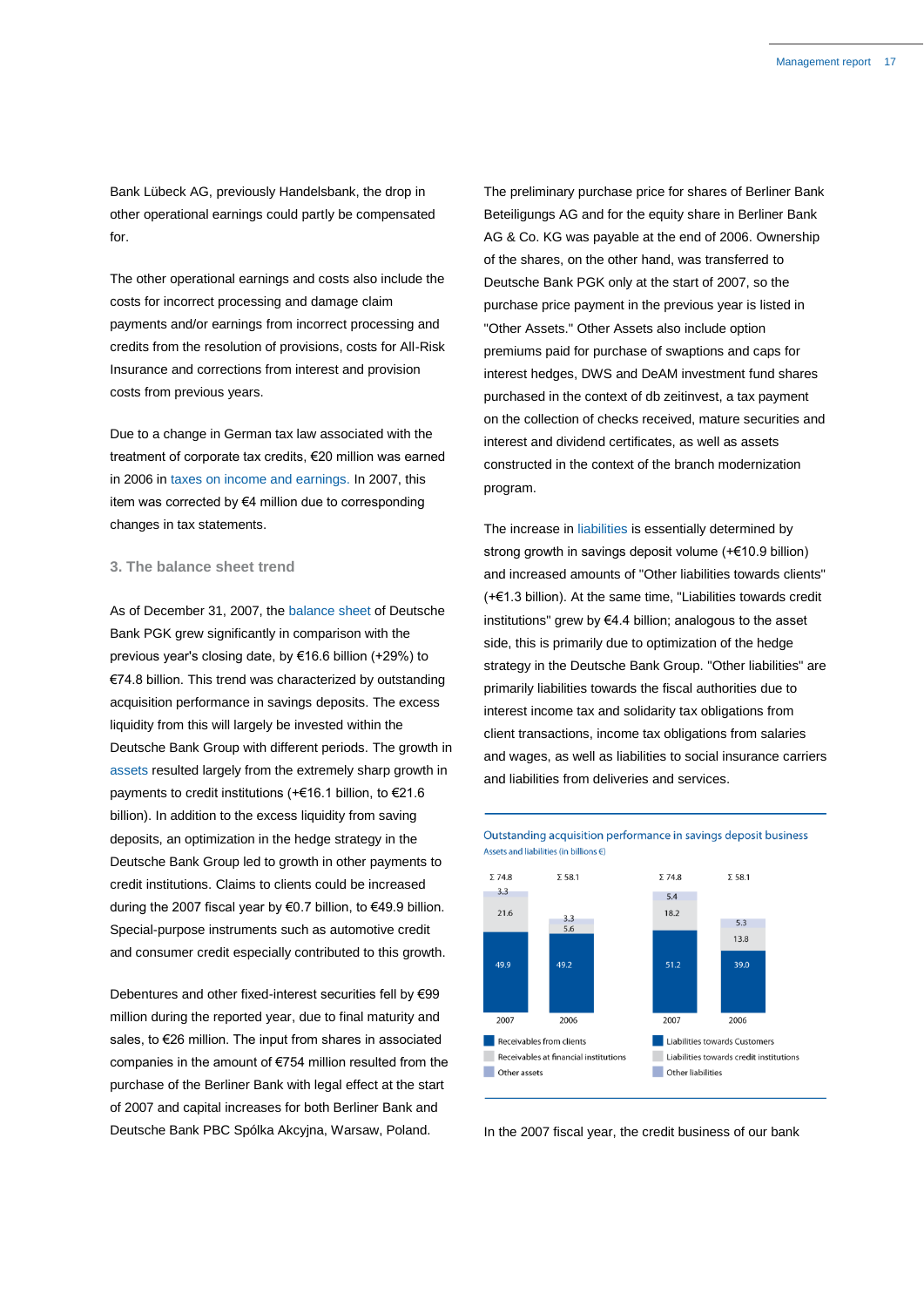managed well in a market environment with high competitive pressure. Details in the credit business:

Against the general market trends, the credit volume of personal credits was further expanded by €0.3 billion to a total of €4.3 billion during the reporting year, by means of sales support measures and targeted sales actions. The core element of this success is db PrivatKredit, in which the client's advantage can be increased by a so-called "payment holiday" – once a year, the client can leave one payment out – or by adjusting the payment in the first six months. The client can also distribute repayment into up to eight repayment tranches depending on individual needs. The volume of db StudentenKredits and our credit business at the point of sales were especially able to expand again significantly in 2007.

Commercial credit grew by 3.4% to a total volume of €3.6 billion. Core products in commercial financing are db BusinessKreditlinie and db InvestitionsDarlehen, which were accompanied by aggressive sales measures in 2007. Additional refinements in product modalities increased the attractiveness of these financing instruments for our business clients, because as a partner for midsized companies we can deliver tailored solutions. The credit product db FranchiseFinance started in 2006 was further established in the franchise industry during the reporting year. db FranchiseFinance is a standardized concept for the financing of new franchisees for pretested franchise and franchise-like systems.

In the construction finance business, the aggressive price war in the market continued. In the reported year, until summer there was a successive increase recorded in the interest curve by 60 base points. By the year's end, the interest level sank again. In the end-of-year comparison, the capital market interest was 30 base points above the previous year. Our new business volume corresponded roughly to the outstanding previous year; however, in all there were significantly more brokered real estate financing contracts for our cooperation partners – particularly including Deutsche Bank Bauspar-AG – than in the previous year. Our sales initiatives, pursued

throughout the year with different top offers for construction financing such as long-term low-rate construction financing with a 25/30-year fixed interest rate, proved to be performance drivers.

To release regulatory capital, Deutsche Bank PGK concluded the SMART 2007-1 transaction in 2007. This bundled the risk from a portfolio of €2.8 billion in business client credit into a synthetic credit securitization and placed it with third parties. SMART 2007-1 includes a static portfolio in which the right to fill the repaid volume is contractually excluded. The total period of the transaction is six years. Due to changed framework conditions, the transaction was terminated at the end of January 2008. The MBS transaction HAUS 2000-2 was terminated by Deutsche Bank PGK in 2007 with effect in January or April 2008. For the securities issued in the context of this transaction, there was a listing transfer in 2007 from the "regulated market" to the "Euro MTF Market" of the Bourse de Luxembourg.

Our business with client deposits is the backbone of our refinancing, performs important functions in obtaining new clients and asset volumes, and serves as a draw for investment business. After five increases in the prime rate in 2006, the European Central Bank raised the prime rate to 4% in two steps during the reported year. We were able to utilize the expanded interest rate leeway actively and in a targeted manner to expand our margins and especially volume. The market interest rate trends thus provided favorable framework conditions for us. Due to the overall increase in interest rates, medium asset periods were especially attractive to our clients. Client deposit volume could be significantly increased in 2007 by means of targeted acquisitions, by €12.2 billion (+31.3%) to €51.2 billion. The dynamic increase in savings volume by €10.9 billion was characteristic of this process; in addition, the volume of other fixed-period liabilities rose by €1.1 billion. Demand deposits grew slightly from the high level of the previous year, to €14.7 billion (+€0.2 billion).

This outstanding growth in volume is the result of an extraordinary acquisition with very attractive FreshMoney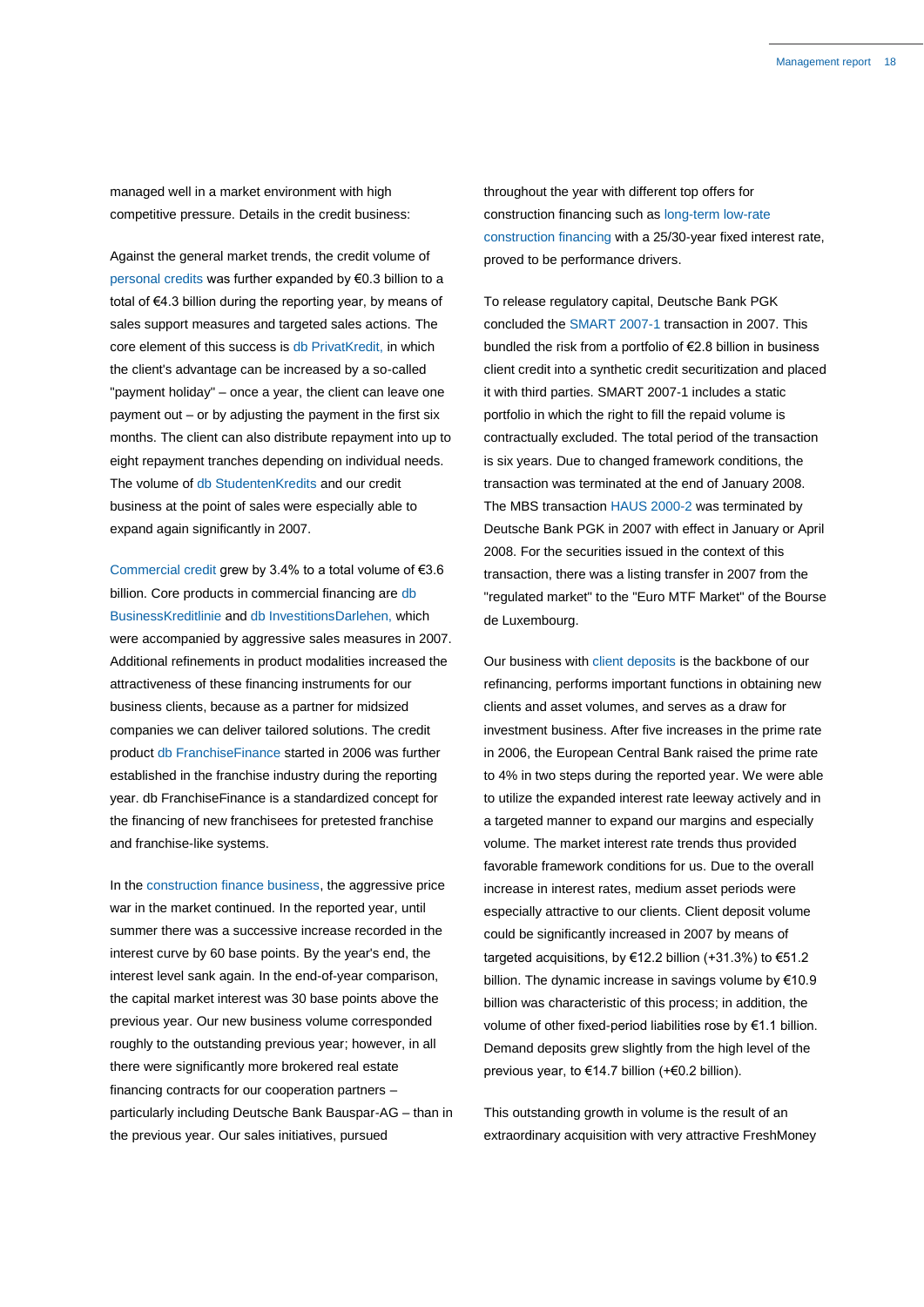actions, in which clients and/or selected non-clients are offered particularly interesting conditions for new deposits. Members of our cooperation partner ADAC were also convinced using attractive savings products. From these new volumes – and also using cross-selling as planned – an extraordinarily high portion of inventory could be retained after expiration of the special interest period. The continued success of the client deposit business depends especially on future interest trends as well. By active conversion, a stable security business can also surely be fed from our deposit volume in the future – particularly from FreshMoney actions.

The volume growth of savings deposits in 2007 was due partly from savings deposits with agreed termination periods of three months, with €2.1 billion, and savings deposits with agreed termination periods of over three months, with €8.8 billion. In savings deposits with threemonth periods, the volume trends of individual production in 2007 must be seen in a differentiated manner. In our core product db GeldmarktSparen, we saw strong growth of nearly €2.5 billion to €9.5 billion. This growth in volume is interest-rate-driven and is also due to systematic marketing activities and sales success. In the rewarded savings products built up in the past in the context of new client actions, the volume in the reported year fell by €0.2 billion, since in 2007 we moved our FreshMoney offerings to the FestzinsSparen. In times of rising interest rates, the deposit volumes in the classical saving segment db Sparbuch and db SparCard also showed falling trends. Savings deposits with periods of over three months more than doubled in the 2007 fiscal year, with a growth of €8.8 billion, or 129.2%. The increase resulted from the excellent positioning of our db FestzinsSparens in the context of our FreshMoney actions, in which existing clients and also new clients, through TV advertisement, were offered attractive fixed interest rates for new deposits. The volume of db FestzinsSpar grew in 2007 by €8.9 billion to €15.2 billion. Our deposit inventory in savings plans fell slightly due to high rates of maturity.

The other liabilities with agreed period grew by the balance sheet closing date by €1.1 billion to €6.5 billion. The cash inflow in the fixed term deposit area resulted primarily from the short-term liquidity retention of our business clients. The liabilities payable daily to clients increased slightly on the date of closing of the balance sheet, to €14.7 billion (compared with €14.5 billion in the previous year).

## **C. Risk management system**

#### **1. Organization of risk management**

Risk management at Deutsche Bank PGK includes the identification, measurement, control, and monitoring of the risks associated with banking business and is integrated into the group-wide risk management of Deutsche Bank AG. The structure of the system for measurement and control of risk is largely based on group-wide specifications. Framework conditions were defined differentiated by risk type, describing details about risk handling.

Among the most important tasks of risk management and controlling at Deutsche Bank PGK are:

- Control of risks in bank portfolio in accordance with the business strategies and risk principles determined by the Group Risk Committee of Deutsche Bank AG and the Board of Directors of Deutsche Bank PGK,
- Development and introduction of tailor-made risk control systems,
- Risk identification and preparation of quality-controlled, timely information about the risk profile,
- Regular checking of business transactions and the associated risk positions to optimize risk-adjusted yields on economic capital in use, and
- Monitoring of limits in the area of credit, market, and operational risks.

For the monitoring and control of risks, we use Deutsche Bank group-compliant risk control instruments. In addition to sensitivity analyses, stress testing, and value-at-risk calculations, portfolio analysis is performed using process and risk costs, and the portfolio is optimized from the ROI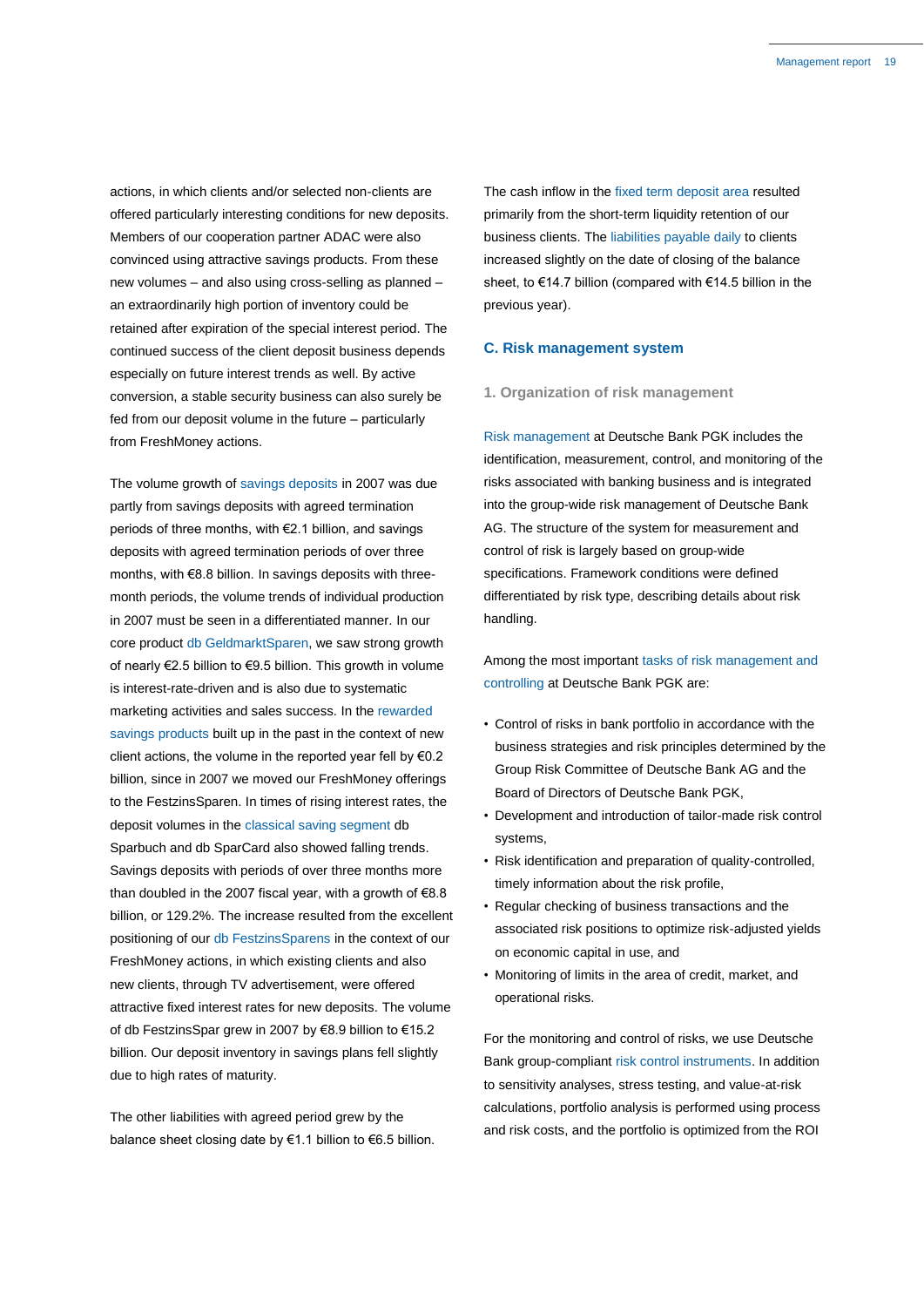#### point of view.

#### **2. Typical risk categories**

The significant risks to which Deutsche Bank PGK is exposed are bank operational risks and the risks from general business activity.

# **2.1 Bank operational risks**

Bank operational risks are taken consciously by banks in the context of performance control. Due to the structure of our business, we are exposed to market and liquidity risks in the context of our business activities and credit extended. Of these, credit risk is – from a capital requirements point of view – by far the largest risk category. Operational risks and market risks are present to a much smaller extent.

# **2.1.1 Credit risks**

Credit risk describes the danger of partial or complete omission of contractually promised payment on the part of a lender. Credit risk management (market consequence function) and sales (market function) are completely separate from the standpoints of both organization and responsibility. The significant tasks of credit risk management include:

- Working out and ensuring adequate credit standards and guidelines,
- Development of credit strategies and monitoring of their implementation,
- Further development and implementation of rating procedures,
- Ongoing monitoring and control of the credit portfolio and portfolio structure,
- Establishment of a uniform competence structure and its regular auditing, as well as
- Competent decision on credits and the formation of appropriate risk securitization.

In addition to central credit risk management, at the

regional level there are four credit risk management units whose organizational structure from the standpoint of regional control of the credit portfolio is primarily oriented towards the main processes of credit decision and problem credit management. To optimize credit processes and processing, management of problem credit units is largely standardized.

We have differentiated credit processes that are tailored to the specific characteristics and needs of client and product segments. These take into consideration different access channels, such as IFC, call center, Internet, and mobile sales.

Credit decision rules and workflows are recorded in detailed credit process descriptions and guidelines. Credit rating and credit decisions are largely carried out using a standardized, systematic rating process that is binding in the sales and credit risk management units. For evaluation of risk, the bank uses automated rating procedures for most of its credit product, in which quantitative factors (e.g. financial analysis, account behavior, external figures) are taken into consideration. The client risk is calculated as a client failure probability using statistical principles on objective credit application data. Securities are included in the calculation of the expected losses (to reduce risk). The engagement risk is shown in the form of the expected loss proportion. Even with the high unit counts typical for our business, quick credit decisions are provided at a constant high level of quality.

Furthermore, workflows are supported effectively by the IT system in all phases of credit handling. The fully automatic networking of sales and credit risk management units was further extended. Both consulting and decision and processing are supported by the "KreditManager" system using an integrated approach.

Credit monitoring is supported by the system. This includes a behavior scoring system, dunning letters, and monitoring of compliance with regulations. There are also extensive analysis tools for monitoring and controlling the credit portfolio. Problem engagements are identified based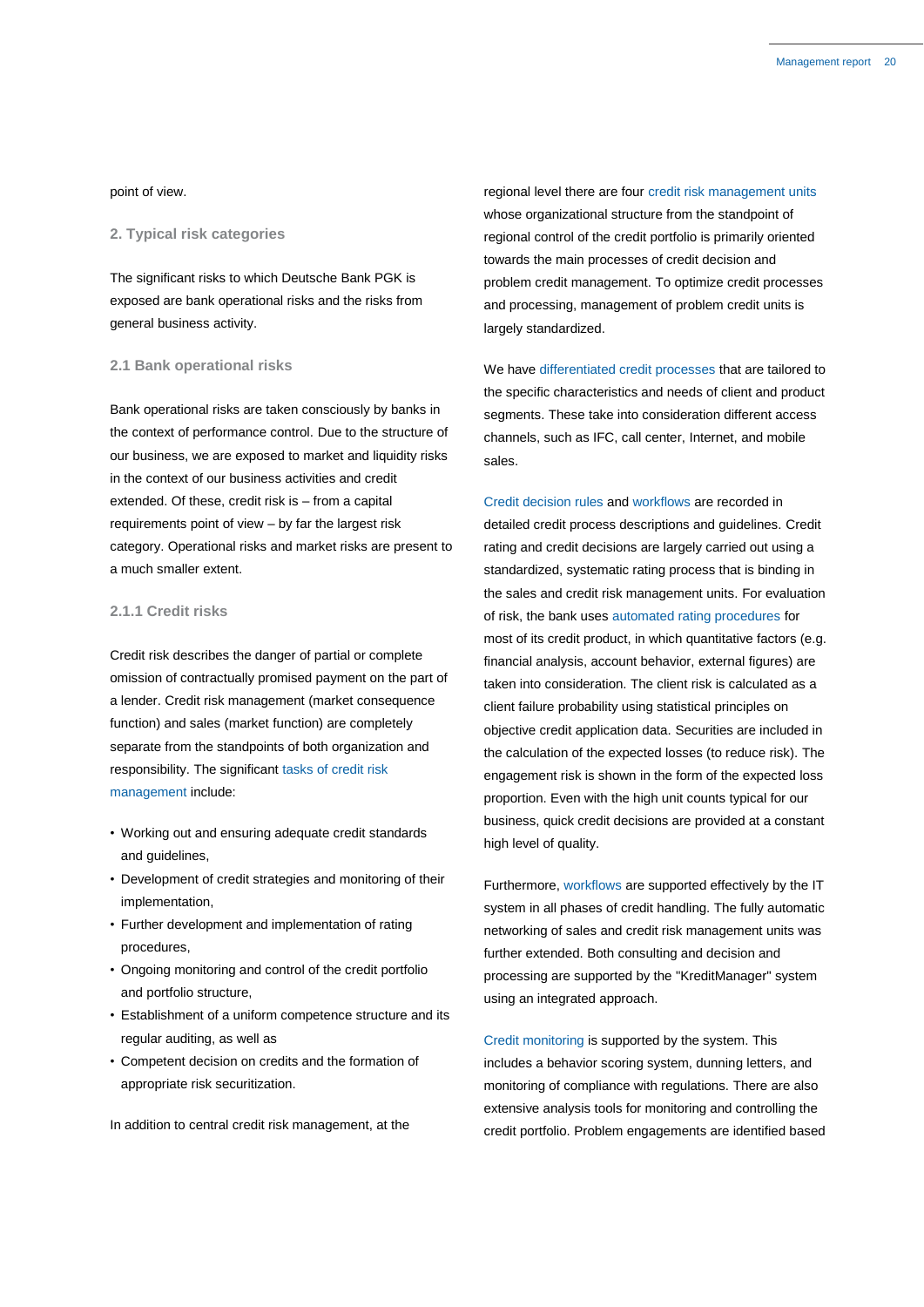on standardized criteria and sent to problem credit monitoring units. These engagements are sent to a special IT system for efficient processing and risk monitoring.

In 2007, our familiar business policy was continued with respect to a broad distribution of risk in the credit portfolio. IT-supported early risk detection systems, which directly identify potentially problematic engagements, provided continued consistent, timely risk management. In addition to intensive efforts to continue building our credit business with private and business clients, our attention in 2007 remained focused primarily on continued optimization of our processes in the handling of problem credit and in the recovery area. Deutsche Bank PGK uses a standardized mechanical procedure to identify adjustment and write-offs for homogeneous portfolios. In this context, we divide the greater part of our credit portfolio into multiple homogeneous subportfolios according to credit type and client group. About 96% of our entire credit portfolios fall into these homogeneous subportfolios. Based on historical data, the adjustment needs required are determined for each payment delay category in each subportfolio. The adjustment of a homogeneous credit is modeled and posted mechanically in the IT system using fixed individual adjustment rates depending on each payment delay. The fixed adjustment rate to be calculated is omitted from the first payment delay classes according to the procedure. Write-offs and partial write-offs of credit from the homogeneous subportfolios are carried out according to the achievement of centrally specified criteria.

Credits in the non-homogeneous portfolio are primarily larger credit facilities or specific credit types, such as credits by bank guarantee, collateralized credit, and credits to unions, political parties, public budgets, and noncommercial organizations. These credits are regularly subjected to individual audits. For risk provisioning in the non-homogeneous portfolio, individual adjustments are performed for acutely default-endangered credit. To cover latent risk in credit in the non-homogeneous portfolio not in danger of default, a fixed adjustment is carried out according to the expected loss method (EL).

The risk provisioning provided for the past fiscal year was sufficiently capable of handling all detectable address failure risks. The high quality of the credit portfolio can also be seen from the fact that only 6.2% of credits – according to the internal rating procedure of the bank – have a rating lower than iB–.

# **2.1.2 Market risks**

The term "market risk" generally denotes the possibility of sudden loss of value caused by unforeseen changes in market price.

The market risk of Deutsche Bank PGK, as a non-trading book institution – due to its business structure – is largely restricted to interest rate change risk that occurs due to client assets and liabilities. Value-at-risk figures and sensitivities are used to measure risk acceptance.

The control of market risk is the responsibility of the asset and liability management division of Deutsche Bank PGK. The future interest and capital cash flows of Deutsche Bank PGK are modeled on a daily basis using an IT system for asset/liability control and are subjected to a mark-to-market valuation. This forms the basis for the measurement and limitation of interest rate change risk, based on the value-at-risk procedure. The risk figure "value at risk" gives the potential loss in the sense of minimization of cash value of the portfolio of Deutsche Bank PGK due to future market interest rate changes that, assuming normal market movements, will not be exceeded for a holding period of one day, to a probability of 99%. The value at risk, in combination with sensitivities, is a significant figure for the evaluation of the risk position and an important component of early risk detection. The value at risk is calculated daily based on current interest rates using the system for asset/liability control and reported to Risk Management. The average utilization of the value at risk limit (€2.0 million) over the reported year was 22.2%. The maximum value of the value at risk also remained significantly below the limit set despite the very volatile overall market. To securitize interest change risk, groupinternal interest swaps, options on interest swaps, caps,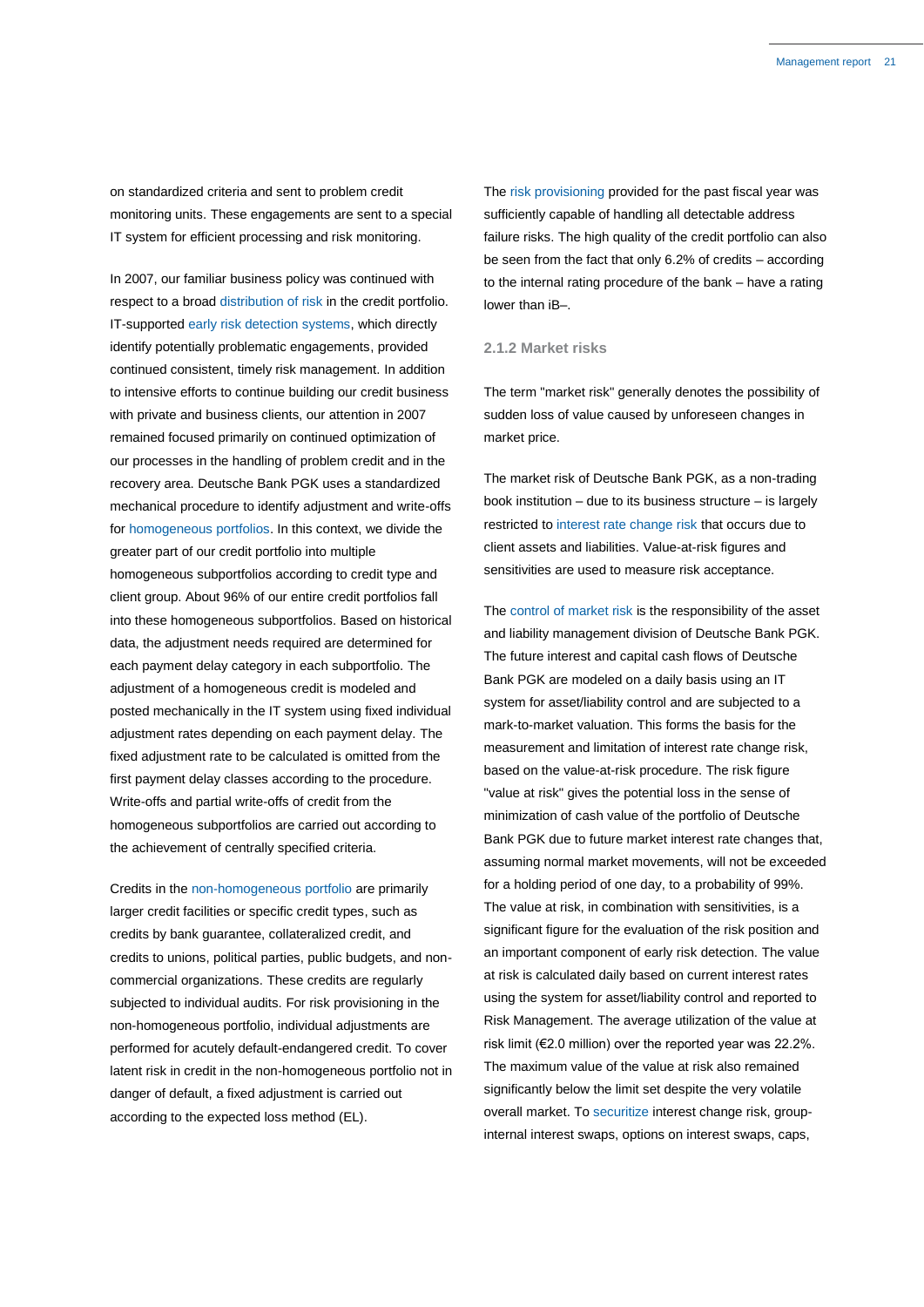forward-rate agreements, and market-traded interest futures are all used. Details on derivative positions are in the Appendix.

The market risks from our investment fund shares held as insolvency security for pension obligations are globally monitored by the HR Liability Risk Committee. The effects of market events on the value of the trust assets and on the parameters that are the basis for valuation of the pension obligation according to international guidelines are seen as a valuation unit under group aspects. The investment strategy in investment funds is continually examined in the context of the asset allocation guidelines applicable throughout the Deutsche Bank Group by a committee on which Deutsche Bank PGK is represented by a member of the board, and reworked if necessary. In the context of a two-sided trust agreement, company and employee trustees work together to monitor compliance with the agreements and trends of the assets.

#### **2.1.3 Liquidity risks**

The control of liquidity risk is the also responsibility of the asset and liability management division of Deutsche Bank PGK. Taking the special inventory behavior of the deposit and credit business of the Deutsche Bank PGK into consideration, it is ensured in advance that payable obligations can be fulfilled at any time. To securitize payment obligations, as of December 31, 2007, there was a term-limited credit commitment on the part of Deutsche Bank AG in the amount of €4.5 billion and a non-limited credit commitment in the amount of €0.7 billion.

As of December 31, 2007, the liquidity figures per Principle II were at 1.4; on average over the 2007 fiscal year, they were at 1.53. The requirements for the liquidity figures were met during the entire fiscal year.

#### **2.2 General commercial risk**

Inevitably, there are operational and general business risks associated with the banking business.

#### **2.2.1 Operational risks**

Operational risks (OR) include the potential occurrence of loss in connection with employees, project management, contract specifications and documentation, technology, infrastructure, material assets, external influences, and client relationships.

Against the backdrop of regulatory requirements (the entirety of the equity capital regulations worked out by the Basel Committee for Banking Oversight and generally referred to as Basel II) a comprehensive framework was established quickly. In addition to the function of Operational Risk Officers there is also an Operational Risk Policy that regulates the tasks and responsibilities in all areas of responsibility. Here, the basic principle applies that each business management bears the responsibility for the perception and control of operational risks. For the case of potential or existing risk, there is a progressive information hierarchy that reaches up to the Board of Directors.

The monitoring of operational risk is performed using an incident reporting system in which all events are decentrally recorded and centrally evaluated. This permits current knowledge to be gained pertaining to existing or potential risk factors that contribute to reducing operational risks using target measures. There is also a history of several years modeling the volatility of operational risk and providing differentiation between "expected losses" and "HILF" processes (high-impact, low-frequency) in the sense of Basel II. However, based on our OR management activities, we assume that large HILF events will continue to be avoided in the future. In the context of OR monitoring, moreover, timely correction of defects determined by review is monitored centrally (audit tracking). Regular reporting (the Operational Risk Report) to the board of directors with quality figures and statements rounds out the control process.

In the context of management of operational risk ("operational excellence"), error sources and weaknesses in business operations are regularly analyzed (e.g. based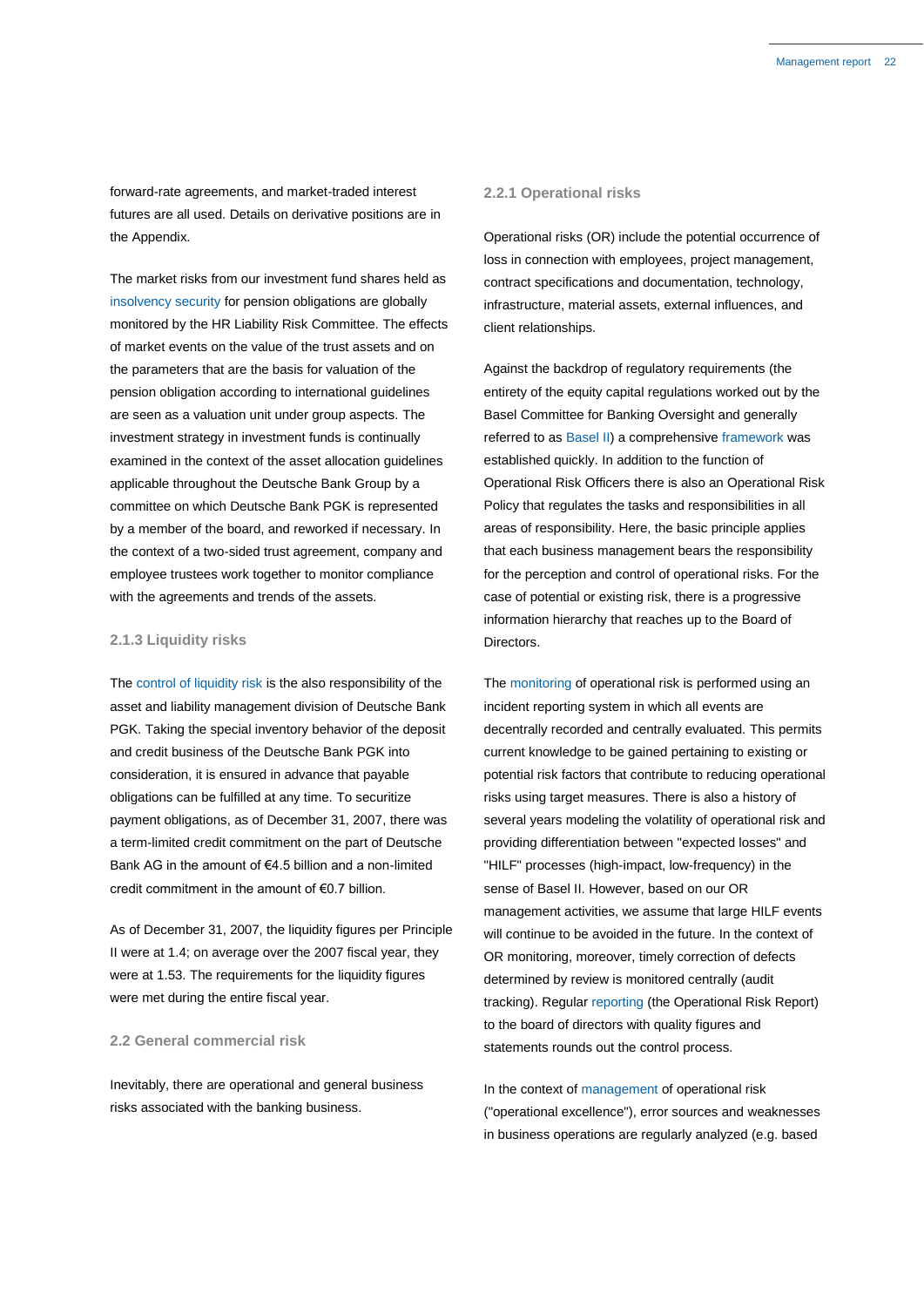on loss data and review reports). The discovery of systematic process weaknesses flows directly into central process control, while error sources detected in sales are recorded during periodic training of all IFC leaders.

Moreover, in previous years a standardized approval process for new products was established. In the context of this process, the early involvement of the required business departments within the bank ensures that new products can be adequately modeled and/or processed in the posting and handling processes.

The business processing for Deutsche Bank PGK is carried out in the context of group strategy based on business supply contracts with different group-internal and external service providers. In the business supply contracts, internal control processes and the authority to issue instructions are contractually agreed upon by Deutsche Bank PGK. Moreover, the standards required by BaFin for the outsourcing of business activities and functions are implemented in an outsourcing policy that is binding for all areas of responsibility. Compliance with these standards is ensured in the context of an outsourcing monitoring system.

Coordination of crisis management is provided together with the Corporate Security department of Deutsche Bank AG. The existing planning for Business Continuity Management is regularly examined and adapted to new emergency scenarios as needed, the experience of the Deutsche Bank Group being taken into consideration.

Furthermore, since 2005, the economic capital for operational risk has already been calculated based on a Basel II-compliant calculation model. This has been assigned to the associated sales structures according to cause. As further development in 2008, assignment at the product level is planned.

After several years of falling expenses for operational risk, a floor was reached in 2007. Risks endangering inventory and risks that can detectably influence the asset, financial, or deposit situation of the bank are no longer observable

and, against the background of the control measures taken, are not expected. In connection with the processes of the money supplier group Heros from 2006, our continued claims against Heros GmbH value services account (i.L.) and against the managers are covered by insurance.

#### **2.2.2 General business risk**

General business risk is the uncertainty in the course of events based on changed context in business operations, such as the market environment, client behavior, and technological change. When conditions change, these risks require fast action and adjustment to the new situation in order to avoid economic disadvantage.

In combination with Deutsche Bank AG, we set up a business risk model with which the economic effects on the forecast results of the bank can be quantified under difficult market conditions. Based on operational planning, the effects of a crisis situation on the pre-tax results can be simulated. The calculation of business risk is based on a group-wide definition of a scenario model that assumes potentially sinking profits and a disproportionate reduction in costs. The risk is that the total profits calculated in the scenario may fall below the total costs calculated in the scenario. For Deutsche Bank PGK, the total results modeled in the scenario exceed the total costs for 2007, so there is no business risk.

# **3. Banking oversight-relevant shareholders' equity**

The balance equity consisting of subscribed capital and capital reserves is – as in the previous year – unchanged as of December 31, 2007, in the amount of €2.6663 billion.

The 7th modification to the KWG is in effect as of January 1, 2007. The § 2(a) KWG newly added in this modification permits subordinate institutions to omit compliance with the requirements of § 10 KWG, if the requirements listed of § 2(a) KWG are met. The intent of this is to utilize the option to simplify reporting on the part of the subordinate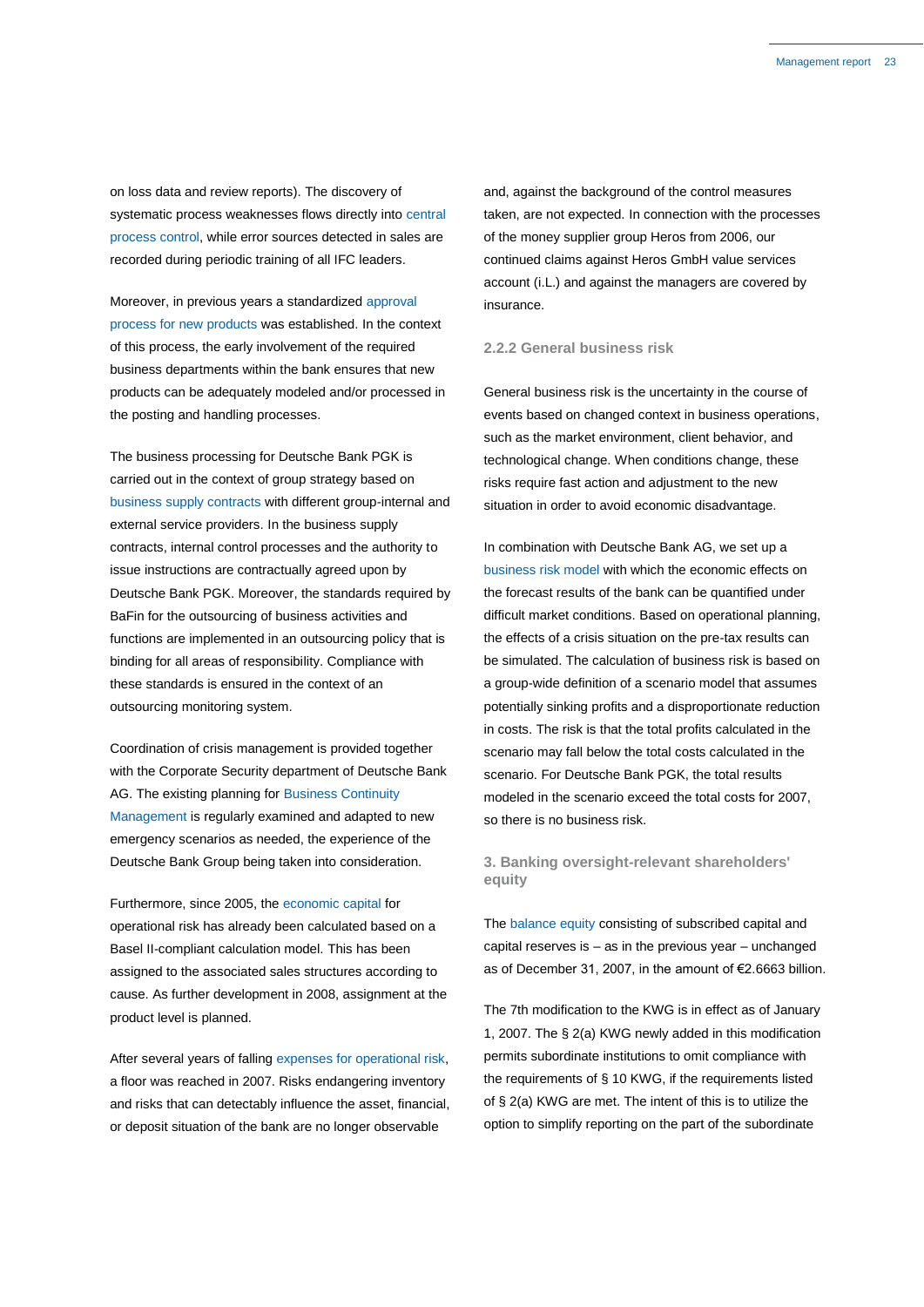institution to the BaFin and the Deutsche Bundesbank, as well as to provide certification of compliance with requirements. On this basis, as of the 2007 fiscal year and after submission of the corresponding declarations of intent to the bank oversight authority, Deutsche Bank PGK is no longer required to comply with the regulations in Principle I.

According to a voluntary pro-forma calculation, liable equity capital pursuant to the KWG was €3.0802 billion as of December 31, 2007. This includes €2.6636 billion in core capital and €453.1 million in supplemental capital. For the core capital, intangible assets with a book value of €2.7 million are accounted for as withdrawal posts. The repayment of the supplemental capital (€990.0 million in the previous year) is based on the acceleration regulations in § 10 Section 5a Page 2 of KWG according to which lower-priority obligations may only be assigned to liable equity capital at 40% of book value if the residual time of the liability is less than two years.

# **D. Outlook**

In the 2007 fiscal year, we again demonstrated the reliability of our mature business model, and on the basis of very good sales results in the securities and pension business and a significant growth in earnings and volume in the deposit business, we were again able to show high income.

In 2008 and 2009 we also want to continue to grow in a manner balanced between the three dimensions of client, shareholder and employee. We have already explained this at other points in this report.

In Germany, we want to continue our earnings growth, continue to develop our acquisition of the Berliner Bank, and continually invest in high-opportunity growth initiatives.

In sales, we intend to maintain the growth of the past few years by mobilizing our branches. In a concrete sense, we want to support entrepreneurship on site and best-practice transfer between branches, as well as making better use

of local market potentials, particularly in economically stronger regions. We also strive to implement additional potential in the utilization of existing clients, for example in the conversion of clients we have been able to acquire through deposit products and sales financing in 2007. There is also the greater challenge of our topic competence in fields such as pensions and interest and currency management.

We assume that the trend towards flexible fund-associated products will continue in the future. Due to continuing drops in the level of legal pensions over the next years, these higher returns over the long run offer the opportunity to close the pension gap. Government-sponsored products for the construction of private life-long pensions such as db FörderRente (Riester pension), db BasisRente (Rürup pension), and direct insurance (commercial pensions) will continue to gain importance in the closure of the pension gap in old age.

The Berliner Bank, acting in concert with our mature business model, should provide synergies on the earnings and cost side after a successful market start. Its earnings contribution to the PBC division results should grow significantly.

We are also focusing in 2008 and 2009 on a bundle of growth initiatives: We will expand through continued expansion of our existing cooperations and new sales cooperations with select partners, such as non-financial businesses and large employers (partnership banking). We will also continue to carry out targeted investment in our stationary sales network and our mobile sales.

Innovations round out the balanced growth strategy: This includes the additional establishment of new business fields and the introduction of modern, attractive products, such as in the investment area, where we want to utilize the competence and product strengths of the Deutsche Bank Group as well as those of our other premium providers. We also want to continue to introduce new consulting and assistance concepts for client segments that have traditionally not been ideally utilized or that have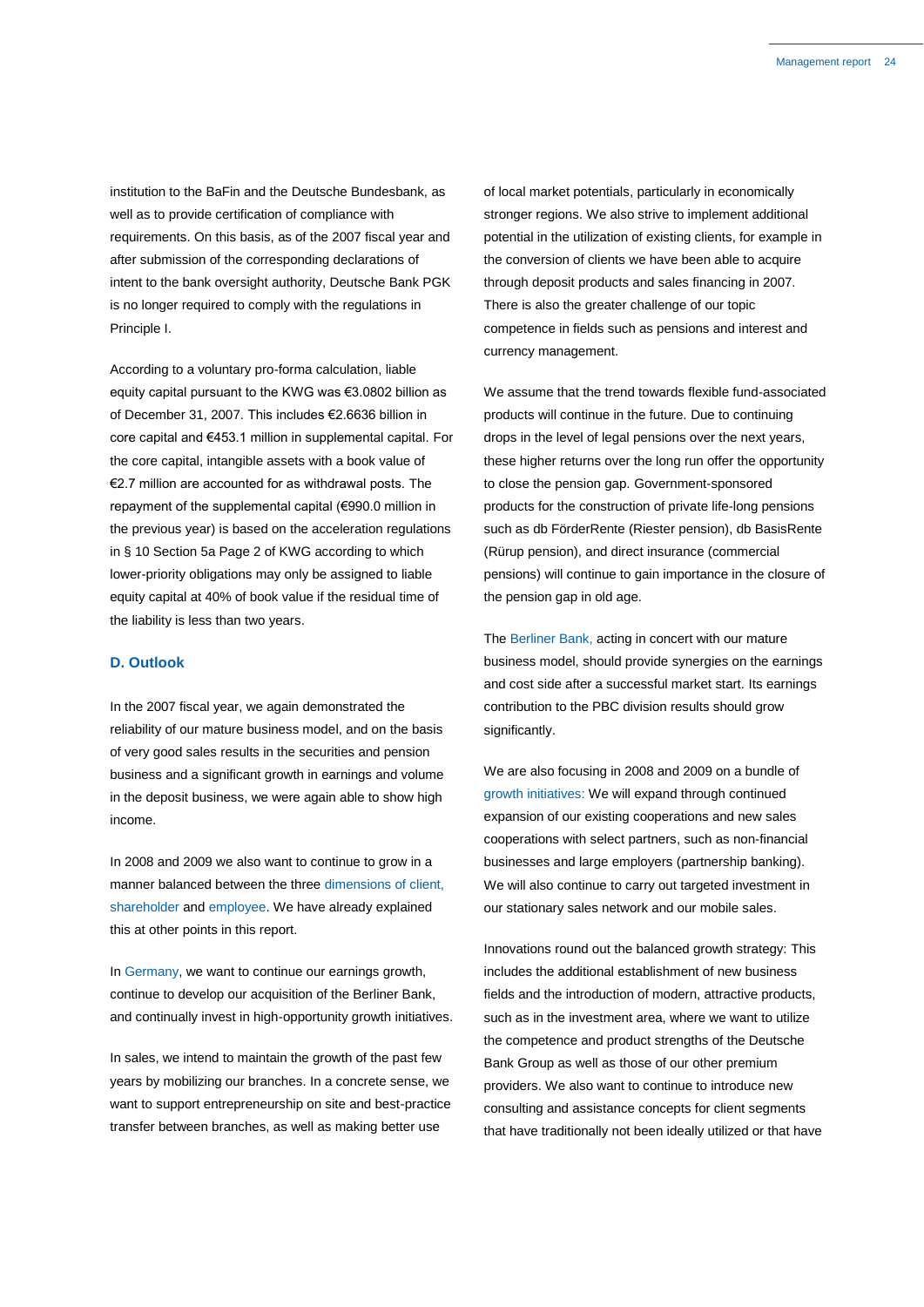particular potential. Market segments in the private client business – aside from product niches – cannot be significantly changed by organic growth alone, however, so that additional domestics acquisitions could be plausible in the future, insofar as corresponding opportunities exist.

In Poland, the task is to continue to drive the consistent implementation of the growth strategy and permanently expand the market presence of Deutsche Bank PBC Spólka Akcyjna.

To this end, the future will continue to see investment in expansion of the branch network, and the expansion and establishment of profitable business fields such as consumer credit.

One component of our growth strategy continues to be synergies between our sales force and the strengths of the investment bank and/or asset management of the group, in the sense of the "One Bank" strategy. An example of this would be the franchise finance area, where we make use of existing business relationships on the company client side in order to offer simplified financing for franchisees using framework contracts.

All these growth initiatives have two common goals: They put the client and his or her needs in the focus, and they support continual earning growth.

In the client dimension, we want to continue the "Making clients fans" success story and drive client retention above the high levels already achieved in 2007. The focus here is the introduction throughout Germany of the Deutschland-Card, a bonus program with numerous powerful partners, that we want to use as a "thank you" program for additional client retention. We also plan to use attractive investment products to continue to increase the number of clients and total volume.

In the shareholder dimension, we want to contribute to the financial goals for the PBC division announced by Deutsche Bank for 2008. We are confident that we can

achieve this contribution in a positive market environment.

However, balanced growth also means we invest continually in our employees. This happens with intensive qualification and also by specific new hires in sales. We want to establish a permanently high standard in employee satisfaction. We are convinced that stable employee retention makes a decisive contribution to client satisfaction and to our growth goals.

At the same time, we still see business risks for 2008, primarily arising from intensifying competition and the associated margin pressure, as well as the result of the subprime crisis on the capital markets. Should the economic trends continue on a stable path towards growth, we are confident that we can continue to increase the high operational earnings level in the 2008 fiscal year. We are convinced that our mature business model "Best service and best client experience" will continue to play a pioneering role in the finance industry. Even given the continually increasing competition and the changed volatile client requirements, we are holding firmly to our position in the premium segment. We will also continue our unchanged strategy of investing specifically in internal and external growth as opportunities are recognized. Our actions will be determined by the vision of being the best bank in the dimensions of client, employee, and shareholder for private and business clients in Germany.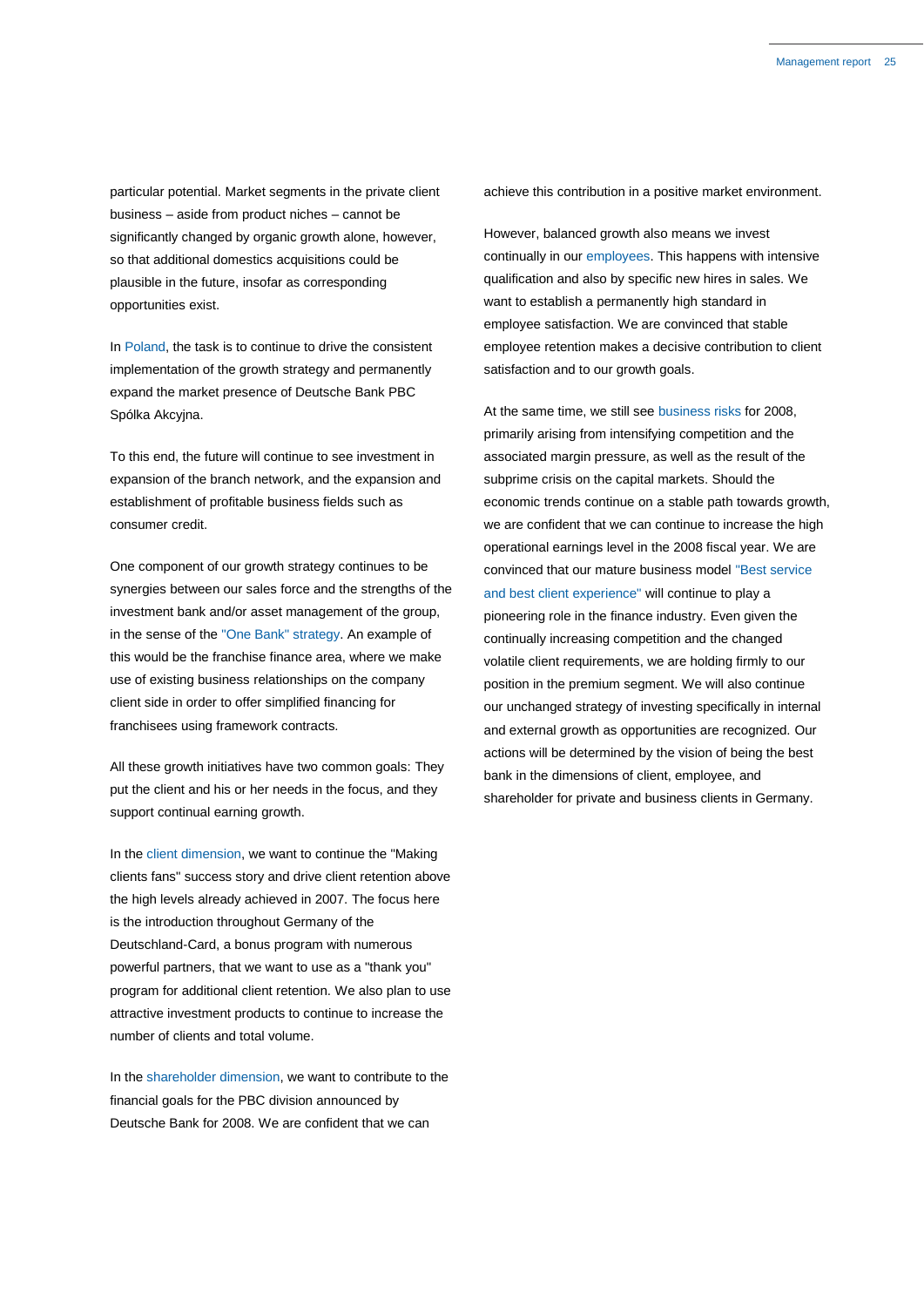Frankfurt am Main, Germany, February 29, 2008 Deutsche Bank Privat- und Geschäftskunden Aktiengesellschaft

Management board

Rainer Neske

Andreas Arndt **Andreas Arndt** Cuido Heuveldop Cuido Heuveldop Cuido Heuveldop Andreas Arndt Cuido Heuveldop

Dr. Christian Ricken **Hanns-Peter Storr** Frank Strauß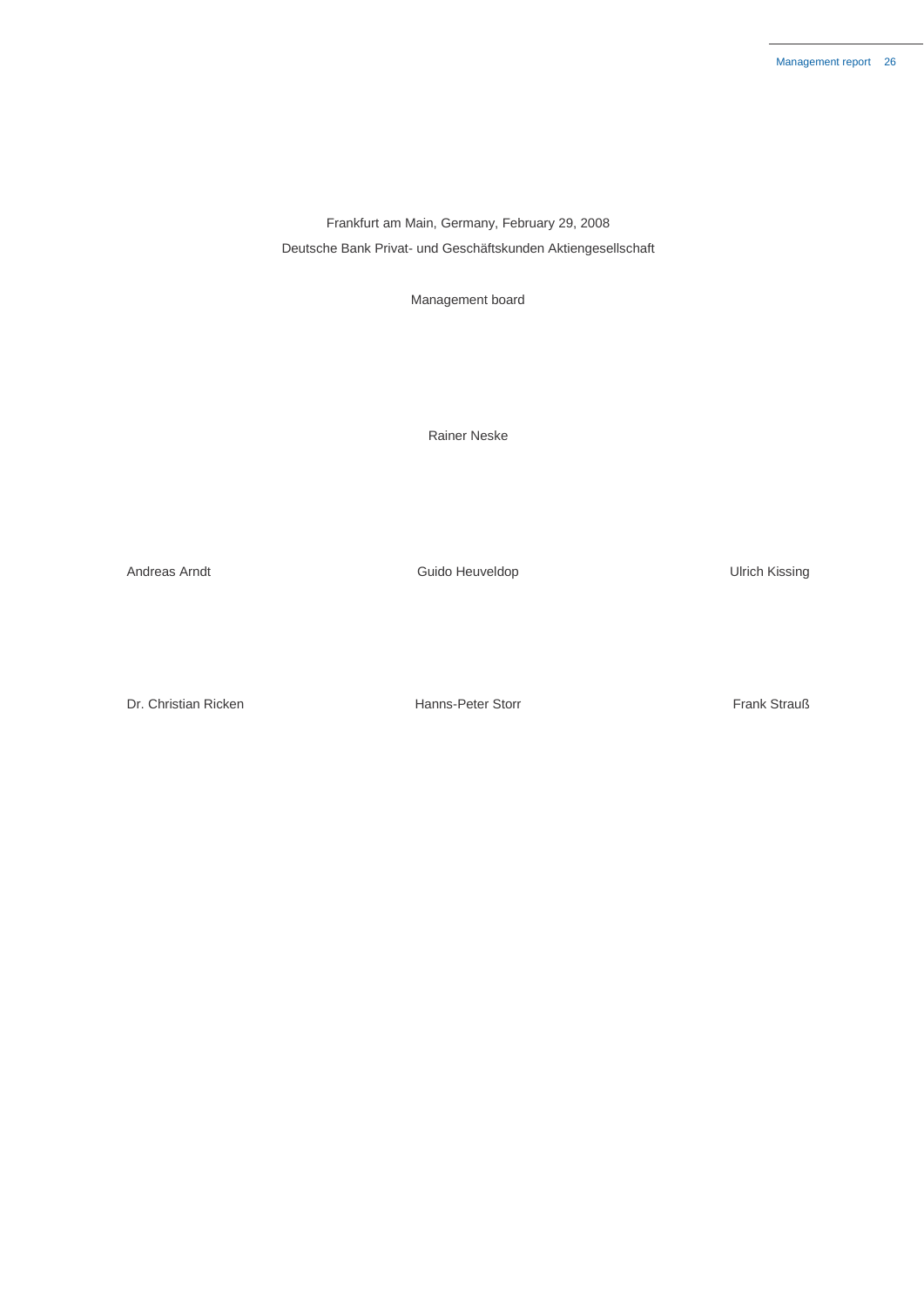# **2007 Annual financial statement for Deutsche Bank Privat- und Geschäftskunden AG**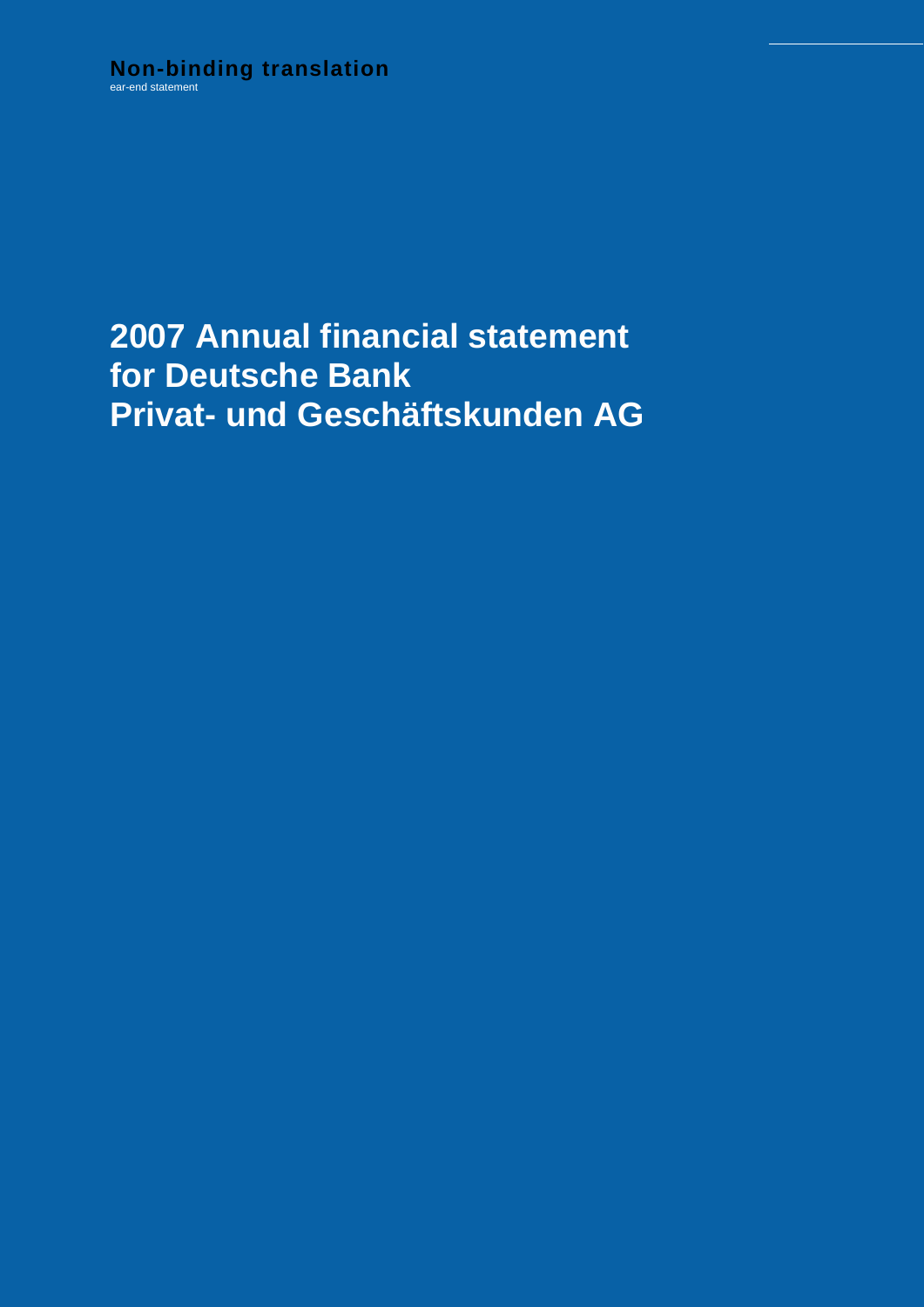# **Balance sheet for Deutsche Bank Privat- und Geschäftskunden AG as of December 31, 2007**

| Assets |                                                                                                          |                   | 12.31.2007        | 12.31.2006   |
|--------|----------------------------------------------------------------------------------------------------------|-------------------|-------------------|--------------|
|        |                                                                                                          | <b>EUR</b>        | <b>EUR</b>        | <b>TEUR</b>  |
| 1.     | <b>Cash reserves</b>                                                                                     |                   |                   |              |
|        | Cash holdings                                                                                            |                   | 829,590,294.38    | 864,660      |
| 2.     | Debt instruments in public positions and bills of exchange<br>permitted for refinancing at central banks |                   |                   |              |
|        | Bills of exchange                                                                                        |                   | 0.00              | 1,245        |
|        | including: refinanceable at the Deutschen Bundesbank 0 EUR                                               |                   |                   | (1, 245)     |
| 3.     | Receivables from financial institutions                                                                  |                   |                   |              |
|        | a) payable daily                                                                                         | 2,906,530,693.97  |                   | 2,828,419    |
|        | b) other receivables                                                                                     | 18,726,737,089.30 |                   | 2,752,857    |
|        |                                                                                                          |                   | 21,633,267,783.27 | 5,581,276    |
| 4.     | <b>Receivables from clients</b>                                                                          |                   | 49,900,141,028.09 | 49,236,660   |
|        | including: secured by collateral 22,651,297,491.43 EUR                                                   |                   |                   |              |
|        |                                                                                                          |                   |                   | (22,919,610) |
|        | Communal credit 212,448,280.20 EUR                                                                       |                   |                   | (216, 142)   |
| 5.     | Bonds and other fixed-interest securities                                                                |                   | 26,178,268.93     | 124,768      |
|        | Bonds and debentures from other issuers 26,178,268.93 EUR                                                |                   |                   |              |
|        | including: lendable at the Deutschen Bundesbank 26,178,268.93 EUR                                        |                   |                   | (124, 768)   |
| 6.     | Shares and other non-fixed-interest securities                                                           |                   | 1,009,976,101.39  | 1,017,274    |
| 7.     | <b>Holdings</b>                                                                                          |                   | 9,988,910.84      |              |
|        |                                                                                                          |                   |                   | 10,695       |
|        | including: credit institutions 1,084,175.90 EUR                                                          |                   |                   | (1,084)      |
| 8.     | Shares in affiliated companies                                                                           |                   | 965,628,593.21    | 211,445      |
|        | including: credit institutions 937,287,462.79                                                            |                   |                   |              |
|        |                                                                                                          |                   |                   | (181, 205)   |
| 9.     | <b>Trust assets</b><br>including: Trust credits 2,670,117.55                                             |                   | 2,670,117.55      | 3,005        |
|        |                                                                                                          |                   |                   | (3,005)      |
| 10.    | Intangible assets                                                                                        |                   | 2,279,875.00      | 882          |
| 11.    | <b>Tangible assets</b>                                                                                   |                   | 211,487,710.00    | 182,926      |
| 12.    | <b>Other assets</b>                                                                                      |                   | 140,087,466.31    | 850,702      |
| 13.    | Prepayments and accrued income                                                                           |                   | 52,756,134.71     | 57,955       |
|        | <b>Total assets</b>                                                                                      |                   | 74,784,052,283.68 | 58,143,493   |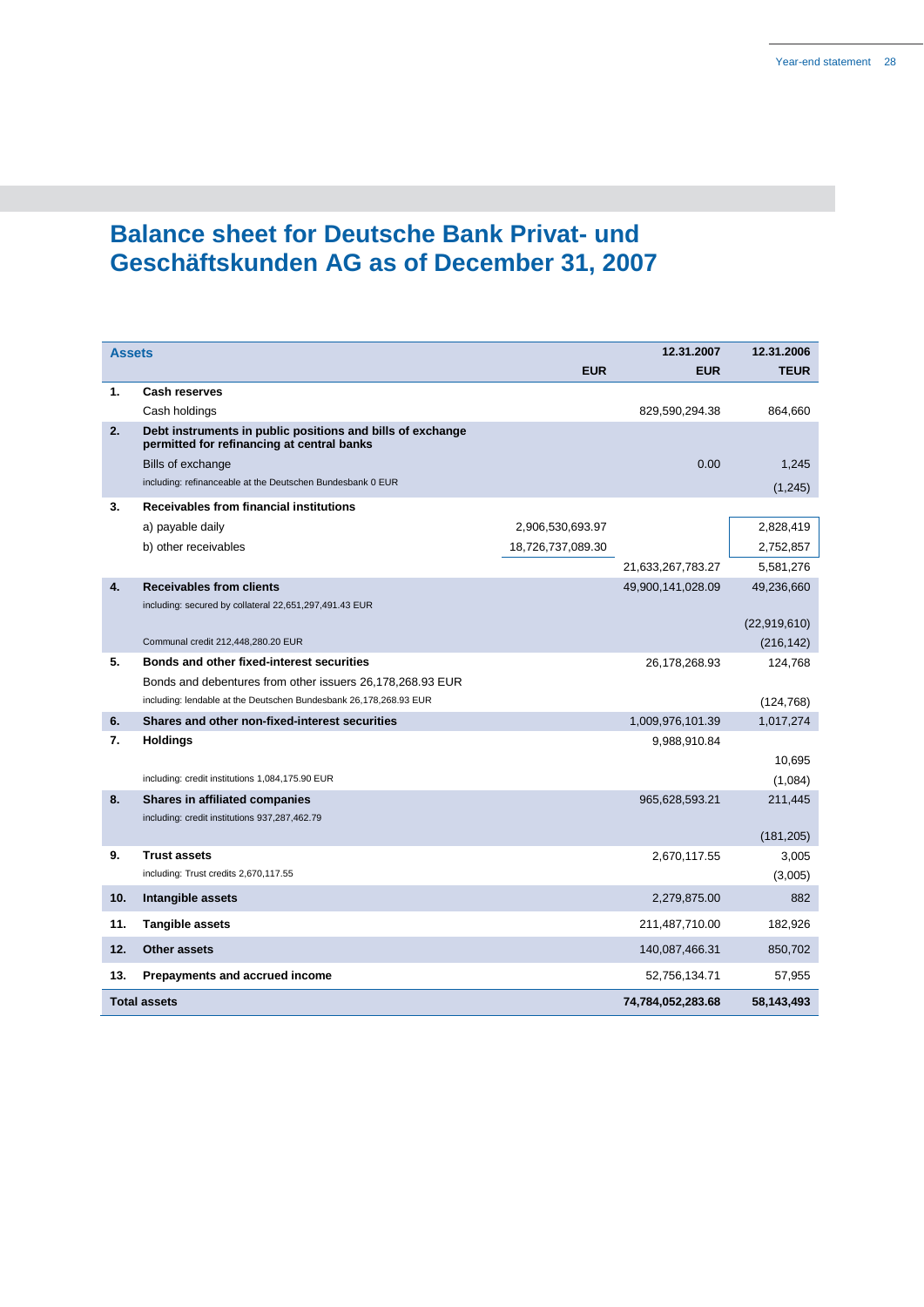| <b>EUR</b><br><b>EUR</b><br><b>TEUR</b><br>1.<br>Liabilities relating to financial institutions<br>1,422,165<br>a) payable daily<br>1,755,108,722.42<br>b) with agreed duration or notice period<br>16,475,317,636.33<br>12,396,638<br>13,818,803<br>18,230,426,358.75<br>2.<br>Liabilities relating to clients<br>a)<br>Savings deposits |
|-------------------------------------------------------------------------------------------------------------------------------------------------------------------------------------------------------------------------------------------------------------------------------------------------------------------------------------------|
|                                                                                                                                                                                                                                                                                                                                           |
|                                                                                                                                                                                                                                                                                                                                           |
|                                                                                                                                                                                                                                                                                                                                           |
|                                                                                                                                                                                                                                                                                                                                           |
|                                                                                                                                                                                                                                                                                                                                           |
|                                                                                                                                                                                                                                                                                                                                           |
|                                                                                                                                                                                                                                                                                                                                           |
|                                                                                                                                                                                                                                                                                                                                           |
| aa) with agreed notice period of three months<br>12,341,375<br>14,473,004,655.78                                                                                                                                                                                                                                                          |
| ab) with agreed notice period of more than three months<br>15,551,809,063.49<br>6,786,476                                                                                                                                                                                                                                                 |
| 19,127,851<br>30,024,813,719.27                                                                                                                                                                                                                                                                                                           |
| <b>Other liabilities</b><br>b)                                                                                                                                                                                                                                                                                                            |
| ba) payable daily<br>14,683,570,684.28<br>14,474,277                                                                                                                                                                                                                                                                                      |
| bb) with agreed duration or notice period<br>6,496,365,142.43<br>5,402,638                                                                                                                                                                                                                                                                |
| 21,179,935,826.71<br>19,876,915                                                                                                                                                                                                                                                                                                           |
| 51,204,749,545.98<br>39,004,766                                                                                                                                                                                                                                                                                                           |
| <b>Securitized liabilities</b><br>3.                                                                                                                                                                                                                                                                                                      |
| <b>Issued debentures</b><br>133,875,178.08<br>133,937                                                                                                                                                                                                                                                                                     |
| 4.<br><b>Trust liabilities</b><br>2,670,117.55<br>3,005                                                                                                                                                                                                                                                                                   |
| including: Trust credits 2,670,117.55 EUR<br>(3,005)                                                                                                                                                                                                                                                                                      |
| <b>Other liabilities</b><br>5.<br>138,845<br>205,160,926.25                                                                                                                                                                                                                                                                               |
| Prepayments and accrued income<br>6.<br>261,419,505.92<br>325,939                                                                                                                                                                                                                                                                         |
| 7.<br><b>Provisions</b>                                                                                                                                                                                                                                                                                                                   |
| 809,952,526.00<br>773,862<br>a) Provisions for pensions and similar obligations                                                                                                                                                                                                                                                           |
| 629<br>b) Tax reserves<br>511,000.00                                                                                                                                                                                                                                                                                                      |
| c) Other provisions<br>348,649,009.19<br>357,069                                                                                                                                                                                                                                                                                          |
| 1,159,112,535.19<br>1,131,560                                                                                                                                                                                                                                                                                                             |
| <b>Subordinated liabilities</b><br>8.<br>920,325<br>920, 325, 386. 15                                                                                                                                                                                                                                                                     |
| 9.<br><b>Equity capital</b>                                                                                                                                                                                                                                                                                                               |
| a) Subscribed capital<br>550,000,000.00<br>550,000                                                                                                                                                                                                                                                                                        |
| b) Capital reserves<br>2,116,312,729.81<br>2,116,313                                                                                                                                                                                                                                                                                      |
| 2,666,313<br>2,666,312,729.81                                                                                                                                                                                                                                                                                                             |
| <b>Total liabilities</b><br>74,784,052,283.68<br>58,143,493                                                                                                                                                                                                                                                                               |
| 1.<br><b>Contingent liabilities</b>                                                                                                                                                                                                                                                                                                       |
| Liabilities on guaranties and warranty contracts<br>396,162,604.66<br>370,646                                                                                                                                                                                                                                                             |
| 2.<br><b>Other obligations</b>                                                                                                                                                                                                                                                                                                            |

Irrevocable loan commitments 3,672,135,107.73 3,137,404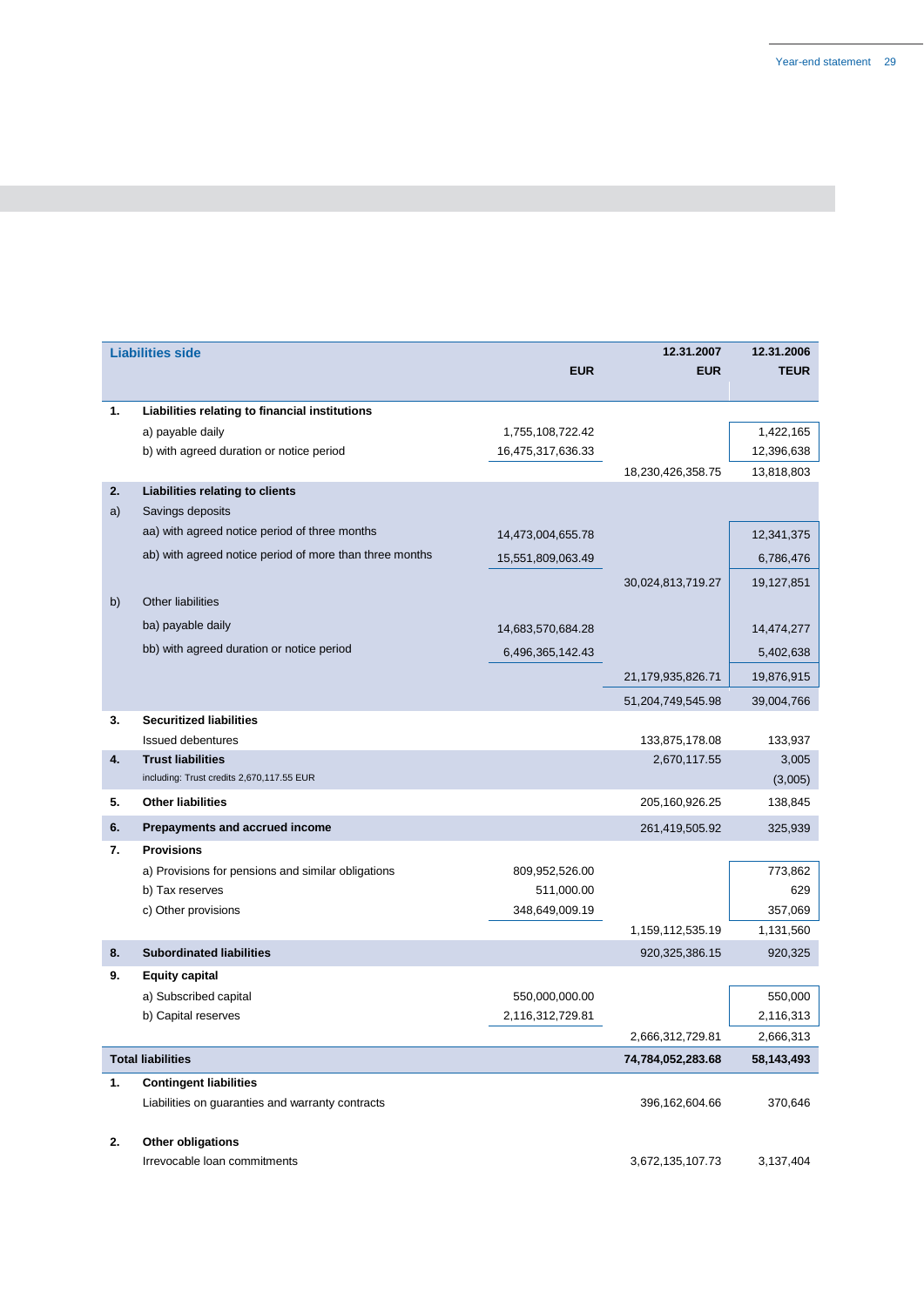# **Income statement for Deutsche Bank Privat- und Geschäftskunden AG for the period from January 1 through December 31 2007**

|     |                                                                                                                                | <b>Expenses</b> | 2007             |                  | 2006         |
|-----|--------------------------------------------------------------------------------------------------------------------------------|-----------------|------------------|------------------|--------------|
|     |                                                                                                                                | <b>EUR</b>      | <b>EUR</b>       | <b>EUR</b>       | <b>TEUR</b>  |
| 1.  | Interest expenses                                                                                                              |                 |                  | 1,544,377,172.37 | 1,229,611    |
| 2.  | <b>Provision expenses</b>                                                                                                      |                 |                  | 384,012,886.98   | 347,397      |
| 3.  | <b>General administrative costs</b>                                                                                            |                 |                  |                  |              |
| a)  | Personnel costs                                                                                                                |                 |                  |                  |              |
|     | aa) Wages and salaries                                                                                                         | 775,422,136.10  |                  |                  | 723,863      |
|     | for pensions and                                                                                                               |                 |                  |                  |              |
|     | for support                                                                                                                    | 247,351,046.40  |                  |                  | 270,156      |
|     | including:                                                                                                                     |                 | 1,022,773,182.50 |                  | 994,019      |
|     | for retirement plans 85,340,396.52 EUR (previous<br>year 110,057 TEUR)                                                         |                 |                  |                  |              |
| b)  | Other administrative costs                                                                                                     |                 | 1,048,372,124.97 |                  | 1,039,952    |
|     |                                                                                                                                |                 |                  | 2,071,145,307.47 | 2,033,971    |
| 4.  | Depreciation and adjustments on<br>intangible assets and tangible assets                                                       |                 |                  | 34,311,904.44    | 35,986       |
| 5.  | Other operating expenditures                                                                                                   |                 |                  | 29,979,999.87    | 36,803       |
| 6.  | Write-offs and value adjustments to<br>receivables and certain securities, and<br>input into provisions in the credit business |                 |                  | 302,665,615.26   | 282,157      |
| 7.  | <b>Expenditure from assumption of losses</b>                                                                                   |                 |                  | 0.00             | 0            |
| 8.  | <b>Extraordinary expenditures</b>                                                                                              |                 |                  | 0.00             | $\mathbf{0}$ |
| 9.  | Taxes on income and yield                                                                                                      |                 |                  | 4,407,872.00     | $-20.259$    |
| 10. | Other taxes not listed under "other<br>operating expenditures"                                                                 |                 |                  | 0.00             | 27           |
| 11. | Profits transferred based on profit-transfer<br>agreements                                                                     |                 |                  | 718,775,064.92   | 691,244      |
| 12. | <b>Annual net income</b>                                                                                                       |                 |                  | 0.00             | $\mathbf{0}$ |
|     |                                                                                                                                |                 |                  |                  |              |
|     | <b>Total expenditures</b>                                                                                                      |                 |                  | 5,089,675,823.31 | 4,636,937    |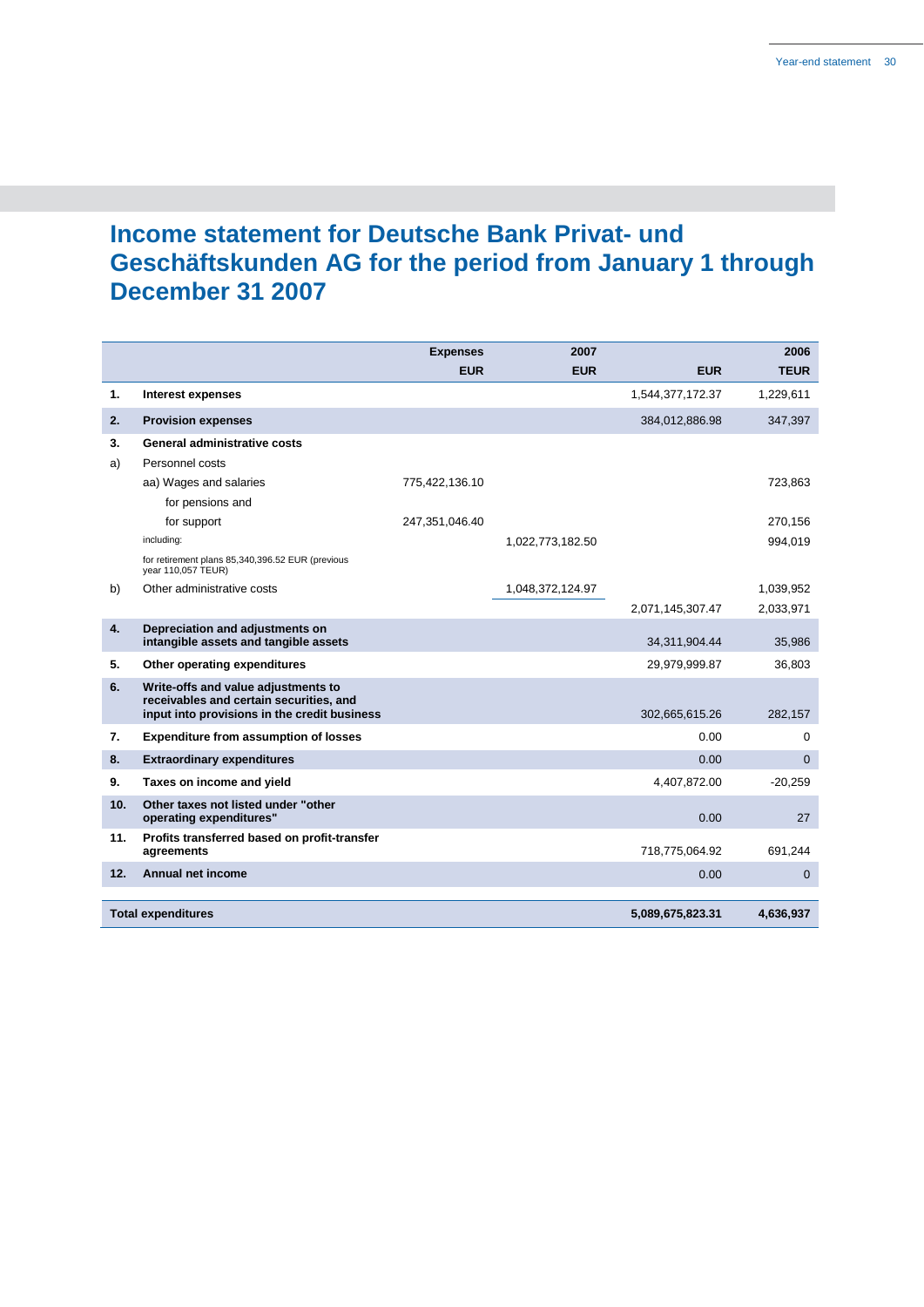|    |                                                                             | <b>Earnings</b>   | 2007             | 2006        |
|----|-----------------------------------------------------------------------------|-------------------|------------------|-------------|
|    |                                                                             | <b>EUR</b>        | <b>EUR</b>       | <b>TEUR</b> |
| 1. | Interest received from                                                      |                   |                  |             |
|    | a) Credit and money market transactions                                     | 3,371,547,535.52  |                  | 3,010,505   |
|    | b) Fixed-interest securities and government ledger bonds                    | 3,806,828.35      |                  | 5,197       |
|    |                                                                             |                   | 3,375,354,363.87 | 3,015,702   |
| 2. | Ongoing earnings from                                                       |                   |                  |             |
|    | a) Shares and other non-fixed-interest securities                           | 72,936,321.32     |                  | 25          |
|    | b) Holdings                                                                 | 1,573,210.83      |                  | 928         |
|    | c) Shares in affiliated companies                                           | 2,390,334.031,954 |                  | 1,954       |
|    |                                                                             |                   | 76,899,866.18    | 2,907       |
| 3. | Earnings from profit-transfer agreements                                    |                   | 6,636,028.49     | 9,673       |
| 4. | <b>Commission earnings</b>                                                  |                   | 1,591,738,445.22 | 1,501,847   |
| 5. | Earnings from revaluation of holdings and shares in<br>affiliated companies |                   | 1,216,290.44     | 4           |
| 6. | Other operating income                                                      |                   | 37,830,829.11    | 106,804     |
|    |                                                                             |                   |                  |             |
|    | <b>Total income</b>                                                         |                   | 5,089,675,823.31 | 4,636,937   |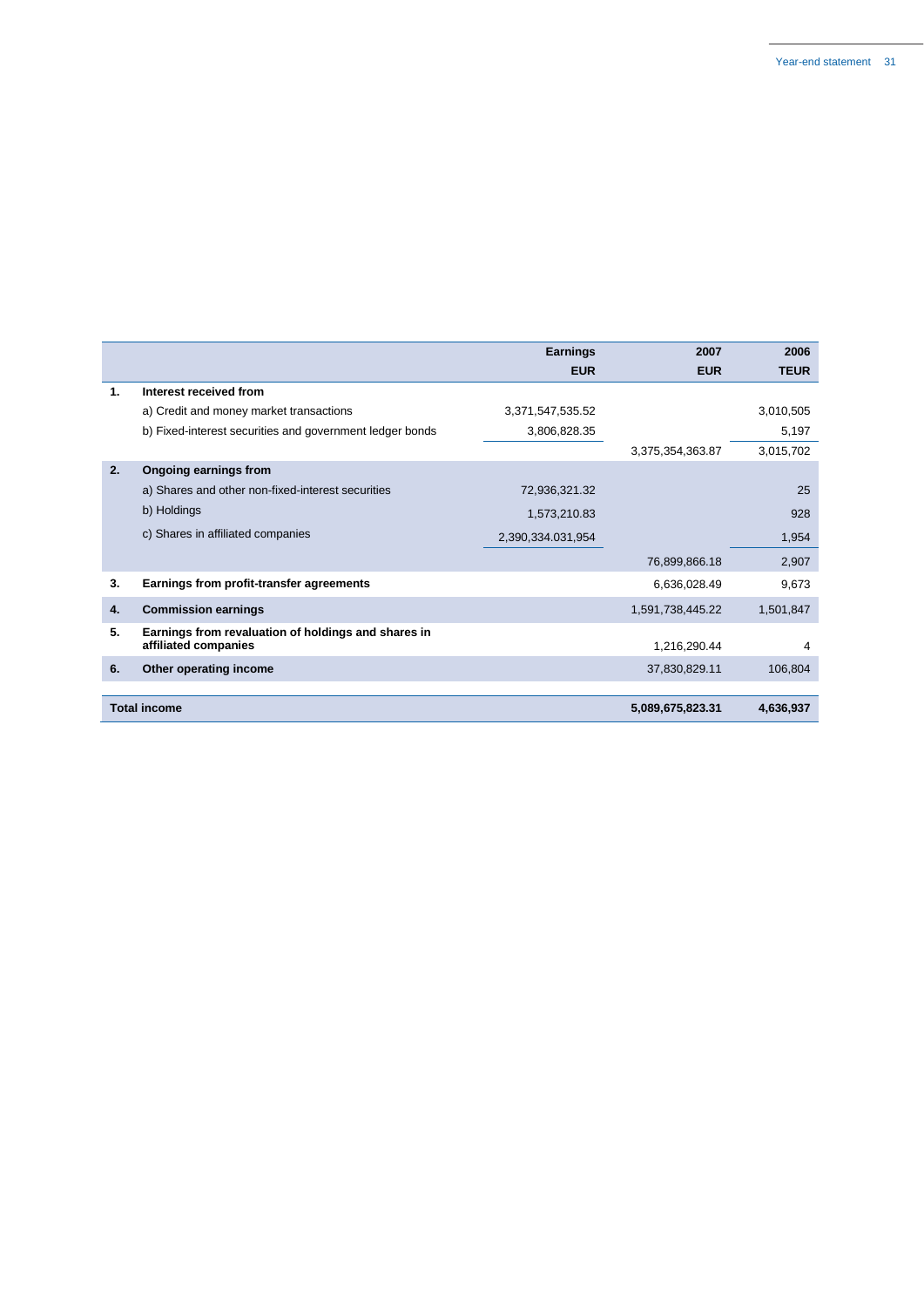# **Appendix**

# **A. Preliminary remarks**

Effective January 1, 2007, Deutsche Bank Privat- und Geschäftskunden AG, Frankfurt am Main (Deutsche Bank PGK) purchased 100% of the shares of capital in Berliner Bank Beteiligungs AG (BBB AG) as well as 100% of the limited partner's shares in Berliner Bank AG & Co. KG (BB KG). BBB AG acts as a complementary and independent shareholder of BB KG and until December 31, 2006, was a 100% subsidiary of Landesbank Berlin AG. BBB AG performs no separate operational business; earnings solely include the contractually regulated liability payments of BBB AG as complementary for BB KG. The purpose of BB KG is the operation of banking activities of all kinds except investment, and the provision of financial services with the exception of trading. After finalization of the purchase price based on contractually fixed purchase price adjustment terms and the performance of a capital increase in the amount of €30.0 million by addition to capital reserves in March 2007, the book value of the holdings in both companies as of the end of 2007 was a total of €675.4 million.

In connection with the law taking effect on January 1, 2007, concerning the implementation of the new banking guidelines (§ 2a Section 1 of KWG) and the new capital adequacy guidelines, Deutsche Bank PGK exercised its so-called waiver regulation. This grants the bank the option, upon disclosure to BaFin and the Deutsche Bundesbank, to omit compliance with certain oversight requirements, if the requirements listed in § 2a of KWG are met. The intent to exercise the waiver regulation pertaining to the regulations of §§ 10, 13, and 25a Section 1 Page 3 No. 1 of KWG was disclosed to the BaFin and Deutsche Bundesbank in a letter dated January 4, 2007.

# **B. Legal basis**

The year-end results of Deutsche Bank PGK for fiscal year 2007 were structured according to the specifications of the HGB [German Commercial Code] (especially §§ 340ff.) in combination with the Ordinance concerning Invoicing of Credit Institutions and Financial Services Institutions (Rech-KredV) and in compliance with the applicable regulations of the Aktiengesetz (AktG).

# **C. Balance sheet, valuation, and statement methods**

During valuation of the assets and debts listed in the yearend results, the general principles of valuation (§§ 252 ff. of HGB), the special regulations for corporations (§§ 279 ff. of HGB), and the specific valuation guidelines applicable for credit institutions (§§ 340 e ff. of HGB) were considered.

The cash reserves are valued at their face value. Foreign note and coin holdings are valued at the exchange rates applicable at year end.

Bills of exchange approved for refinancing at the central bank are valued at face value, less the proportional discount.

The statement of claims against credit institutes and clients – less required adjustments – is at face value. Differences between the face value and the issue value are reflected in passive prepayments and accrued income and resolved proportionally over time. Provision for general bank risk pursuant to § 340 f Section 1 of HGB was offset by claims against clients.

Securities are balanced in compliance with the impairment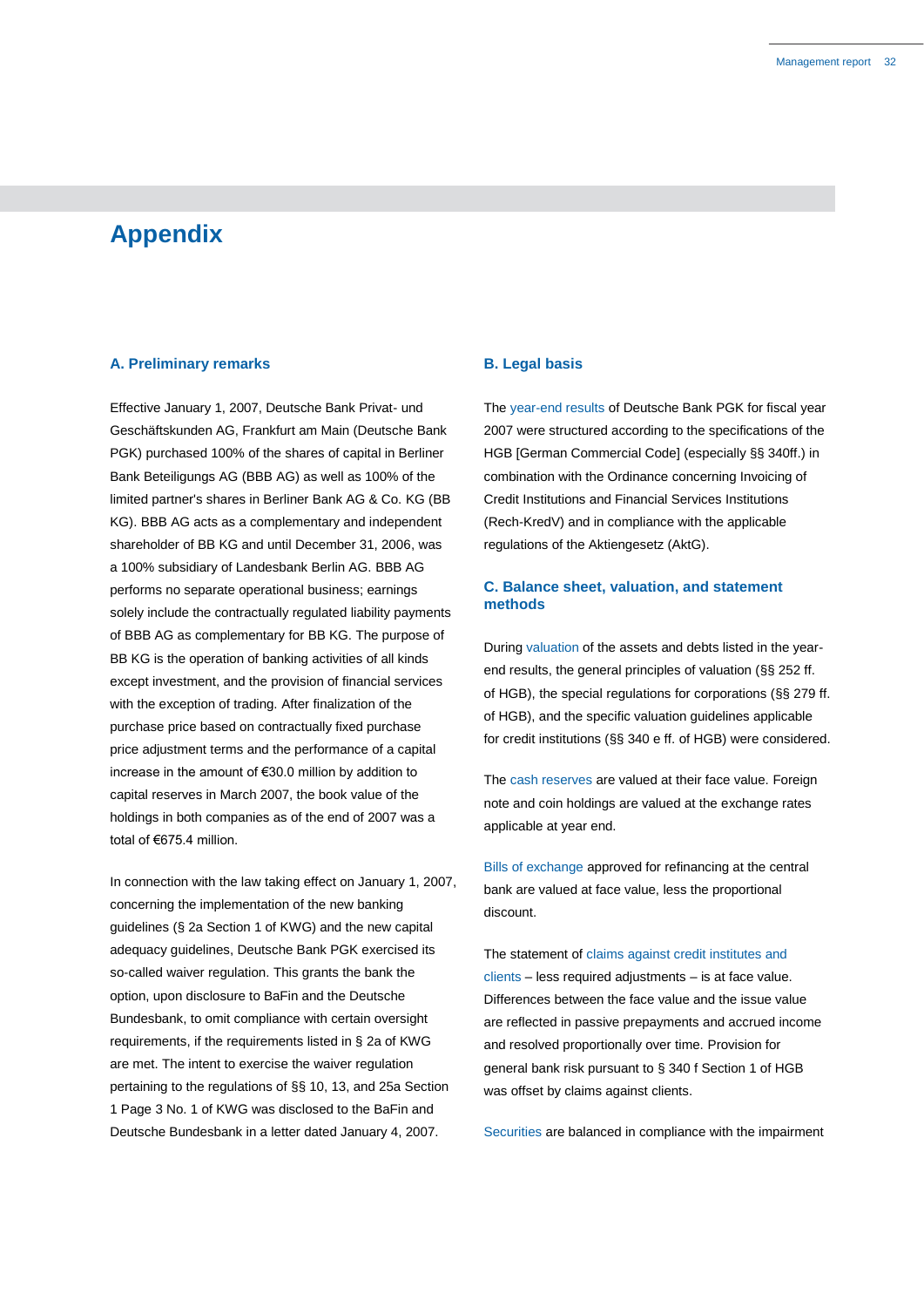loss requirement pursuant to § 280 of HGB according to the strict lowest-value principle applicable for current assets, with their cost of procurement or with the lower market values or the lower fair value. The fair value of investment fund shares from outside funding of pension obligations (purchase of investment fund shares as security and fulfillment of pension obligations) and from insolvency security of retirement obligations is determined according to the redemption price less amounts received and not paid, which reflects the proportional value of the special fund. Yields from investment funds – from market gains and proper earnings, less proper expenses – were received until the end of 2005 as current earnings from stocks and other non-fixed-interest securities. Due to a change in balancing methods, as of 2006, earnings from investment funds are only received when there is a dividend resolution.

Deutsche Bank AG has adopted new regulations for commercial pension plans for new hires as of January 1, 2005, and set up "Contribution Plan 2005," which is analogously contractually guaranteed by Deutsche Bank PGK to its own new hires. The fund assets are built up from the contributions for the employees. Based on the valuation unit with pension reserves in the context of this plan, the time value can be determined for valuation of the fund assets.

The investment fund shares are held by Treuinvest e.V., Frankfurt am Main, as asset trustee in its legal possession in the context of insolvency security for pension and partial retirement obligations, based on the economic ownership of the bank but still shown as an asset in the balance sheet post Stocks and other non-fixed-interest securities. The trust fund is subject to access restrictions.

Investment fund shares purchased at the request of employees in the context of the db zeitinvest benefit account system are shown as assets in the balance sheet post Other assets on the closing date. db zeitinvest is an alternative remuneration scheme for the drawdown of paid longer-term exemptions by employees within the employment relationship based on a works agreement,

whereby at the request of the employee, defined payment components are invested in four investment funds with different risk structures. To the same extent, other liabilities towards employees for the payment saved and reserves for the employer portion for social security are posted as liabilities. For insolvency insurance, these investment fund shares are also kept as the legal possession of Treuinvest e.V. as an asset trustee with the restrictions noted above, whereby the economic possession again remains with the bank.

Investments and shares in affiliated companies are shown at their respective costs of acquisition or – for long-term reductions in value – to the lower value on the closing date.

Fixed assets and intangible assets acquired by payment are always valued at their cost of procurement or manufacturer, which, insofar as the assets are consumable, are subject to scheduled depreciation according to their useful business life.

Unplanned depreciation is carried out for expected value reductions. Low-value items are written off in full in the year of acquisition.

Liabilities to clients and credit institutions as well as securitized liabilities are posted with their repayment amount.

Provisions for pensions and similar obligations with the exception of "Contribution Plan 2005" are posted in accordance with actuarial principles using the partial value procedure of § 6a EStG and using a base accounting rate of 6% with the Heubeck standard tables 2005 G.

In the "Contribution Plan 2005," the bank provides savings contributions and risk contributions for employees on a yearly basis. The savings contributions are invested in fund shares. The reserves for "Contribution Plan 2005" are posted as the sum of the time value of the fund assets and the cash value of the risk supplement on the date of valuation. If this value is lower than the partial value according to § 6a EStG, the reserves are raised to the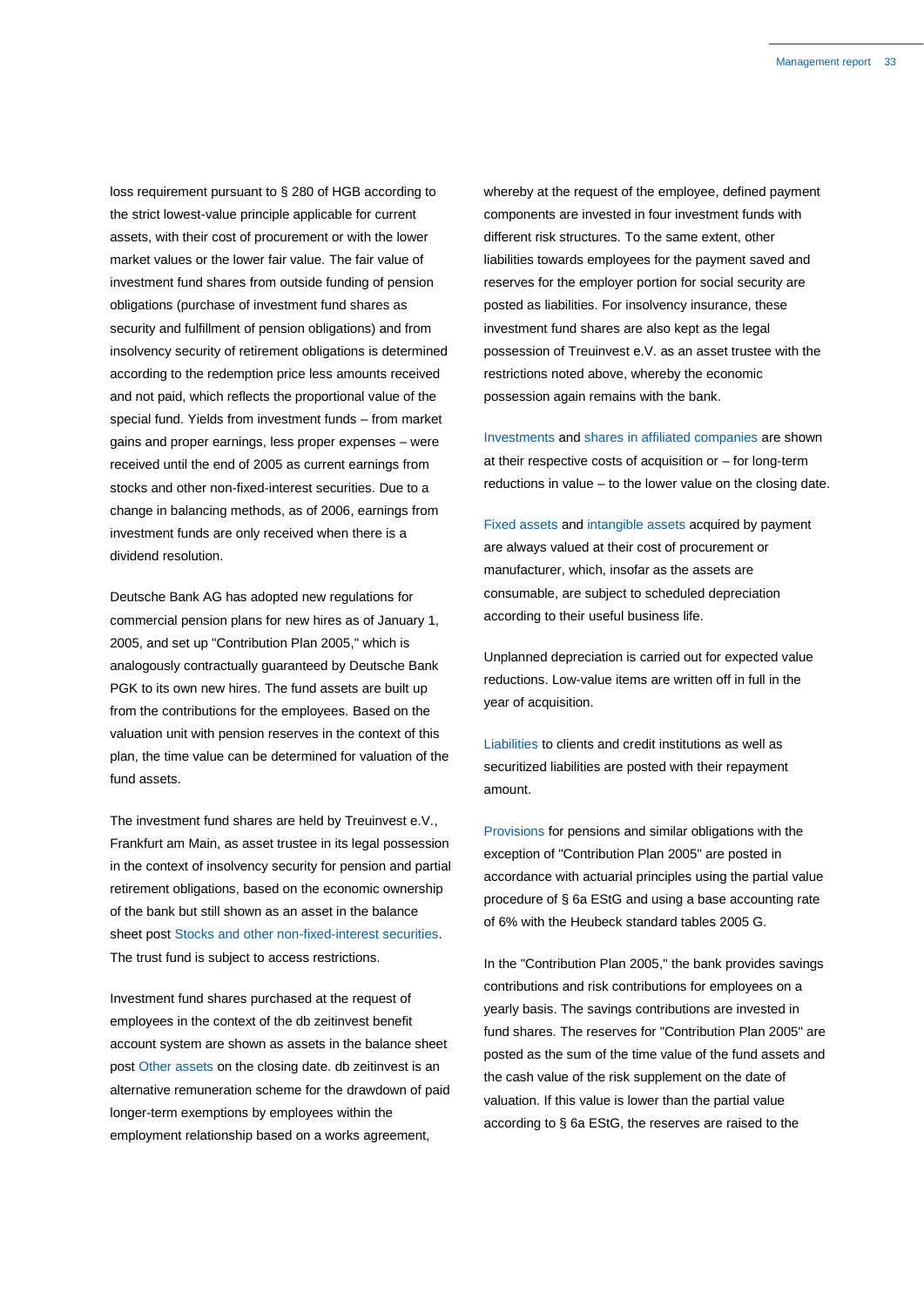#### partial value.

Reserves for contingent liabilities and the threat of loss from pending transactions are calculated according to the principles of reasonable business judgment in the amount of the anticipated requirement.

Provision for risk in the credit business includes value adjustments and reserves for all detectable credit rating and country risks, latent failure risks, and provision for general bank risks.

The value adjustment method for the greater part of the credit portfolio is based on a standardized mechanical single-value adjustment procedure. The credit portfolio is divided into a homogeneous and a non-homogeneous portion, whereby a distinction is made in the homogeneous portfolio among multiple subportfolio groups. The decisive criterion for the standardized single-value adjustment calculation is the performance loss depending on the days a credit or contractually agreed payment stream is overdue, or an approved credit line is overdrawn for line products. If the days late exceed a defined limit, depending on the homogeneous subportfolio group, a partial of full write-off is carried out on the security value. Using this value adjustment method based on a statistical model and past data, the objectivization of value adjustment can be achieved. As of December 31, 2007, about 96% of the total client credit volume of Deutsche Bank PGK was assigned to the homogeneous portfolio. The remaining credits – including claims against credit institutions – are classified as non-homogeneous, since they are not comparable due to their size, complexity, or low unit count. These credits continue to be subject to single-case consideration and are individually adjusted as needed.

Latent credit risk is handled in the form of fixed-value adjustments. The calculation of the fixed adjustment for the non-homogeneous credit portfolio is oriented towards the expected loss if the claim fails (expected-loss method). In the homogeneous credit portfolio, value adjustments are classified as fixed adjustments insofar as the delay in

the payment stream is less than 90 days.

Value adjustments are also carried out for all detectable country risks. The transfer risk for credits to creditors in foreign states (country risks) is valued based on a Deutsche Bank group-wide rating system that takes into consideration the economic, political, and regional situation.

There is also a provision for general banking risk pursuant to § 340 f. Section 1 of HGB.

The option in § 340 f. Section 3 of HGB (closing of expenses and yields from certain posts) is exercised.

The market risk position of Deutsche Bank PGK is largely limited to interest rate change risks. The bank has no trade holdings and thus meets the requirements for recognition as a non-trade book institution. The interest rate change risks especially induced by client business are securitized using derivative financial transactions in the form of interest rate swaps, forward rate agreements, swaptions, caps, and financial futures. In the balance sheet, the delimited accrued interest from the interest rate swaps is closed under the "Claims against credit institutions" post. The option premiums paid for swaptions purchased are shown under "Other assets" until the option matures, and after the maturity date is distributed into the active invoice delimitation posts and costs distributed over the lifetime of the underlying swaps. The option premiums paid for caps purchased are also shown under "Other assets." The premium for expiration of a suboption (caplet) is distributed over the securitization period of the caplet. Liabilities from futures transactions (variation margin received) is posted under "Other liabilities." Cross-currency swaps are concluded for securitization of interest risks from US dollar demand deposits.

Forward foreign currency transactions are then carried out by Deutsche Bank PGK on the client's behalf. These are securitized by Deutsche Bank PGK on the same day using back-to-back transactions with Deutsche Bank AG. For forward foreign currency transactions, just as for other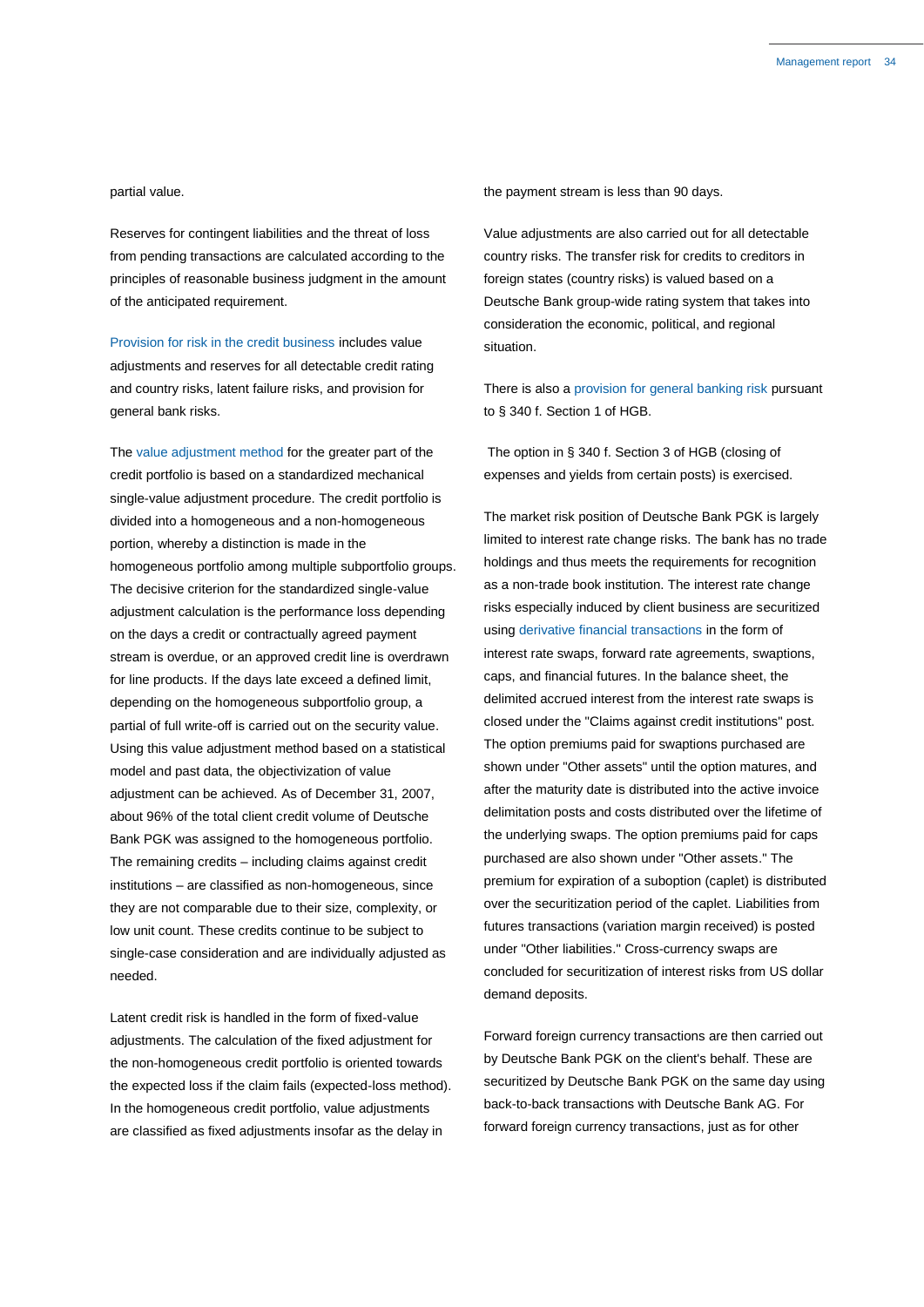foreign currency derivatives, special coverage is defined according to § 340 h of HGB. For forward foreign currency transactions on the client's behalf and the associated back-to-back transactions, these lead to cash-value collection of the fixed margin at the conclusion of the contract.

The realized and unrealized profits resulting from this contract trade are shown in provision results.

Contingent liabilities are shown after deduction of risk provision.

## **D. Currency conversion**

Currency conversion in the year-end report of Deutsche Bank PGK is carried out according to the principles specified in § 340 h of HGB, as well as those in statement 3/1995 issued by the Banking Committee of the Institute of Business Auditors.

# **E. Notes on individual items in the balance sheet and income statement**

**I. Balance sheet as of December 31, 2007**

**1. Assets**

The claims payable daily (€2.9 billion) in Claims against credit institutions primarily include claims against Deutsche Bank AG.

Of other claims against credit institutions (€18.7 billion), €16.7 billion are on assets at Deutsche Bank AG for liquidity disposition and credits to Deutsche Bank AG for optimization of the hedge strategy in the Deutsche Bank Group (€4.5 billion). Other notable claims include those against the group companies Deutsche Bank S.p.A., Milan (€800.0 million), Deutsche Bank Bauspar-AG (€642.0 million), norisbank GmbH (€231.4 million), Deutsche Bank PBC Spólka Akcyjna, Warsaw (€151.8 million), and Berliner Bank AG & Co. KG (€117.8 million). The position also includes securitized claims in the amount of €100.4 million. These include Berliner Bank AG & Co. KG at €60.0 million (subordinate), Bayerische Landesbank at €5.0 million, HSH Nordbank AG at €20.4 million, and Deutsche Bank Bauspar-AG at €15.0 million (subordinate). There are also subordinate claims against Deutsche Bank AG branch Colombo at €8.7 million. Subordinate claims are only satisfied in the case of liquidation or insolvency of the debtor after satisfaction of all other non-subordinate creditors. Subordinate status cannot be limited and the period cannot be shortened.

Receivables from clients break down as follows:

|                                | In millions of $\epsilon$ |            |  |
|--------------------------------|---------------------------|------------|--|
| <b>Type of credit business</b> | 12.31.2007                | 12.31.2006 |  |
| Construction financing         | 35,672                    | 35,968     |  |
| Commercial loans               | 3,563                     | 3,445      |  |
| Personal loans                 | 4,287                     | 4,010      |  |
| Other loans                    | 6,378                     | 5,814      |  |
| Total                          | 49,900                    | 49,237     |  |

Claims against credit institutions include €21.5978 billion (of which €75 million are securitized) and claims against clients include €53.2 million against affiliated companies or companies with which there is a holding relationship. As of December 31, 2007, taking the valuation regulations into consideration, the book value of market-traded debenture bonds and other fixed-interest securities ran to €26.2 million. This includes interest accrued in the amount of €46,000. In the 2007 fiscal year, no write-offs were required on these securities. Revaluations in the sense of § 280 of HGB did not occur. In the 2007 fiscal year, securities with a nominal value of €73.2 million matured, and the bond of Eurohypo AG still in our holdings will mature during the 2008 fiscal year. Securities from affiliated companies were not in our holdings on the date of closing.

The balance sheet post Stocks and other non-fixedinterest securities (€1.01 billion) includes shares in nonmarket-traded investment funds of Deutschen Asset Management Investmentgesellschaft mbH that may only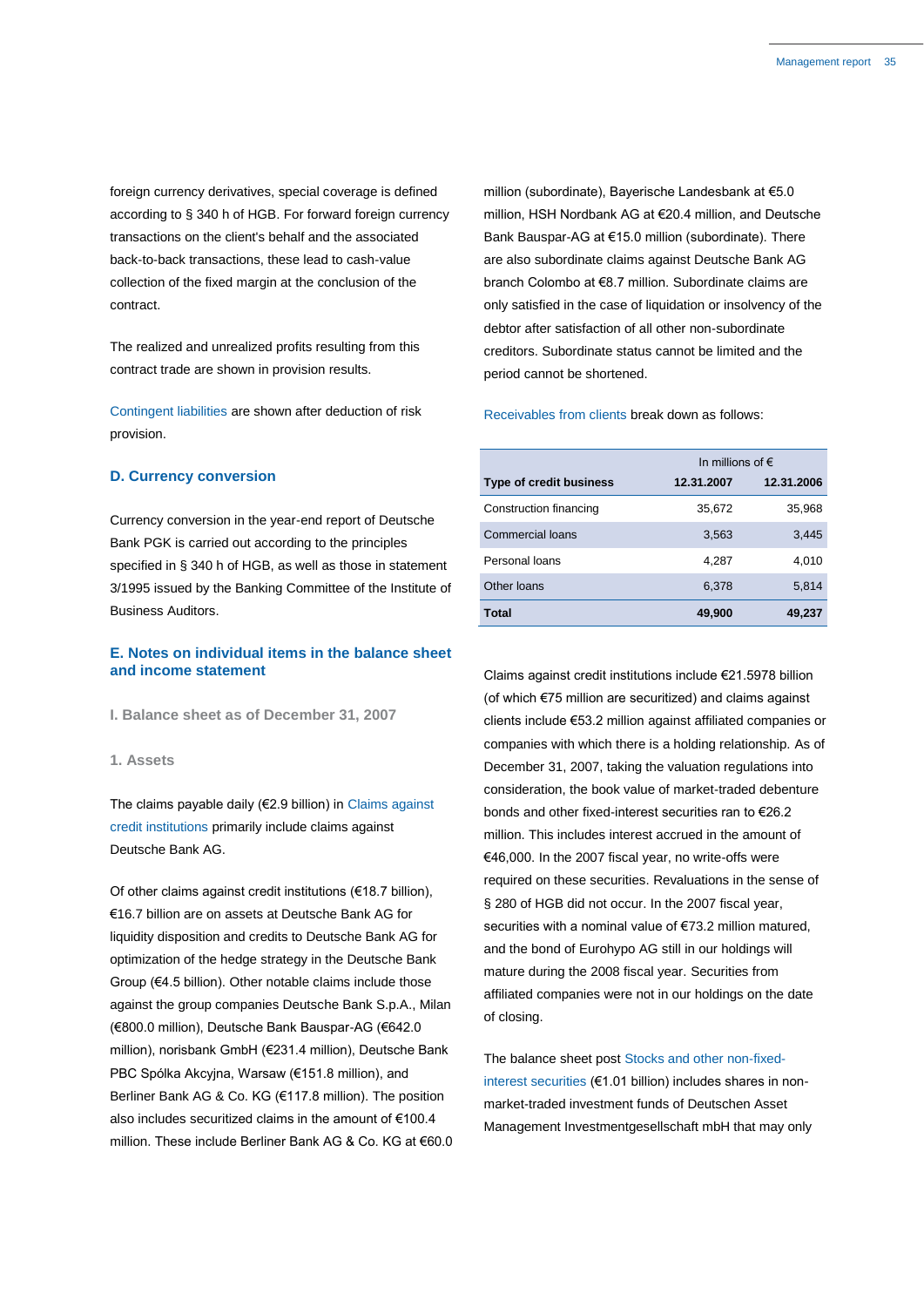be used for the fulfillment of pension obligations (€1.0028 billion) and partial retirement obligations (€7.2 million) to employees and retirees. Dividends from the investment funds were reinvested in the 2007 fiscal year. Fund shares in the amount of  $\epsilon$ 23.4 million were used for the first time

in the 2007 fiscal year for the satisfaction of pension claims.

The trends in assets of the Deutsche Bank PGK during the 2007 fiscal year are as follows:

| <b>Fixed assets</b><br>In millions | <b>Procurement costs</b> |           | Revaluation/write-offs and<br>adjustments |                   |                 | <b>Book value</b> |                     |                     |
|------------------------------------|--------------------------|-----------|-------------------------------------------|-------------------|-----------------|-------------------|---------------------|---------------------|
|                                    | As of<br>1.1.2007        | Additions | <b>Disposals</b>                          | As of<br>1.1.2007 | Current<br>Year | <b>Disposals</b>  | As of<br>12.31.2007 | As of<br>12.31.2006 |
| Holdings                           | 12.0                     | 0.0       | 0.7                                       | 1.3               | 0.0             | 0.0               | 10.0                | 10.7                |
| Shares in affiliated companies     | 212.7                    | 756.3     | 2.1                                       | 1.3               | 0.0             | 0.0               | 965.6               | 211.4               |
| <b>Fixtures and fittings</b>       | 393.7                    | 64.7      | 8.1                                       | 213.2             | 33.5            | 7.9               | 211.5               | 180.5               |
| Buildings/real estate              | 2.9                      | 0.2       | 3.1                                       | 0.5               | $\overline{0}$  | 0.5               | $\overline{0}$      | 2.4                 |
| Intangible assets                  | 4.4                      | 2.3       | 0.2                                       | 3.5               | 0.8             | 0.1               | 2.3                 | 0.9                 |
| <b>Total</b>                       | 625.7                    | 823.5     | 14.2                                      | 219.8             | 34.3            | 8.5               | 1.189.4             | 405.9               |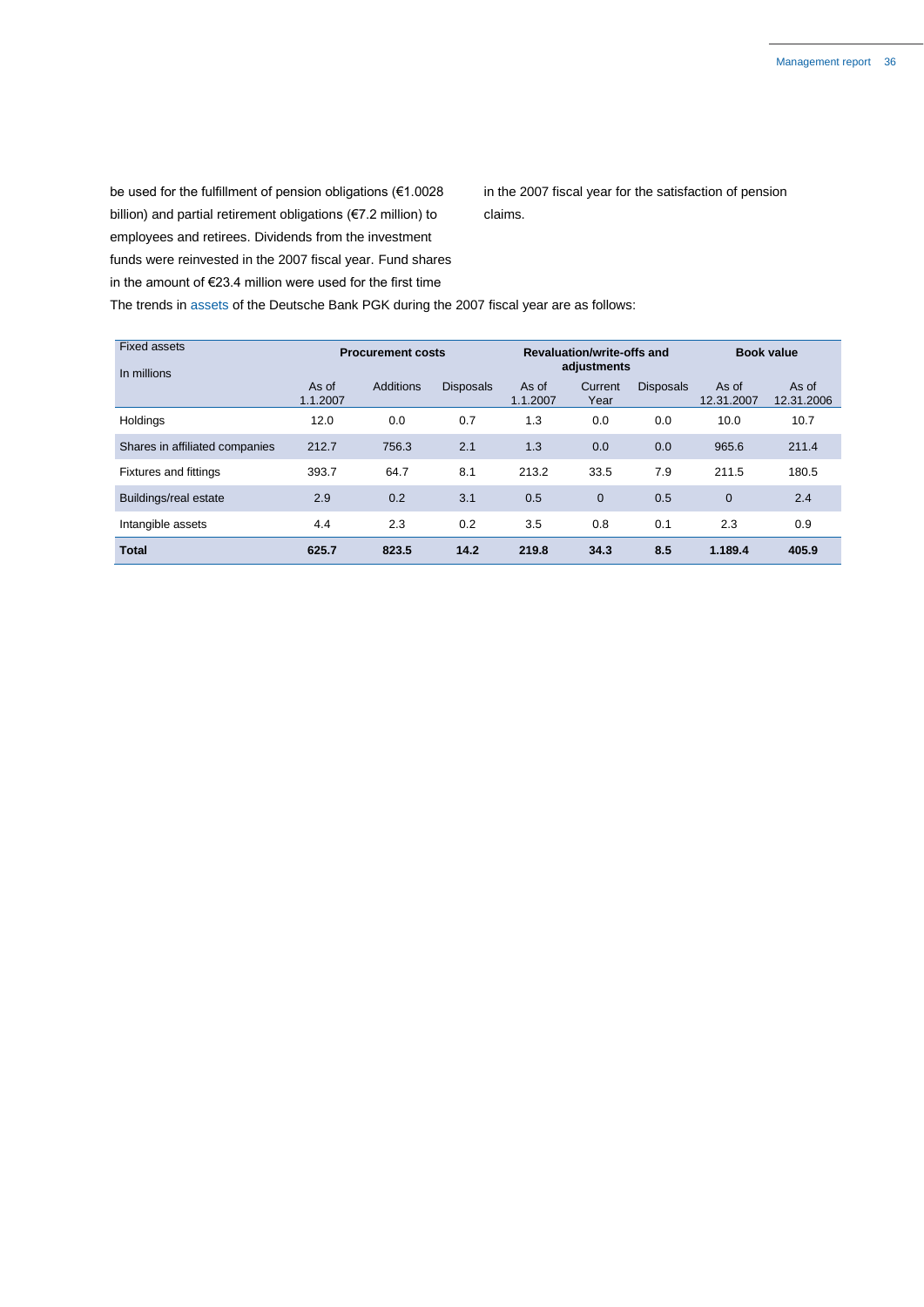The balance sheet item Shares in affiliated companies includes:

| <b>Shares in affiliated companies</b><br>Name and headquarters of company                                       | Share in<br>capital in % | Currency<br><b>EUR/PLN</b> | Equity capital<br>2007 in thousands | Result<br>2007 in thousands |
|-----------------------------------------------------------------------------------------------------------------|--------------------------|----------------------------|-------------------------------------|-----------------------------|
| <b>Credit Institutions:</b>                                                                                     |                          |                            |                                     |                             |
| Deutsche Bank PBC Spólka Akcyina,<br>Warsaw, Poland                                                             | 99.73                    | <b>PLN</b>                 | 803.313                             | 36.999                      |
| Berliner Bank AG & Co. KG, Berlin                                                                               | 100.00                   | <b>EUR</b>                 | 224.136                             | 31.034                      |
| Berliner Bank Beteiligungs AG, Berlin                                                                           | 100.00                   | <b>EUR</b>                 | 1.010                               | 9                           |
| <b>Other companies:</b>                                                                                         |                          |                            |                                     |                             |
| KEBA Gesellschaft für interne Services mbH.<br>Frankfurt am Main2)                                              | 100.00                   | <b>EUR</b>                 | 1.299                               | 976                         |
| SENA Grundstücks-Vermietungsgesellschaft<br>mbH & Co. Object Halle II KG, Düsseldorf <sup>1)</sup>              | 99.94                    | <b>EUR</b>                 | $-8,229$                            | $-887$                      |
| Servicegesellschaft der Deutschen Bank Privat-<br>und Geschäftskunden mbH. Bonn <sup>2) 3)</sup>                | 100.00                   | <b>EUR</b>                 | 3,093                               | 5,206                       |
| TEBA Beteiligungsgesellschaft mbH & Co.<br>Objekt Wasserwerk Oranienburg KG i. L.,<br>Waltersdorf <sup>1)</sup> | 99.79                    | <b>EUR</b>                 | $-981$                              | 485                         |
| Telefon-Servicegesellschaft der Deutschen<br>Bank mbH, Frankfurt am Main <sup>2)</sup>                          | 100.00                   | <b>EUR</b>                 | 2,301                               | 454                         |
| TESATUR Beteiligungsgesellschaft mbH & Co.<br>Obiect Halle I KG. Düsseldorf <sup>1)</sup>                       | 94.48                    | <b>EUR</b>                 | $-5,675$                            | $-300$                      |
| TESATUR Beteiligungsgesellschaft mbH & Co.<br>Obiect Nordhausen I KG. Düsseldorf <sup>1)</sup>                  | 94.43                    | <b>EUR</b>                 | $-1,402$                            | $-70$                       |
| Vertriebsgesellschaft mbH der Deutschen Bank<br>Privat- und Geschäftskunden, Berlin <sup>1)</sup>               | 51.00                    | <b>EUR</b>                 | 1,907                               | 1,247                       |
| 2) Profit-transfer agreements<br>1) Result 2006                                                                 | 3) Control agreement     |                            |                                     |                             |

The TEBA Beteiligungsgesellschaft mbH & Co. Objekt Wasserwerk Oranienburg KG i. L., Waltersdorf, has been in liquidation since April 1, 2007.

The Vertriebsgesellschaft mbH der Deutschen Bank Privat- und Geschäftskunden has moved its headquarters from Frankfurt am Main to Berlin as of December 10, 2007.

Deutsche Bank PGK purchased 174,377 shares of Deutschen Bank PBC Spólka Akcyjna, Warsaw from minority shareholders during 2007. Moreover, there was an increase in the base capital of Deutschen Bank PBC Spólka Akcyjna of 185 million PLN to 581,655,552 PLN carried out in September 2007, with only the Deutsche Bank PGK participating. The entry in the Polish commercial register took place on September 27, 2007. In all, Deutsche Bank PGK held 580,074,640 shares by year end, and increasing its share of the base capital of Deutschen Bank PBC Spólka Akcyjna to 99.73%. To be able to purchase the remaining shares, Deutsche Bank

PGK started the process of forced cash buy-out of minority shareholders (squeeze-out) of Deutsche Bank PBC Spólka Akcyjna. The squeeze-out process was started on the resolution of the shareholders' meeting at the start of December 2007, and is expected to be completed in the second half of 2008.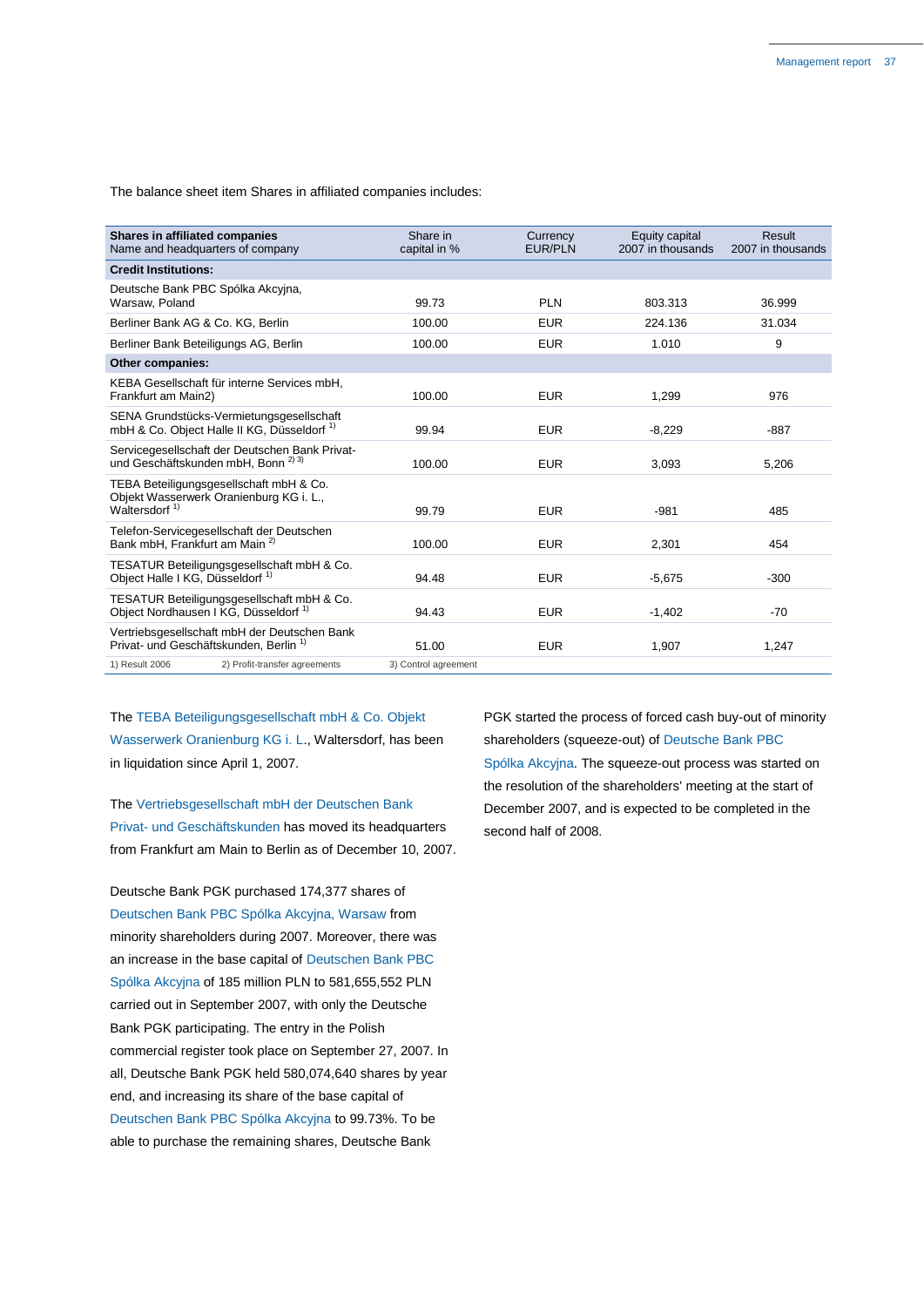The balance sheet item Holdings includes:

| Holdings:<br>Name and headquarters of company<br>of which share $> 20\%$                    | Capital interest<br>in $%$ | Equity capital 2006<br>in TEUR | Result 2006<br>in TEUR |
|---------------------------------------------------------------------------------------------|----------------------------|--------------------------------|------------------------|
| SOLON Grundstücks-Vermietungsgesellschaft mbH &<br>Co. Objekt Heizkraftwerk Halle KG, Halle | 30.53                      | $-5.030$                       | 4.527                  |
| Immobilien-Vermietungsgesellschaft Schumacher &<br>Co. Objekt Rolandufer KG, Berlin         | 20.53                      | 42.331                         | 3.333                  |

The shares in Saarländischen Investitionskreditbank AG in the amount of €1.0044 million are capable of market trading, but the company is not listed on the stock exchange.

The trust assets and trust liabilities listed in the balance sheet are receivables from customers or liabilities to credit institutions in the amount of €2.7 million each.

The largest single items in Other assets (€140.1 million) include: Paid option premiums from swaptions and caps purchased for interest securitization (€61.2 million), DWS and DeAM investment fund shares purchased in the context of the db zeitinvest benefit account system (€33.1 million), and a claim due to repayment of corporation tax credits (€16.5 million).

Prepayments and accrued income under assets (€52.8 million) primarily include delimitations for premiums for mature swaptions and caplets (€22.9 million) and periodappropriate representation of provisions (€26.9 million).

# **2. Liabilities**

Liabilities towards credit institutions fall primarily on group companies of Deutsche Bank AG and special credit institutions from payment of purpose-specific moneys. Of liabilities towards Deutsche Bank AG, there is a volume of €7.7 billion, of which a volume of €4.5 billion is based on transactions for the optimization of the hedge strategy in the Deutsche Bank Group. There are also liabilities towards Deutsche Bank AG from refinancing transactions of €1.8 billion as well as from security transactions

connected with existing client foreign currency requirements. The liability from the profit-transfer agreement of €718.8 million is also included. Other notable deposits include those for the group companies Berliner Bank AG & Co. KG (€2.6 billion), norisbank GmbH (€2.2 billion), and Deutsche Bank S.p.A., Milan (€813.7 million). Purpose-specific moneys amount to €4.6 billion.

Liabilities towards clients apply to the following deposits:

|                                                                                                                                                                                                                                | In millions of $\epsilon$ |            |  |
|--------------------------------------------------------------------------------------------------------------------------------------------------------------------------------------------------------------------------------|---------------------------|------------|--|
| <b>Type of deposit business</b>                                                                                                                                                                                                | 12.31.2007                | 12.31.2006 |  |
| Daily payable deposits                                                                                                                                                                                                         | 14,684                    | 14,474     |  |
| Fixed-interest savings with<br>agreed notice period of more<br>than three months                                                                                                                                               | 15,194                    | 6,251      |  |
| Savings deposits with agreed<br>notice period of three months                                                                                                                                                                  | 14,473                    | 12,341     |  |
| Deposits with agreed duration<br>or notice period                                                                                                                                                                              | 6,496                     | 5,403      |  |
| Other savings deposits                                                                                                                                                                                                         | 358                       | 536        |  |
| <b>Total</b>                                                                                                                                                                                                                   | 51,205                    | 39,005     |  |
| The Little contract of the second contract of the second contract of the contract of the contract of the contract of the contract of the contract of the contract of the contract of the contract of the contract of the contr |                           |            |  |

Liabilities towards credit institutions include €13.3371 billion and liabilities towards clients include €35.8 million towards affiliated companies or companies with which there is a holding relationship.

Securitized liabilities (€ 133.9 million) are debentures issued in the context of mortgage-backed securities (MBS) transaction Haus 2000-2 (€132.5 million) and delimited interest in the amount of €1.4 million. This MBS transaction was terminated by the Deutsche Bank PGK in 2007 with effect in January or April 2008. For the securities issued in the context of this transaction, there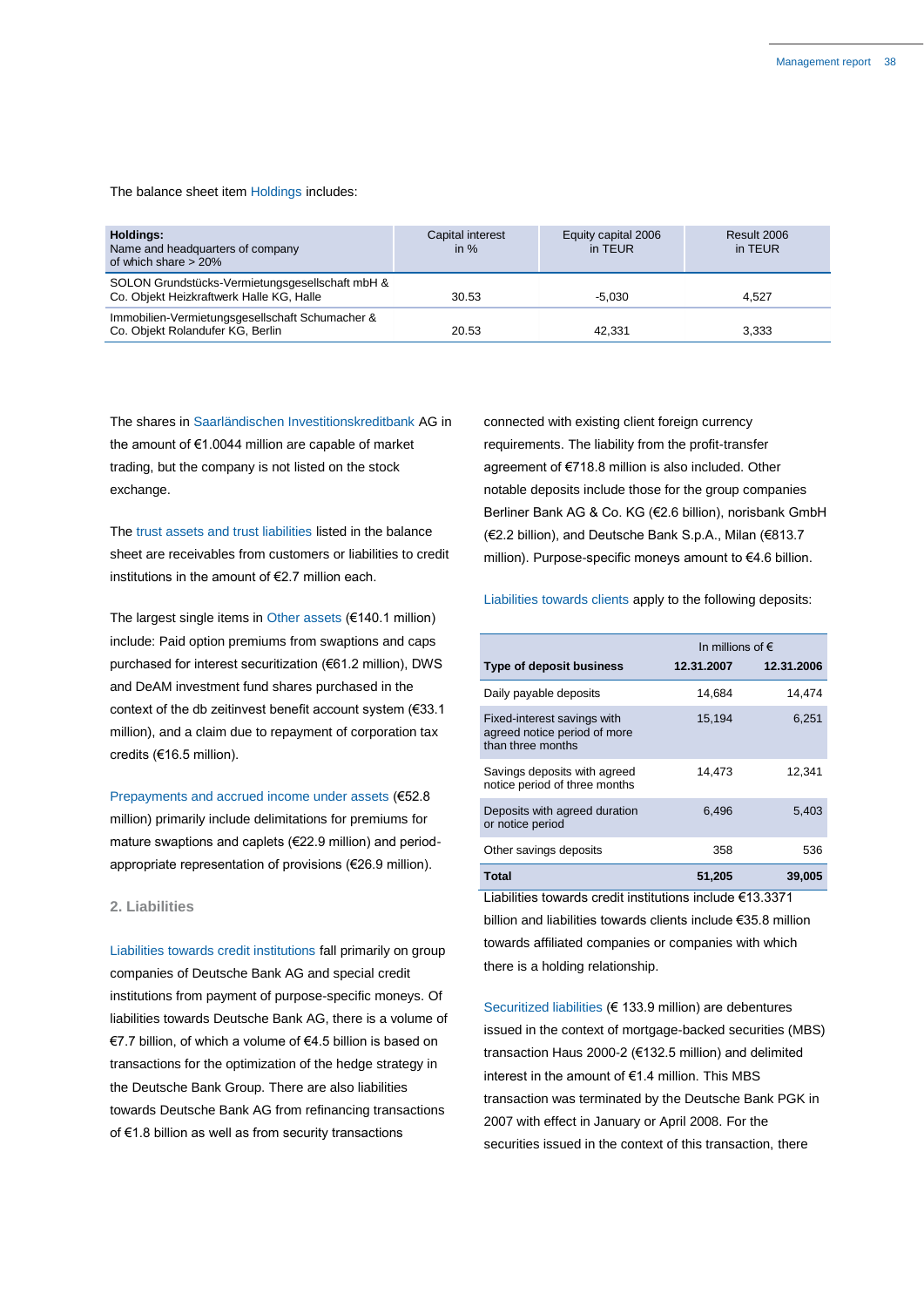was a listing transfer in 2007 from the "regulated market" to the "Euro MTF Market" of the Bourse de Luxembourg. Due to the listing transfer, the terms of the HBG for capital market-oriented companies no longer apply.

Other liabilities (€205.2 million) consist largely of the following items: Liabilities from income tax and insurance contributions to be deducted (€14.7 million), liabilities from interest income tax and solidarity surcharge (€98.5 million), liabilities from the db zeitinvest benefit account system (€27.7 million) and liabilities from products and services (€35.9 million).

The balance sheet items listed above on the liability side include a total of €8.069 billion in liabilities with a remaining period of over five years. Under passive prepayments and accrued income, €261.4 million is listed in which differential amounts in the sense of § 340e Section 2 Page 2 of HGB in the amount of €56.9 million are included. Furthermore, an item is closed therein in connection with a restructuring of the swap portfolio induced by group accounting and carried out in 2000 in the amount of €71.4 million, and credit processing fees in the amount of €125.7 million. The accruals are pro-rated over the remaining period of the transactions.

Other provisions (€348.6 million) primarily include personnel-related provisions (€319.8 million) for final special payments, anniversary bonuses, preretirement and partial retirement payments, social security contributions in the context of the db zeitinvest benefit account system, share-based remuneration programs, and vacation claims outstanding on the date of closing. There are also provisions (€28.8 million) primarily for rental obligations and demolition costs for unused office space in the context of the bundling of our sales network carried out in the previous years, regranting liabilities for provisions from brokered transactions, and risks inherent in the credit business.

With the credit contract of September 1, 1999, Deutsche Bank PGK received a subordinate loan in the amount of €894.8 million from Deutsche Bank AG. With maturity in

2009, this subordinate liability is equipped with the threemonth Euribor rate plus usual market margin. The average interest rate for 2007 was 4.3%. The merger of Deutsche Bank Lübeck AG, previously Handelsbank, with Deutsche Bank PGK in the 2003 fiscal year resulted in two subordinate promissory note loans against insurance companies in the total amount €25.6 million with an average interest rate of 5.4% and a remaining period until 2008.

On subordinate liabilities for fiscal 2007, interest expenses were incurred in the amount of €44.1 million. Interest included here in the amount of €4.3 million are listed under the balance sheet item Other liabilities.

For subordinate borrowing of funds, under no circumstances there is an obligation to early repayment on the part of Deutsche Bank PGK. In the case of liquidation, insolvency, or any other process to avoid insolvency, the claims and interest claims from these liabilities are subordinate to the claims of all creditors of Deutsche Bank PGK that are not also subordinate. The prerequisites of § 10 Section 5a Page 1 of KWG concerning the recognition of subordinate liabilities as supplemental capital in the context of offsetting as liable equity capital are fulfilled.

Equity capital as of December 31, 2007, breaks down into €550.0 million in subscribed capital and €2.1163 billion capital reserves. Subscribed capital is divided into 275 million bearer shares with an arithmetic share of two Euros each.

The exercise of the waiver regulation of § 2a of KWG by Deutsche Bank PGK means that it is no longer subject to single-institution oversight pursuant to § 10 of KWG (Principle I) and is thus free of the obligation to calculate liable equity capital.

According to a voluntary pro-forma calculation, liable equity capital pursuant to the KWG was €3.0802 billion as of December 31, 2007. This includes €2.6636 billion in core capital and €453.1 million in supplemental capital. For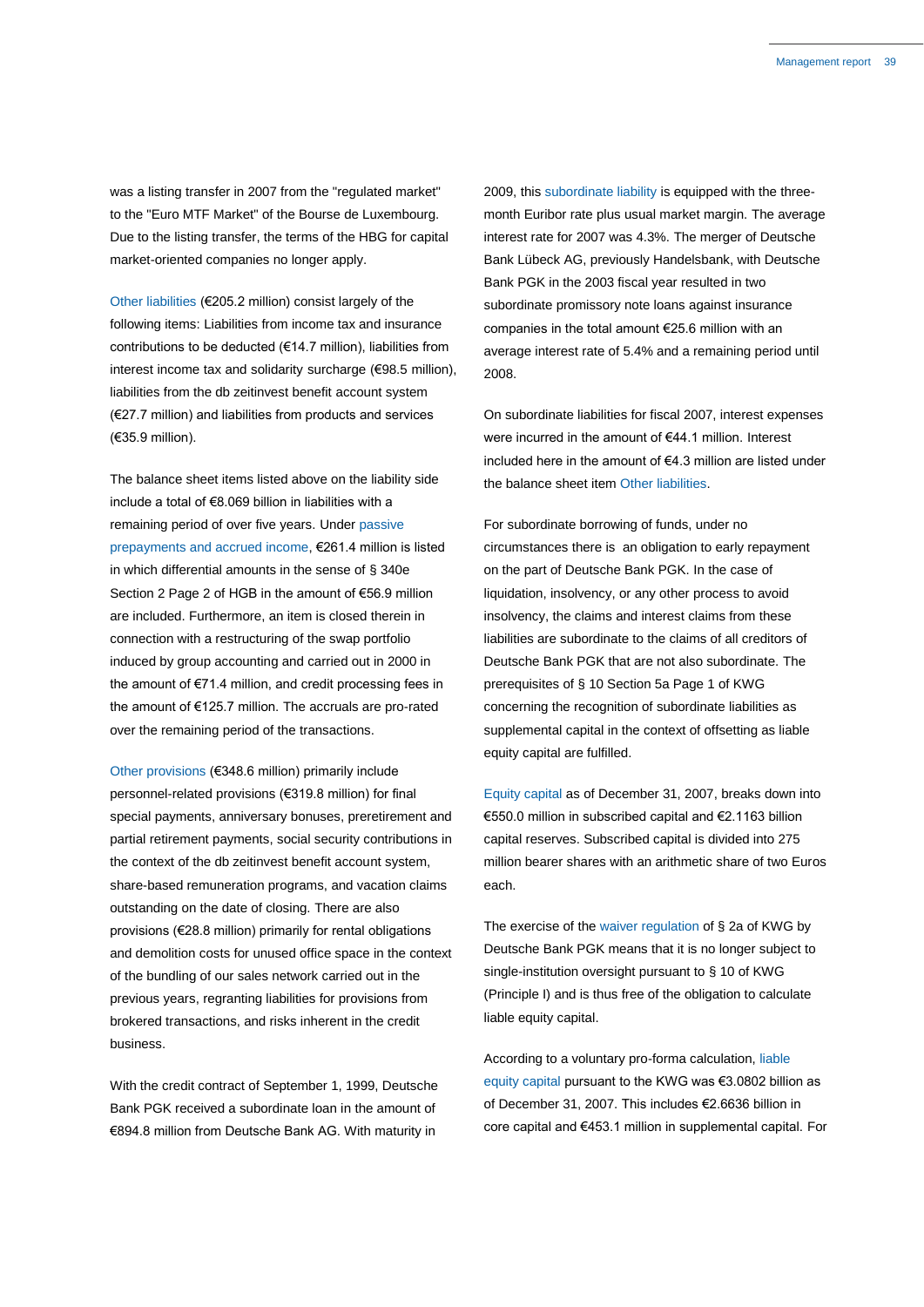the core capital, intangible assets with a book value of €2.7 million are accounted for as withdrawal posts. The decrease in supplemental capital (previous year €990.0 million) is based on the acceleration regulations in § 10 Section 5a Page 2 of KWG, according to which subordinate liabilities may only be assigned two-fifths of the book value of liable equity capital if the remaining period of the liability is less than two years.

To release regulatory capital, Deutsche Bank PGK concluded the SMART 2007-1 transaction in 2007. This bundled the risk from a portfolio of €2.8 billion in business client credit into a synthetic credit securitization and placed it with third parties. Due to changed framework conditions, the transaction was announced at the end of January 2008.

Deutsche Bank AG, Frankfurt am Main, is the sole shareholder of Deutsche Bank PGK. Deutsche Bank PGK held none of its own shares during the reporting period or on the date of closing.

For liabilities towards credit institutions of €4.6406 billion and liabilities towards clients of €0.1 million, assets in the amount of €4.6407 billion were used as collateral. The background of these transactions is the transmission of purpose-specific assets (e.g. credits from the Kreditanstalt für Wiederaufbau (KfW) from special sponsorship processes) to our clients, assigning the client claim and the securities for them to the sponsoring institution.

#### **3. Balance sheet remarks**

The Contingent liabilities listed under the balance sheet line include €25 million from the placement of securities for third-party liabilities. Deutsche Bank PGK placed a security with a nominal value of €25 million as collateral for a credit line from the KfW to Deutsche Bank PBC Spólka Akcyjna, Warsaw, Poland.

The irrevocable loan commitments included in other liabilities resulted primarily from book and currency credits to non-banks as well as an irrevocable loan commitment of €700 million to Berliner Bank AG & Co. KG.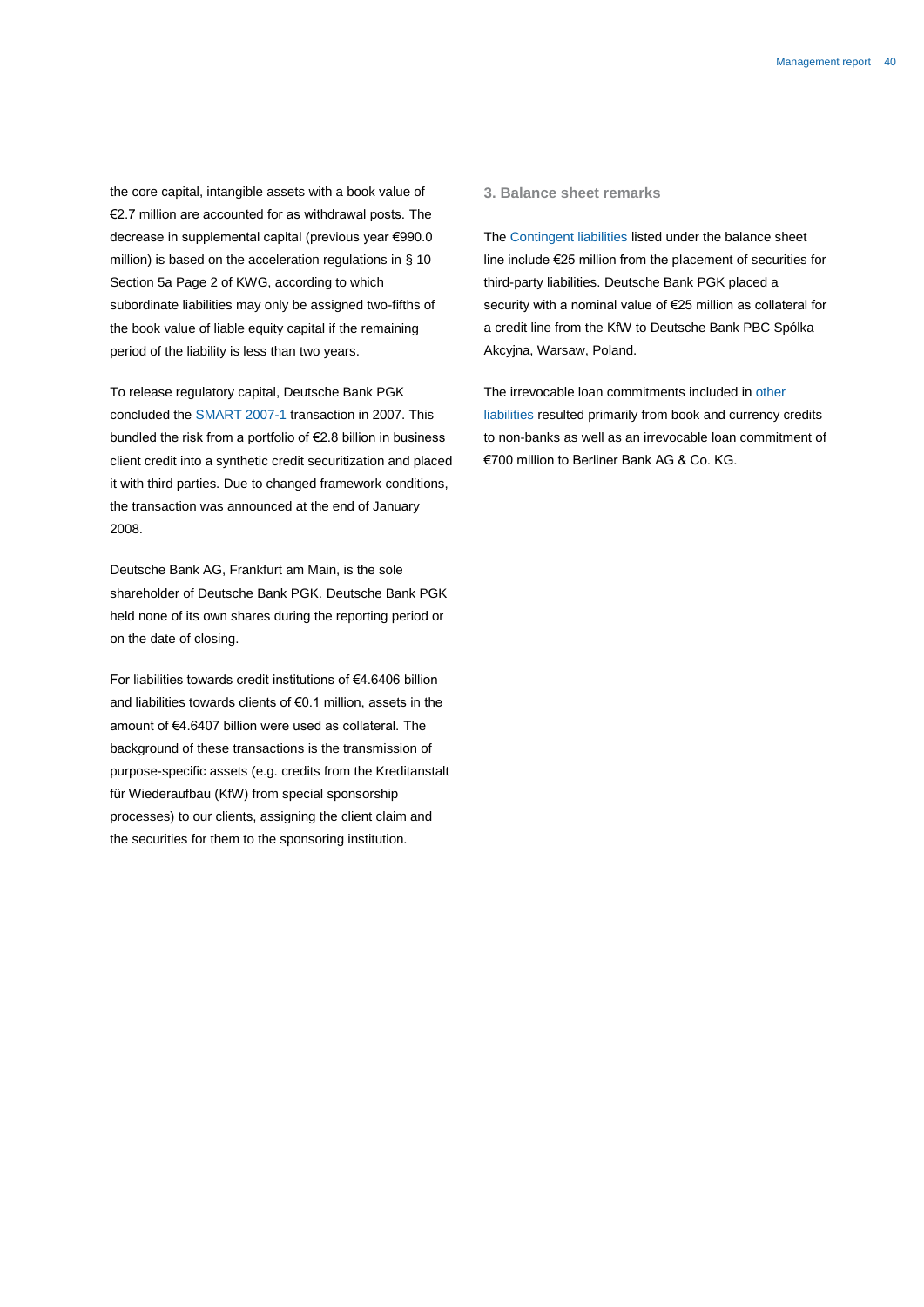**4. Remaining time distribution of selected balance sheet items**

# Remaining time distribution of claims:

| In millions of $\epsilon$                       | 12.31.2007 | 12.31.2006 |
|-------------------------------------------------|------------|------------|
| Other receivables at financial<br>institutions  | 18,727     | 2,753      |
| With a remaining time                           |            |            |
| Up to three months                              | 6.874      | 525        |
| More than three months to one<br>year           | 5,376      | 374        |
| More than one year to five years                | 2,852      | 1,202      |
| Over five years                                 | 3,625      | 652        |
|                                                 |            |            |
| <b>Receivables from clients</b>                 | 49,900     | 49,237     |
| With a remaining time                           |            |            |
| Up to three months (including<br>payable daily) | 3,792      | 3,756      |
| More than three months to one<br>year           | 2,429      | 2,273      |
| More than one year to five years                | 12,083     | 11,800     |
| Over five years                                 | 31,524     | 31,343     |
| Indeterminate period                            | 72         | 65         |

As of December 31, 2007, as in the previous year, other claims against credit institutions do not include credits from construction savings reserve contracts concluded.

# Remaining time distribution of liabilities:

| In millions of $\epsilon$                                                             | 12.31.2007 | 12.31.2006 |
|---------------------------------------------------------------------------------------|------------|------------|
| <b>Liabilities to credit institutions</b><br>with agreed duration or notice<br>period | 16,475     | 12,397     |
| With a remaining time                                                                 |            |            |
| Up to three months                                                                    | 2,381      | 3,927      |
| More than three months to a year                                                      | 1,720      | 1,644      |
| More than a year to five years                                                        | 4,609      | 2,449      |
| Over five years                                                                       | 7,765      | 4,377      |
| Savings deposits with agreed<br>notice period of over three<br>months                 | 15,552     | 6,786      |
| With a remaining time                                                                 |            |            |
| Up to three months                                                                    | 6,198      | 2,611      |
| More than three months to one<br>year                                                 | 8,345      | 2,910      |
| More than one year to five years                                                      | 995        | 1,248      |
| Over five years                                                                       | 14         | 17         |
| Other liabilities to clients with<br>agreed duration or notice period                 | 6,496      | 5,403      |
| With a remaining time                                                                 |            |            |
| Up to three months                                                                    | 5,465      | 4,723      |
| More than three months to one<br>year                                                 | 363        | 222        |
| More than one year to five years                                                      | 511        | 325        |
| Over five years                                                                       | 157        | 133        |
| <b>Securitized liabilities</b>                                                        | 134        | 134        |
| With a remaining time                                                                 |            |            |
| Up to three months                                                                    | 1          | 1          |
| More than three months to one<br>year                                                 | 0          | 0          |
| More than one year to five years                                                      | 0          | 0          |
| Over five years                                                                       | 133        | 133        |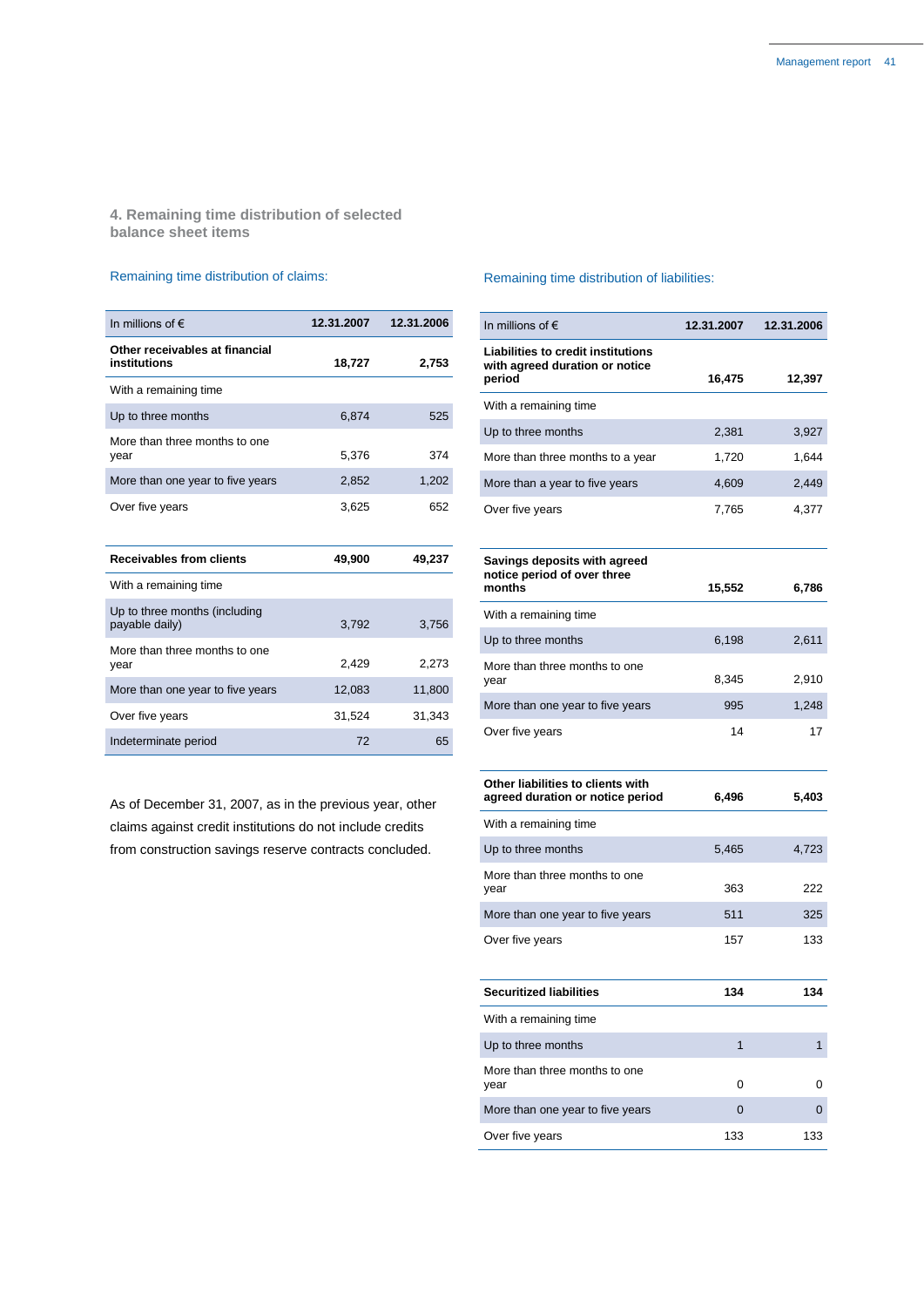**5. Relationships with affiliated companies and companies in which participating interests are held**

#### Relationships with affiliated companies

| In millions of $\epsilon$                                                   | 12.31.2007 | 12.31.2006 |
|-----------------------------------------------------------------------------|------------|------------|
| Receivables at financial institutions<br>(not securitized)                  | 21,523     | 5,245      |
| Receivables at clients (not<br>securitized)                                 | 53         | 54         |
| Subordinate liabilities at financial<br>institutions (securitized)          | 75         | 75         |
| Liabilities relating to financial<br>institutions (not securitized)         | 13,377     | 9,537      |
| Liabilities relating to clients (not<br>securitized)                        | 36         | 30         |
| Subordinate liabilities relating to<br>financial institutions (securitized) | 895        | 895        |

#### Relationships with companies, in which participating

#### interests are held

| In millions of $\epsilon$                                                   | 12.31.2007 | 12.31.2006 |
|-----------------------------------------------------------------------------|------------|------------|
| Receivables at financial institutions<br>(not securitized)                  | U          |            |
| Receivables at clients (not<br>securitized)                                 | $\Omega$   |            |
| Subordinate liabilities at financial<br>institutions (securitized)          | 0          | O          |
| Liabilities relating to financial<br>institutions (not securitized)         | O          |            |
| Liabilities relating to clients (not<br>securitized)                        | 58         | 714        |
| Subordinate liabilities relating to<br>financial institutions (securitized) | O          |            |

**II. Income statement for period from January 1 to December 31, 2007**

Earnings from interest and interest-like yields (€1.9145 billion) grew in the 2007 fiscal year by €115.8 million in comparison with the previous year. Interest income on a volume and margin basis rose by €44.9 million. €72.9 million were from dividends from our investment fund shares in the context of the Outside Funding of pension obligations.

Commission income (€1.2077 billion) rose in 2007 by €53.3 million (+5%) in comparison with the previous year. This is largely due to the increase in earnings from securities, by €38 million to €748.8 million.

Personnel costs (€1.0228 billion) rose in 2007 by €28.8 million in comparison with the previous year. The reasons for the increase are primarily new hires of employees, pay increases in scale and non-scale wage, and performancedependent bonus payments.

Other operational earnings fell by €69.0 million in the 2007 fiscal year to €37.8 million. Other business earnings primarily list earnings from a trade tax allocation payment by Deutsche Bank AG from earlier years and the profit taken from the sale of an office building in Lübeck that was transferred to Deutsche Bank PGK due to the merger with Deutsche Bank Lübeck AG, previously Handelsbank, Lübeck.

Other operational expenses (€30.00 million) fell in the 2007 fiscal year by €6.8 million in comparison with the previous year. Other operating expenditures primarily resulted from costs from incorrect processing and damage compensation.

In 2006, the item Taxes on income and earnings

amounted to €20.3 million. This amount was due to a change in German tax law associated with the treatment of corporate tax credits. Due to the results of tax audits, however, the earlier corporate tax payment claim was reduced, so that the tax repayment claim had to be reduced by €4.4 million in 2007. This difference was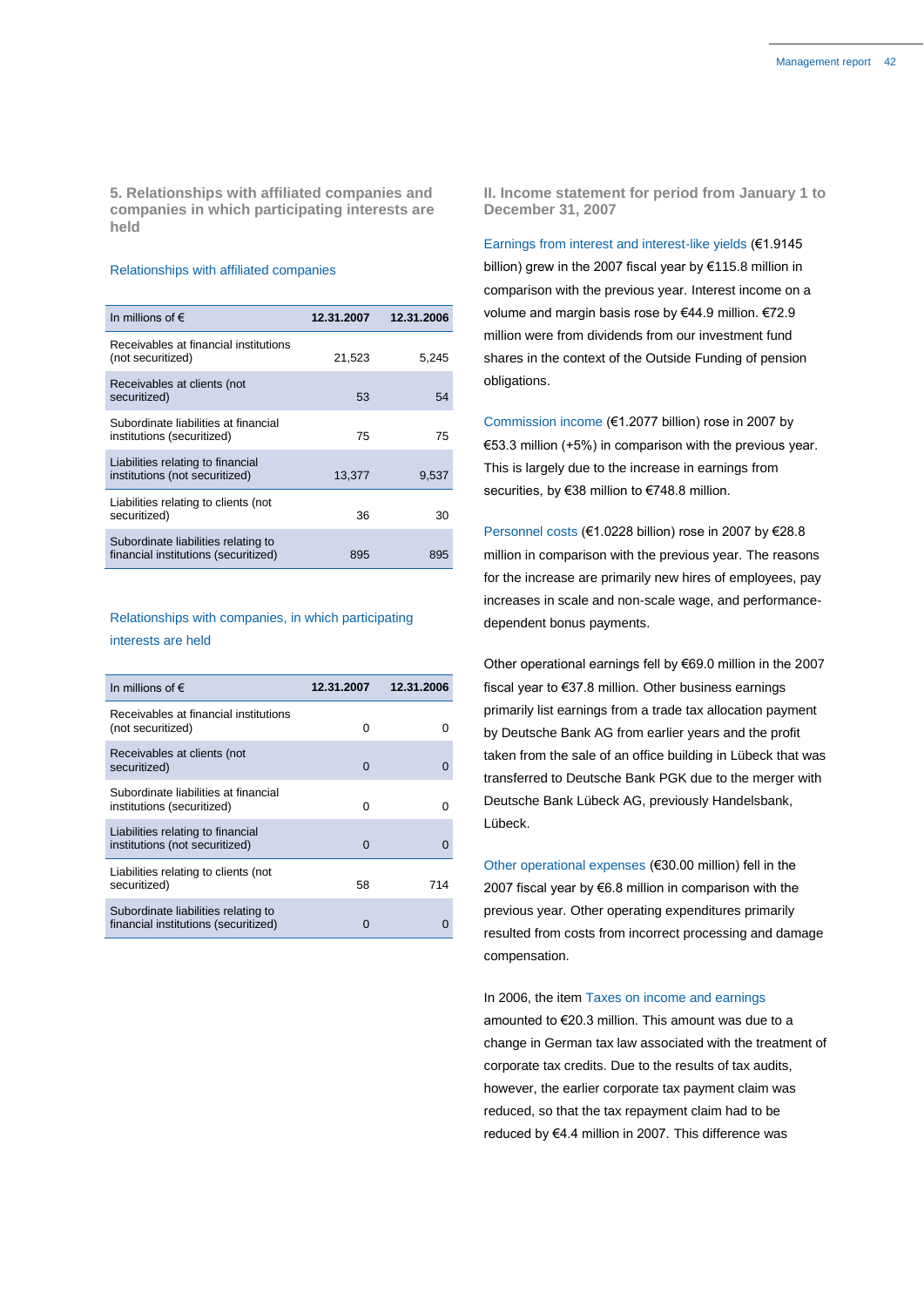posted as tax expenses in the 2007 profit and loss statement, in analogy to 2006.

Due to the existing control and profit-transfer agreement, profit in the amount of €718.8 million was transferred to Deutsche Bank AG.

#### **F. Other information**

**I. Liability situation and other financial obligations**

The payment obligations for next year from rent and leasing agreements were €410.8 million as of the date of closing; of that, €299.1 million applied to liabilities to affiliated companies.

Futures transactions not yet carried out on the closing date of the balance sheet primarily include interest rate swaps, cross-currency swaps, forward rate agreements, swaptions, caps, and futures used to securitize the market risk position, as well as client-induced foreign currency transactions for which back-to-back transactions were concluded with Deutsche Bank AG.

From cooperation agreements with different contractual partners such as Arvato GmbH, there resulted financial

obligations in the amount of €68.6 million. The agreed terms of contracts end in the period between December 2009 and September 2012.

From Shares in affiliated companies consisting of TEBA Beteiligungsgesellschaft mbH & Co. Objekt Wasserwerk Oranienburg KG i. L., the SENA Grundstücks-Vermietungsgesellschaft mbH & Co. Objekt Halle II KG, the TESATUR Beteiligungsgesellschaft mbH & Co. Objekt Nordhausen I KG, and the TESATUR Beteiligungsgesellschaft mbH & Co. Objekt Halle I KG there is a resumption of liability in the amount of €15.5 million pursuant to § 172 Section 4 of HGB.

From holdings in SOLON Grundstücks-Vermietungsgesellschaft mbH & Co. Objekt Heizkraftwerk Halle KG, TELO Beteiligungsgesellschaft mbH & Co. Objekt Kläranlage Waßmannsdorf, and the Immobilien-Vermietungsgesellschaft Schumacher & Co. Objekt Rolandufer KG there is also a resumption of liability in the amount of €15.5 million pursuant to § 172 Section 4 of HGB.

The following table – broken down by residual maturity – shows the nominal amounts and market values of derivative finance transactions concluded for the management of interest change rate from client business:

| Values<br>in millions of $\epsilon$ |               |                      | <b>OTC</b>       |                       | Market-traded  |
|-------------------------------------|---------------|----------------------|------------------|-----------------------|----------------|
| <b>Residual maturity</b>            |               | Interest Rate Swaps* | <b>CCY swaps</b> | <b>Swaptions/Caps</b> | <b>Futures</b> |
| Up to 1 year                        | Nominal value | 21,597               | 0                |                       | 6,050          |
|                                     | Market value  | 18                   |                  | 0                     | $-3$           |
| 1 to 5 years                        | Nominal value | 22,345               | 113              | 2,340                 | 0              |
|                                     | Market value  | $-120$               | $-7$             | 39                    | 0              |
| Over 5 years                        | Nominal value | 38,989               | 0                | 2,760                 | 0              |
|                                     | Market value  | 249                  | 0                | 49                    | 0              |
| Total                               | Nominal value | 82,931               | 113              | 5,100                 | 6,050          |
|                                     | Market value  | 147                  | $-7$             | 88                    | $-3$           |

\* Includes EONIA swaps and Forward Rate Agreements

For valuation of derivatives, generally recognized methods (discounted cash flow, e.g. for interest rate swaps, singlefactor interest structure curve model, e.g. for swaptions) and generally accessible market data are used.

Forward foreign currency transactions are then carried out

by Deutsche Bank PGK on the client's behalf. These are securitized by Deutsche Bank PGK on the same day using back-to-back transactions with Deutsche Bank AG. The nominal values of transactions totaled €187.7 million. The market value of the position is €159,000.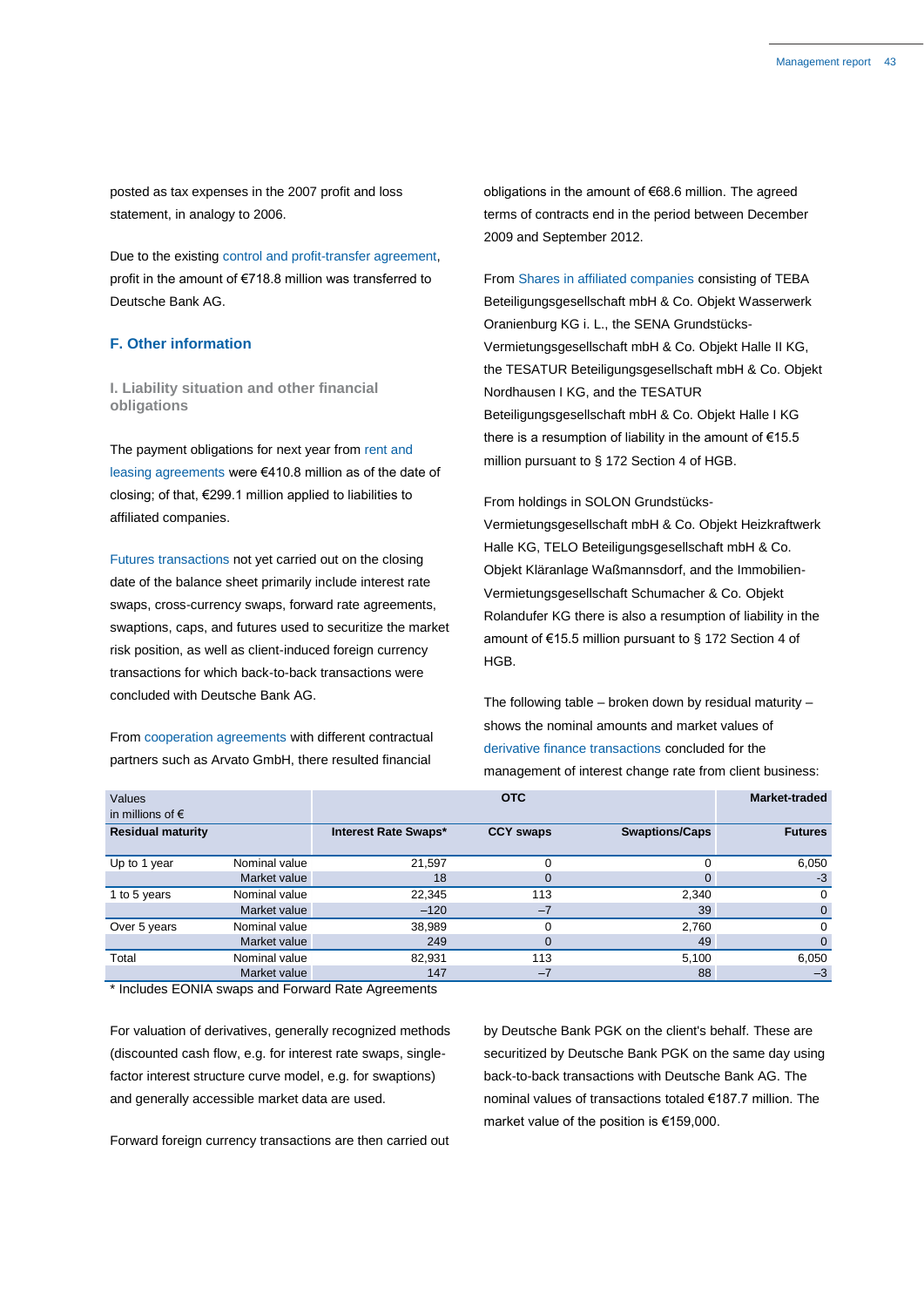# **II. Information about affiliated companies**

100% of the fully paid subscribed capital of €550.0 million is held by Deutsche Bank AG, Frankfurt am Main.

Deutsche Bank PGK is a subsidiary institution in the exempting consolidated financial statement pursuant to § 292a of HGB in combination with Article 58 Section 5 Page 2 of EGHGB of Deutsche Bank AG, Frankfurt am Main, on December 31, 2007. This was prepared according to the International Financial Reporting Standards (IFRS) and can be requested from Deutsche Bank AG. For the explanations of the balancing, valuation, and consolidation methods deviating from German law in the exempting consolidated financial statement, we refer to the Appendix of the Yearly Report for Deutsche Bank AG. Documentation subject to mandatory disclosure is submitted to the operator of the electronic Bundesanzeigers [federal gazette] in Bonn. A partial consolidated statement was not prepared by Deutsche Bank PGK.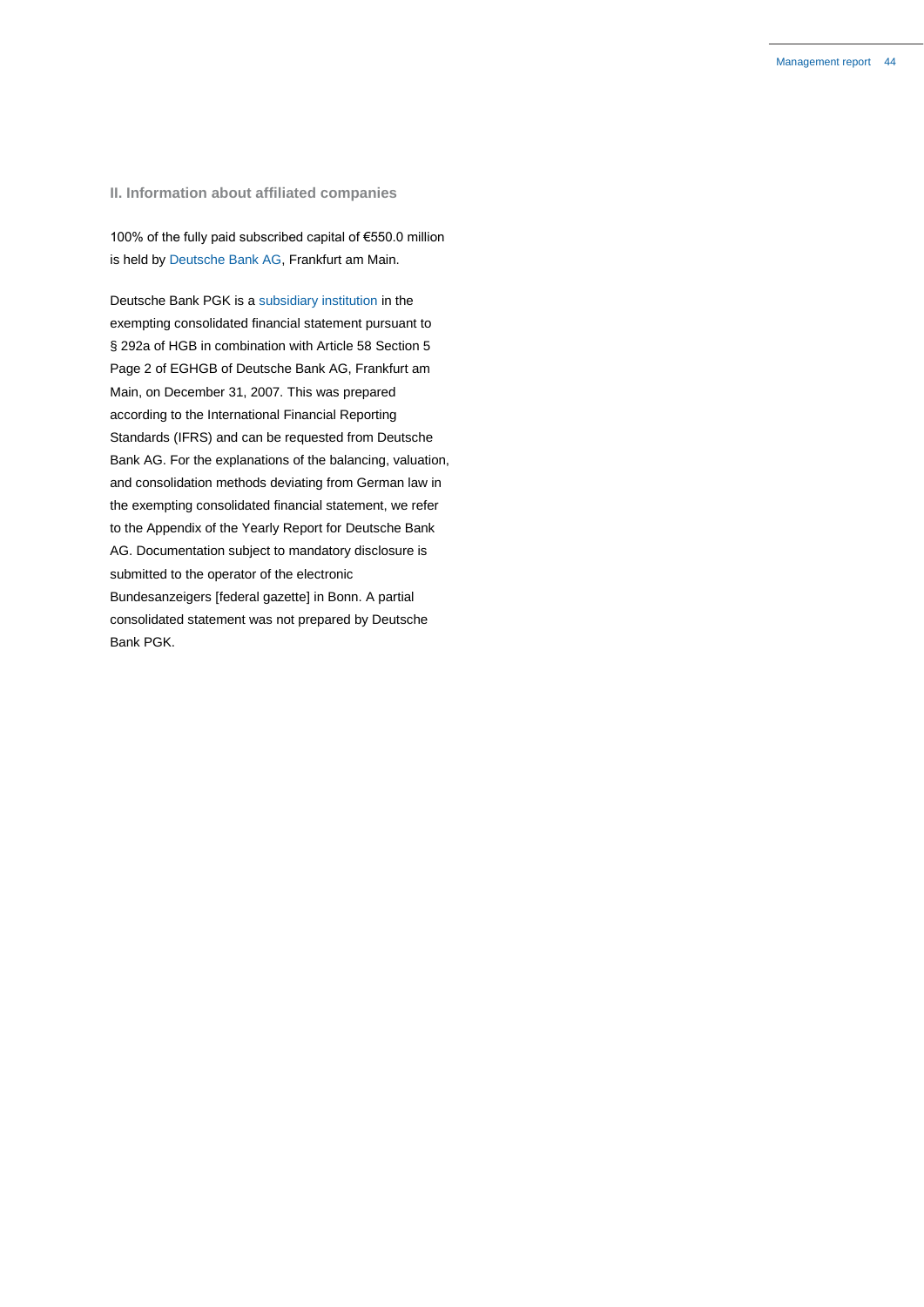# **G. Composition of the organizations and information about the organizations**

**Members of the Board of Directors**

# **Rainer Neske**

Spokesperson

## **Andreas Arndt**

Denis Hall

until September 30, 2007

**Guido Heuveldop**

# **Ulrich Kissing**

# **Dr. Christian Ricken**

since April 1, 2007

# **Hanns-Peter Storr**

Since November 1, 2007

# **Frank Strauß**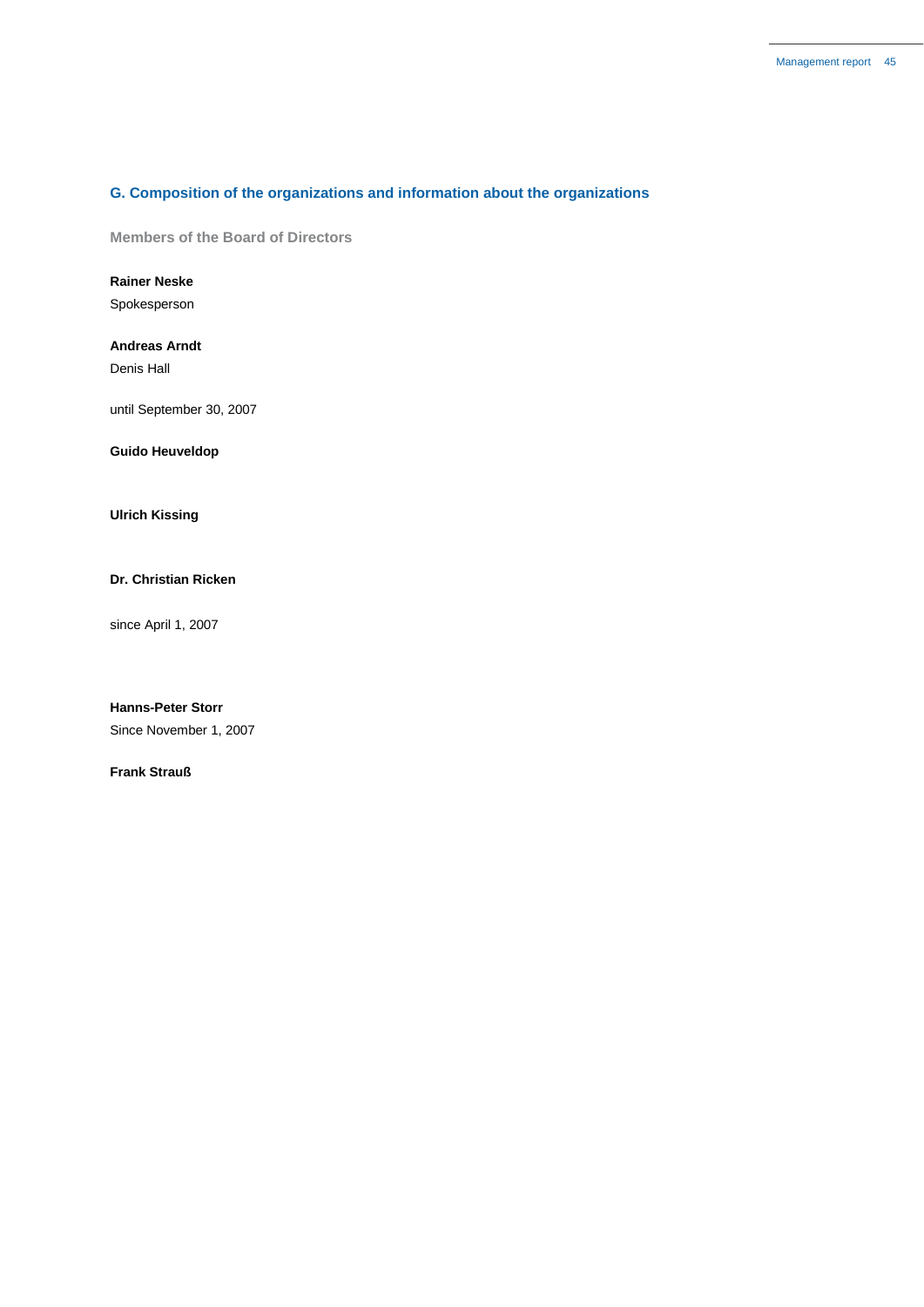# **Members of the Supervisory Board**

| Hermann-Josef Lamberti<br>Chairman               | Member of the Board of Deutsche Bank Aktiengesellschaft                                     |  |
|--------------------------------------------------|---------------------------------------------------------------------------------------------|--|
| Stefan Rudschäfski<br>Chairman pro tem           | Appointee of Deutschen Bank Privat- und Geschäftskunden Aktiengesellschaft                  |  |
| Dr. Hugo Bänziger                                | Member of the Board of Deutsche Bank Aktiengesellschaft                                     |  |
| <b>Udo Behrenwaldt</b>                           | Supervisory Board                                                                           |  |
| <b>Artur Biehler</b>                             | Appointee of Deutschen Bank Privat- und Geschäftskunden Aktiengesellschaft                  |  |
| <b>Heiner Birnstiel</b>                          | Appointee of Deutschen Bank Privat- und Geschäftskunden Aktiengesellschaft                  |  |
| <b>Martin Edelmann</b>                           |                                                                                             |  |
| Since July 12, 2007                              | Head of Finance Group, Deutsche Bank Aktiengesellschaft                                     |  |
| Jürgen Fitschen                                  | Member of the Group Executive Committee, Deutsche Bank Aktiengesellschaft                   |  |
| <b>Klaus Funk</b>                                | Appointee of Deutschen Bank Privat- und Geschäftskunden Aktiengesellschaft                  |  |
| Jürgen Hain                                      | Appointee of Deutschen Bank Privat- und Geschäftskunden Aktiengesellschaft                  |  |
| Dr. Tessen von Heydebreck<br>until July 12, 2007 | Former member of the Board of Deutsche Bank Aktiengesellschaft                              |  |
| Dr. Stephan Kunze<br>since February 2, 2007      | CEO, DWS Investment GmbH, and Head of DWS Europe                                            |  |
| <b>Wolfgang Matis</b>                            | Head of Global Markets Germany, Deutsche Bank Aktiengesellschaft                            |  |
| <b>Gabriele Platscher</b>                        | Appointee of Deutschen Bank Privat- und Geschäftskunden Aktiengesellschaft                  |  |
| <b>Karin Ruck</b>                                | Union representative of Deutschen Bankangestelltenverbandes DBV                             |  |
| <b>Rolf Stockem</b>                              | Union secretary of ver.di Vereinte Dienstleistungsgewerkschaft                              |  |
| Dr. Axel Wieandt<br>Division manager             | Global Head Corporate Investments/Corporate Development Deutsche Bank<br>Aktiengesellschaft |  |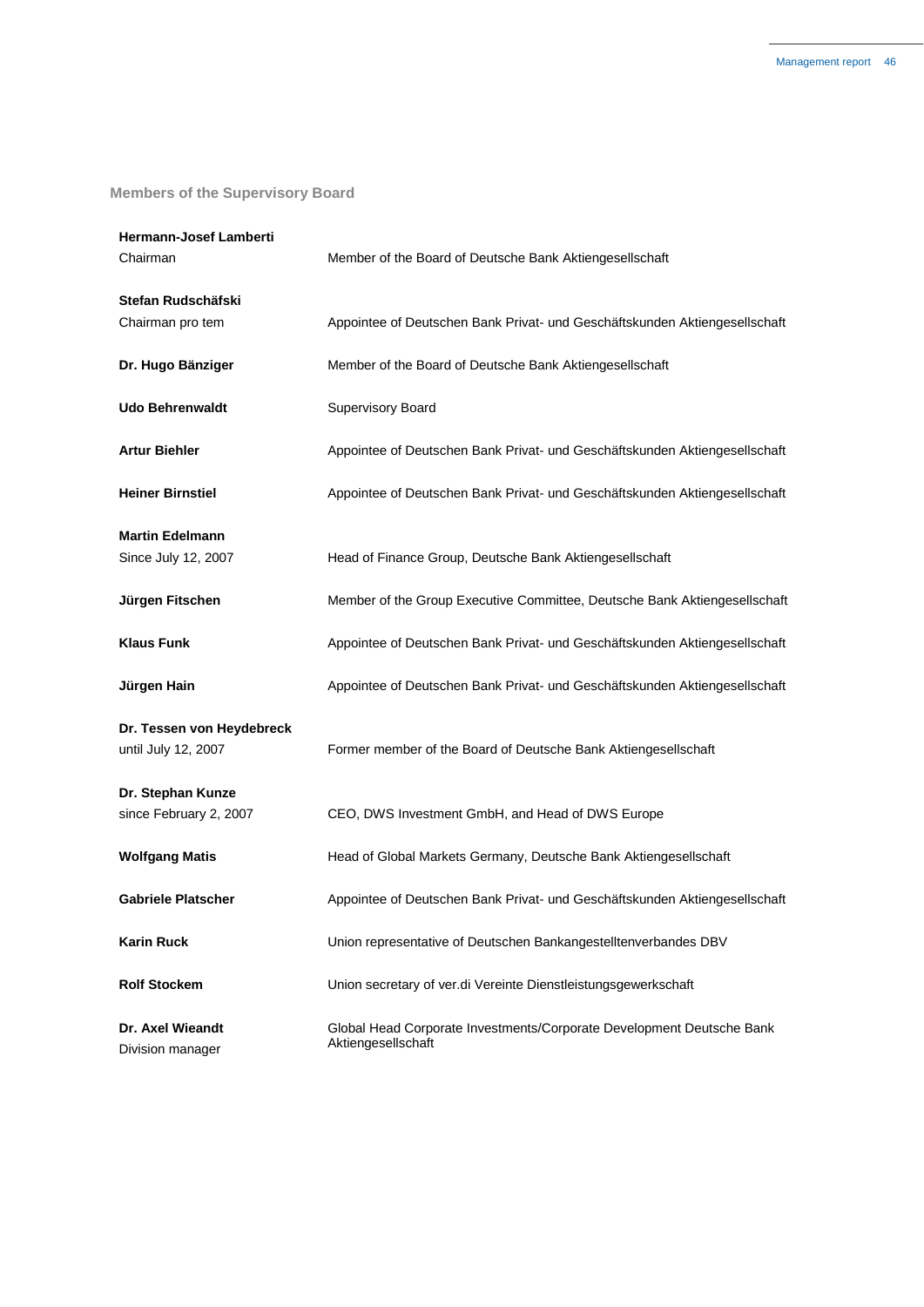# **Committees of the Supervisory Board**

**Executive committee**

**Hermann-Josef Lamberti** Chairman

**Stefan Rudschäfski\*** Chairman pro tem

**Dr. Hugo Bänziger** Since July 12, 2007

**Dr. Tessen von Heydebreck** until July 12, 2007

**Gabriele Platscher\***

**Mediation committee**

**Hermann-Josef Lamberti** Chairman

**Stefan Rudschäfski\*** Chairman pro tem

**Martin Edelmann** Since July 12, 2007

**Jürgen Hain\*** Since March 16, 2007

**Dr. Tessen von Heydebreck** until July 12, 2007

**Balance sheet committee**

**Hermann-Josef Lamberti** Chairman

**Stefan Rudschäfski\*** Chairman pro tem

**Artur Biehler\***

**Martin Edelmann** Since July 12, 2007

**Dr. Tessen von Heydebreck** until July 12, 2007

**Committee for credit and market risks**

**Hermann-Josef Lamberti** Chairman

**Dr. Hugo Bänziger** Since March 16, 2007 Replacement member until March 16, 2007

**Martin Edelmann** Since July 12, 2007

**Dr. Tessen von Heydebreck** until July 12, 2007

**Udo Behrenwaldt** Replacement member

**Dr. Stephan Kunze** Replacement member since March 16, 2007

\* selected by employees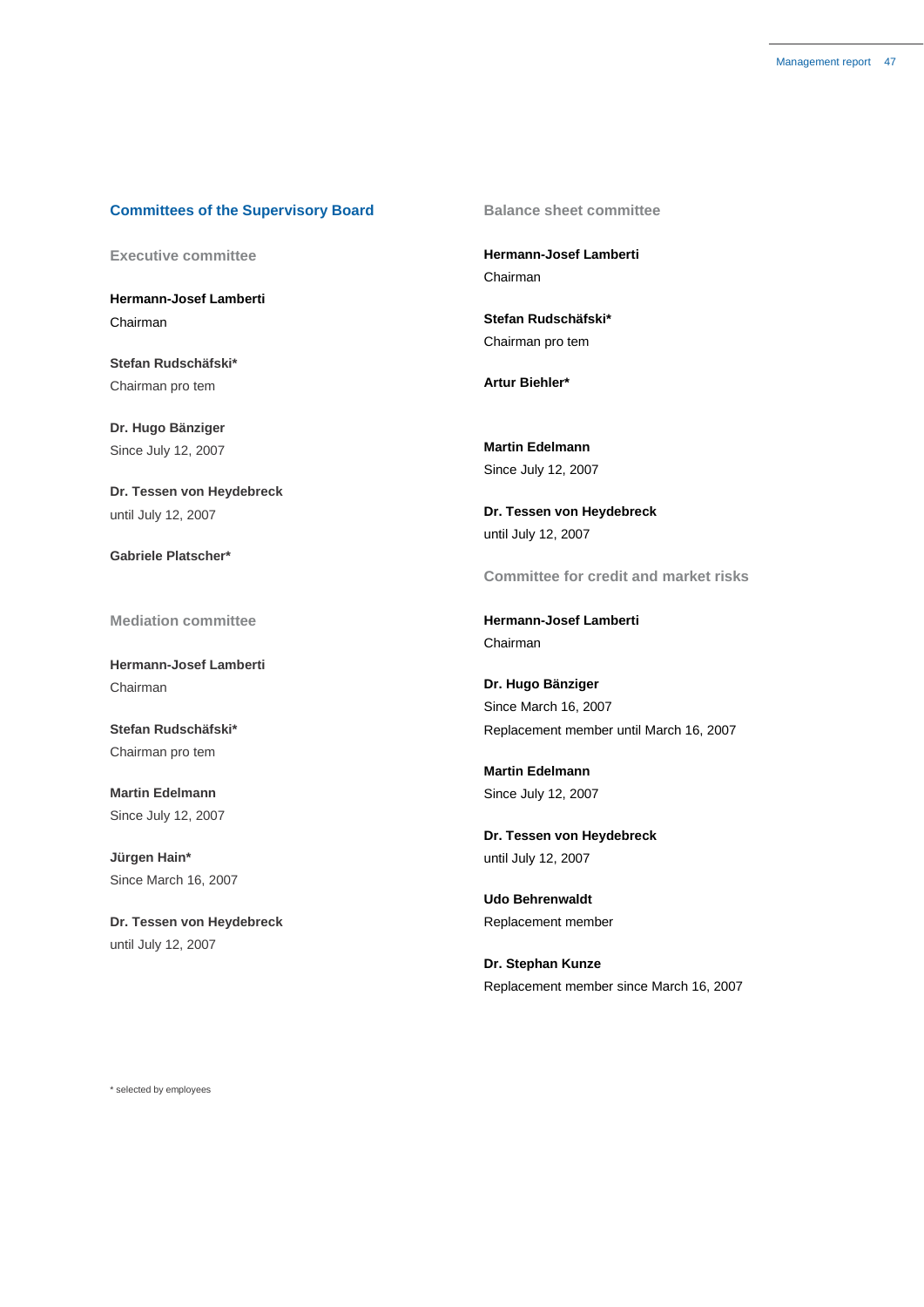The total income of the Board of Directors in the 2007 fiscal year was €7.0 million. For the 2007 fiscal year, the Board of Directors received stock options in the amount of €1.5 million (20,000 options). In the 2006 fiscal year, the value of stock options granted to the Board of Directors was €1.5 million (thousands 14 options). The members of the supervisory board of Deutsche Bank PGK were paid amounts totaling T€91 in the 2007 fiscal year. Previous members of the Board of Directors received pension payments in the amount of €0.3 million in the 2007 fiscal year. Reserves for pension obligations towards previous members of the Board of Directors totaled €9.5 million. There are no other obligations towards former members of the Board of Directors and earlier members of the supervisory board.

As of December 31, 2007, there were T€346 in advances and credits to members of the Board of Directors. Advances and credits in the amount of T€875 were granted to members of the supervisory board.

#### **Task description of the committees**

#### **Executive committee**

The executive committee is responsible for concluding, changing, and canceling the employment and pension contracts of the Board of Directors and for issuing approval for service or works contracts for members of the supervisory committee with Deutsche Bank PGK pursuant to § 114 of AktG. The responsibilities of the executive committee also include legal business of a basic nature between Deutsche Bank PGK and the members of the Board of Directors, especially the purchase and sale of real estate.

#### **Mediation committee**

Pursuant to § 27 Section 3 of MitbestG, the mediation committee must present the supervisory committee with a draft appointment of members of the Board of Directors within one month after approval if the majority prescribed

by § 27 Section 2 MitbestG is not achieved in the supervisory committee.

#### **Balance sheet committee**

In the meetings of the balance sheet committee, the intrayear business trends and the yearly statement of Deutsche Bank PGK is prepared for the meetings of the overall supervisory committee. The balance sheet committee makes decisions about ordering audits from the business auditor pursuant to § 111 Section 2 of AktG, and payment of the auditor. The balance sheet committee can determine the focus of audits.

# **Committee for credit and market risks**

According to § 8 Section 1 of the Articles of Association of the supervisory committee, the committee for credit and market risks is responsible for handling credits that require the approval of the supervisory committee according to law or articles (intercompany loans pursuant to § 15 of KWG). It also reports about credits, markets, and technologies that are of particular important due to the associated risks or liabilities or other reasons.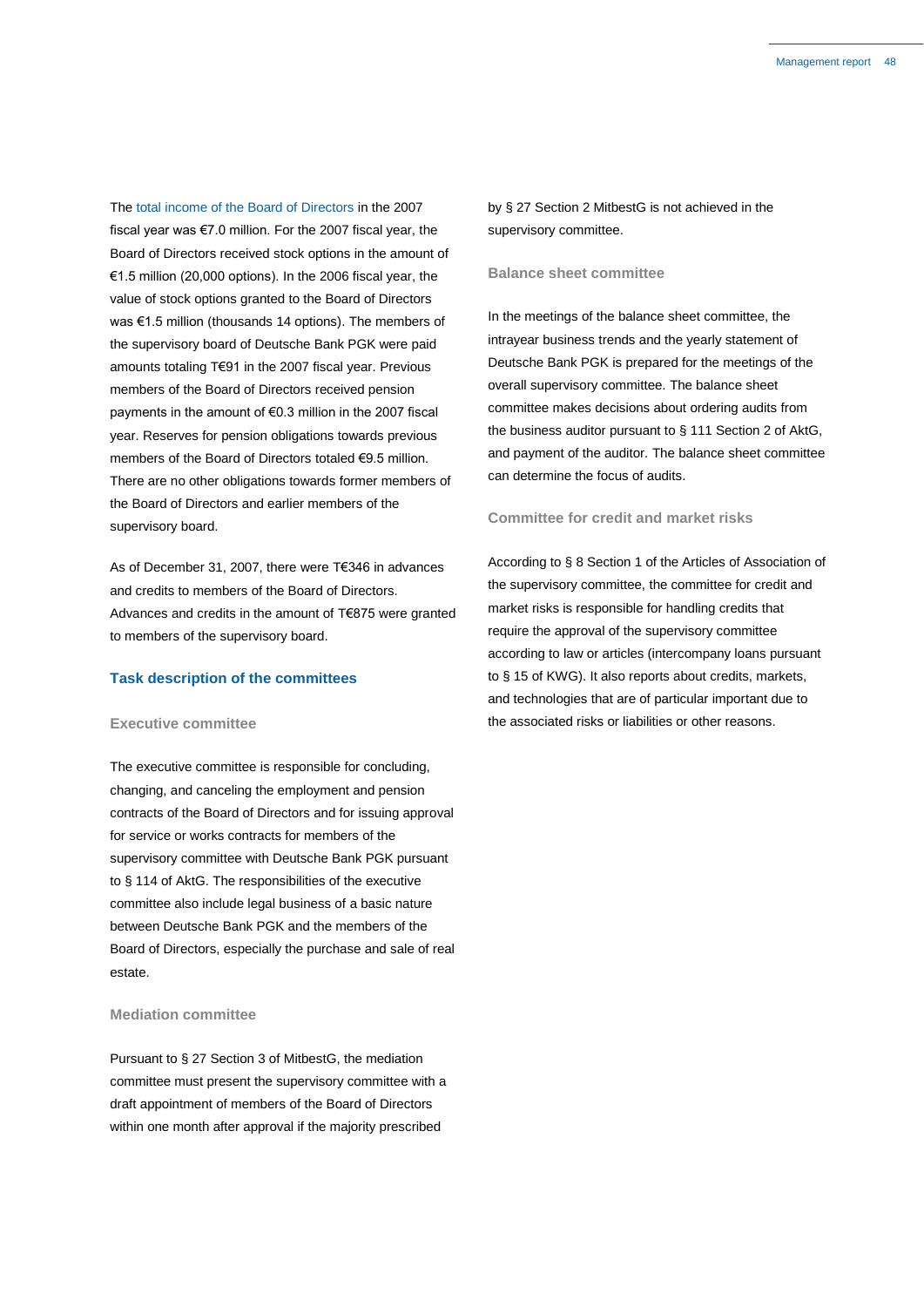# **H. Mandates in supervisory committees required by law in large corporations**

**Boards of Management**

| Zurich Beteiligungs-Aktiengesellschaft<br>(Germany), Frankfurt am Main                                                                                                      | Member of the Supervisory Board                                                                       |
|-----------------------------------------------------------------------------------------------------------------------------------------------------------------------------|-------------------------------------------------------------------------------------------------------|
| Deutsche Bank Sociedad Anónima Española,<br>Barcelona, Spain                                                                                                                | Member of the Executive Board                                                                         |
| Deutsche Bank Societá per Azioni, Milan, Italy<br><b>RREEF Investment GmbH. Eschborn</b><br>Servicegesellschaft der Deutschen Bank Privat- und<br>Geschäftskunden mbH, Bonn | Member of the Executive Board<br>Member of the Supervisory Board<br>Chairman of the Supervisory Board |
| Deutsche Bank Bauspar-Aktiengeseilschaft,<br>Frankfurt am Main<br>Deutsche Bank PBC Spólka Akcyjna,<br>Warsaw, Poland                                                       | Chairman pro tem of the Supervisory<br>Board<br>Chairman of the Supervisory Board                     |
| Deutsche Bank Polska Spólka Akcyjna,<br>Warsaw, Poland                                                                                                                      | Member of the Supervisory Board<br>Member of the Supervisory Board                                    |
| Frankfurt am Main<br>Zurich Deutscher Herold Lebensversicherung<br>Aktiengesellschaft, Bonn                                                                                 | Member of the Supervisory Board                                                                       |
|                                                                                                                                                                             | Xchanging Transaction Bank GmbH,                                                                      |

**Frank Strauß** Deutsche Bank Bauspar-Aktiengeseilschaft, Frankfurt am Main

Chairman of the Supervisory Board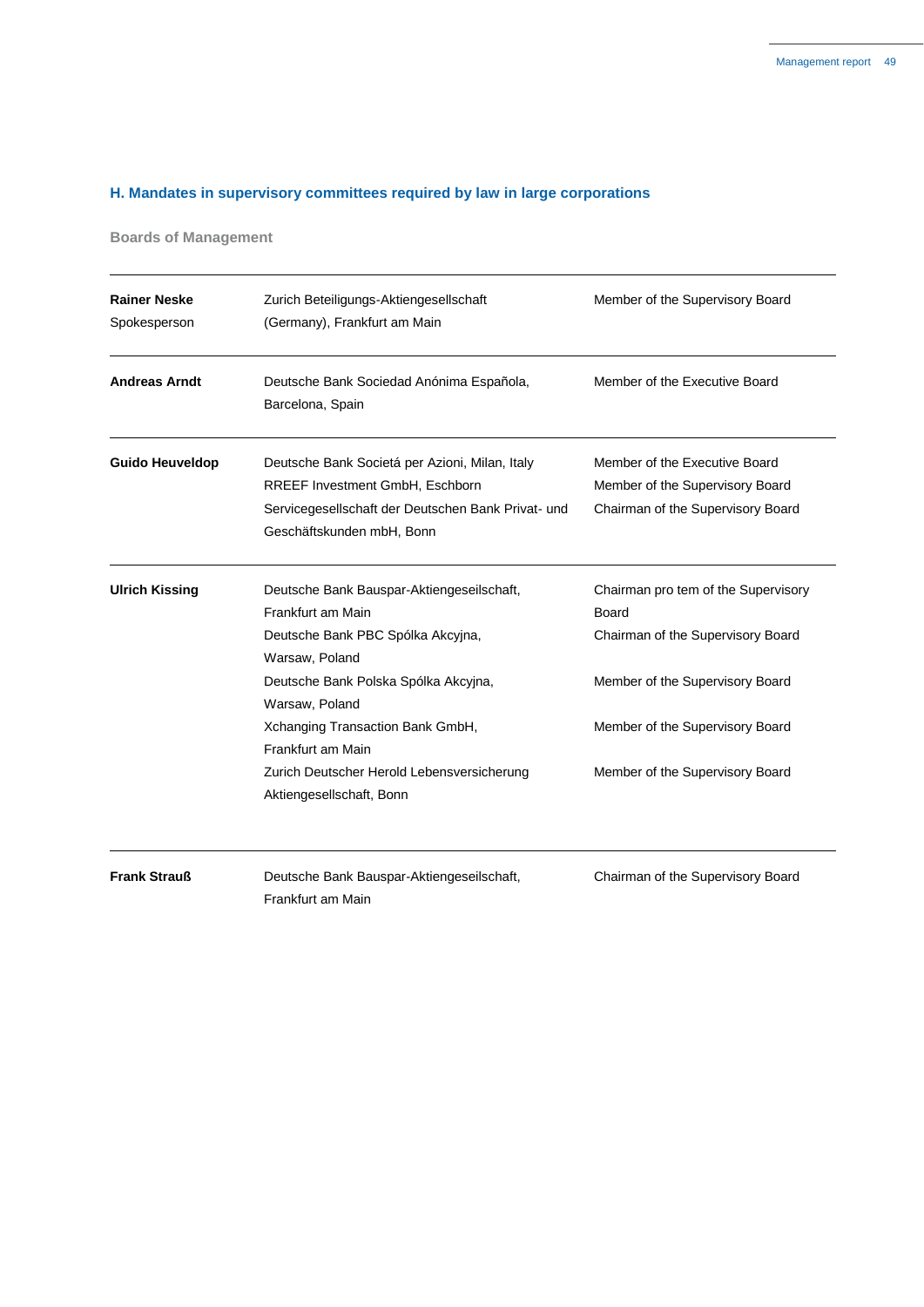# **Employees**

| <b>Dr. Michael Berendes</b>  | Deutsche Bank PBC Spólka Akcyjna,<br>Warsaw, Poland                                                | Member of the Supervisory Board                     |  |
|------------------------------|----------------------------------------------------------------------------------------------------|-----------------------------------------------------|--|
| <b>Ulrich Christmann</b>     | Servicegesellschaft der Deutschen Bank Privat- und<br>Geschäftskunden mbH, Bonn                    | Member of the Supervisory Board                     |  |
| <b>Thomas Klee</b>           | Servicegesellschaft der Deutschen Bank Privat- und<br>Geschäftskunden mbH, Bonn                    | Member of the Supervisory Board                     |  |
| Dr. Thorsten Koch            | Deutsche Bank PBC Spólka Akcyjna,<br>Warsaw, Poland                                                | Member of the Supervisory Board                     |  |
| <b>Dr. Hans-Martin Kraus</b> | Servicegesellschaft der Deutschen Bank Privat- und<br>Geschäftskunden mbH, Bonn                    | Chairman pro tem of the Supervisory<br><b>Board</b> |  |
| Dario Di Muro                | Finanza & Futuro Banca Societá per Azioni, Milan, Italy Member of the Executive Board              |                                                     |  |
|                              | Dr. Christoph Siemons Deutsche Bank Bauspar-Aktiengeseilschaft,<br>Frankfurt am Main               | Member of the Supervisory Board                     |  |
| <b>Jochen Weller</b>         | Saarländische Investitionskreditbank Aktiengesellschaft, Member of the Supervisory Board<br>Saarbr |                                                     |  |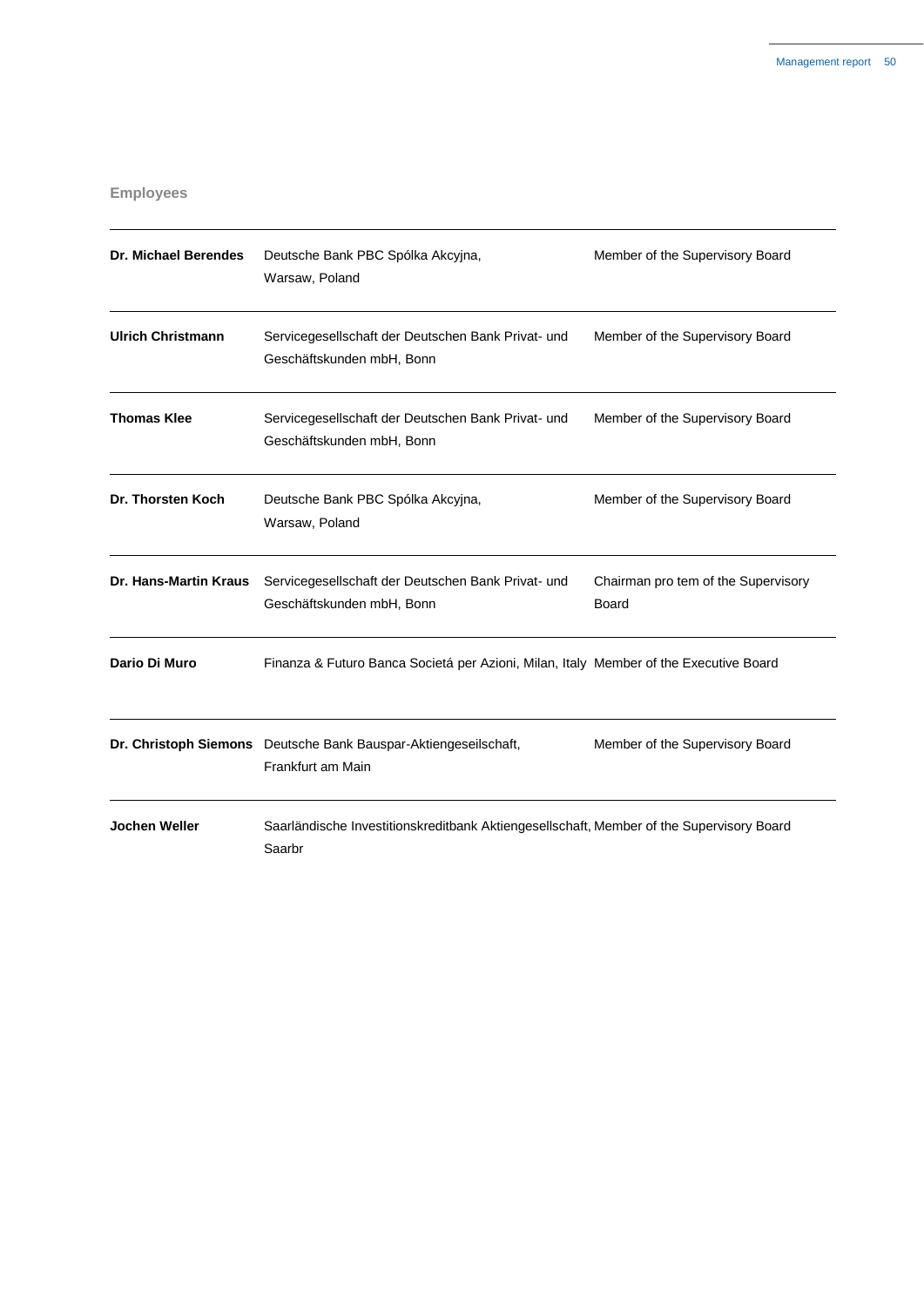# **I. Number of employees**

Deutsche Bank PGK employed the following employees on average in 2007:

| <b>Employees of Deutsche</b><br><b>Bank PGK</b> | Male<br>employees | Female<br>employees | Total  |
|-------------------------------------------------|-------------------|---------------------|--------|
| Full-time employees                             | 4.990             | 4.594               | 9.584  |
| Part-time employees                             | 95                | 2.669               | 2.764  |
| Other employees                                 | 120               | 1.210               | 1,330  |
| Staff                                           | 5,205             | 8,473               | 13.678 |

As of the end of the year, the number of employees rose in comparison to the previous year, from 13,632 to 13,652.

> Frankfurt am Main, Germany, February 29, 2008 Deutsche Bank Privat- und Geschäftskunden Aktiengesellschaft

> > Board of Directors

Rainer Neske

Andreas Arndt **Andreas Arndt** Cuido Heuveldop Cuido Heuveldop Cuido Heuveldop Andreas Arndt Cuido Heuveldop

Dr. Christian Ricken **Hanns-Peter Storr Frank Strauß** Frank Strauß